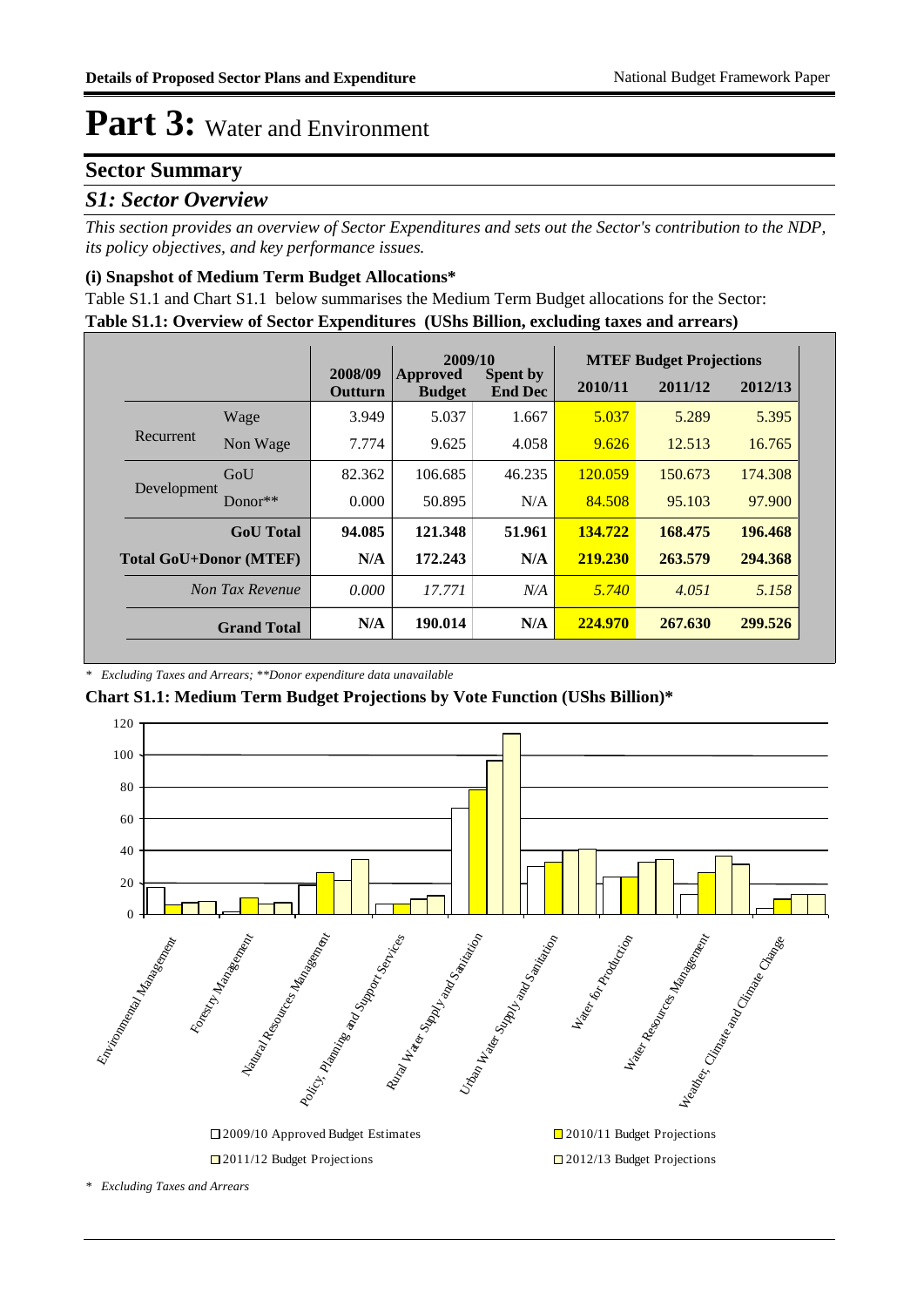#### **Sector Summary**

#### **(ii) Sector Contributions to the National Development Plan**

The sector contribution to the NDP objectives is more significant in the NDP themes of: Agriculture; Environment and Natural Resources; Health and Nutrition; Physical infrastructure; and Tourism.

Improved water supply coverage and functionality of facilities leads to reduction in walking distances and waiting time to collect water hence saving energy and time, by household members, which can be transferred into agricultural activities. Water for production facilities once developed are used for irrigation, livestock watering, aquaculture and mitigating effects of climatic change. Watershed management programmes raise the level of soil fertility and contribute to improving farm productivity.

Water facilities are catalytic in industrial development, provide safe water for improved health and contribute directly or otherwise to the GDP. Sound management of environment and natural resources base is one of the key elements of tourist attraction.

#### **(iii) Medium Term Sector Policy Objectives**

The sector objectives which guide medium term outputs and resource allocations are:

*a) To provide safe water within easy reach and hygienic sanitation facilities, based on management responsibility and ownership by users, to 77% of the population in rural areas and 100% of the urban population by the year 2015 with an 80%-90% effective use and functionality of facilities*

*b) To provide viable urban water supply and sewerage/sanitation Systems for domestic, industrial and commercial uses.*

*c) To develop water supply for production/multi-purpose use for socio-economic development, modernise agriculture and mitigate effects of climatic change.*

*d) To promote coordinated, intergrated and sustainable water resources management activities to ensure balanced conservation of water resources and provision of water of adequate quantity and quality for all social and economic activities.*

*e) To empower communities to sustainably harness/Use Natural Resources.*

*f) To attain and maintain a clean, healthy and productive environment.*

*g) To increase the productivity of the natural resources base.*

#### **(iv) Key Policy Implementation Issues to be addressed over the Medium Term**

The sector considers the following issues crucial to address over the medium term, to improve sector performance and the achievement of sector objectives

- *Inadequate coverage, usage and poor funcitonality of water supply and sanitation facilities*
- *Deteriorating water, forestry and wetland resources*
- *Inadequate enforcement of compliance to established environmental laws and regulations.*
- *Increasing unit cost of water service delivery.*

### *S2: Past Sector Performance and Medium Term Plans*

*This section describes past and future performance, in terms of sector outcomes, key sector outputs, costs and plans to address key sector performance issues.* 

#### **(i) Sector Outcomes and the Achievement of Sector Objectives**

In order to achieve a clean, healthy and productive environment and natural resources base, the sector continues to emphasize development and implementation of policies and plans that integrate water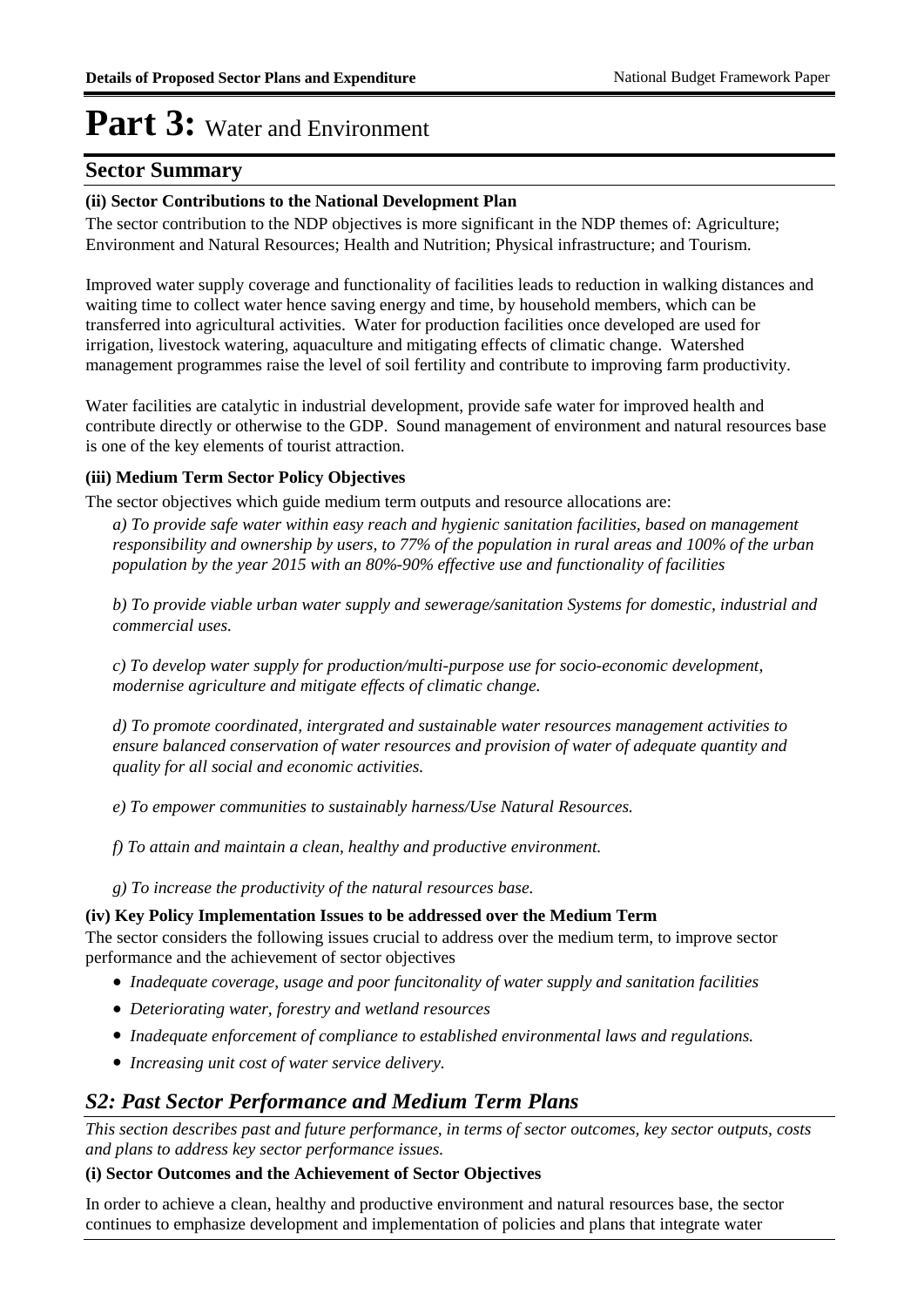#### **Sector Summary**

resources management and environmental concerns at all levels. The sector will improve the integrity of the wetland resources by restoring degraded wetlands, identifying and demarcating critical wetland areas and introducing options for sustainable use of wetland resources in order to restore coverage to 13% of Uganda's land area. To reverse the current trend of loss of forest cover, the sector will support massive tree planting efforts by both the public and private sector. This is expected to raise the national forest cover to 23% of Uganda's land area in the medium term.

Enforcement of compliance to environmental policies and regulations will be scaled up with the introduction of an Environmental force as well as training and capacitating of lead agencies, Local Governments, NGOs, CBOs and the private sector to ensure compliance.

The sector will raise sanitation coverage to 72% (JAF matrix commitment) in the medium term through promotional campaigns at all levels, provision of new and rehabilitation of existing sanitation/sewerage facilities to reach the un-served population. Implementation will be based on the experiences and success registered during the pilot phases such as hand-washing with soap campaigns, eco-san toilets and drama group messages.

Rural and urban water coverage in Uganda is estimated at 63% and 61% respectively indicating that significant proportions of the population remain un-served. In the medium term, the sector will raise rural and urban safe water coverage to 65% and 68% respectively through development of new water supply systems/ facilities, rehabilitation of the old/existing systems and improvement of their functionality. Implementation will be directed towards evening out the inequitable distribution of facilities with special focus on water stressed areas as well as post conflict areas which have remained below average of the national coverage. Facilities for Water for Production will be constructed in deserving locations for uses such as irrigation, livestock watering, aquaculture, industries as well as mitigate the general environmental effects of climate change.

The recent emergence of increases in the Unit cost of service delivery will be addressed through a number of ways but most importantly lobby for removal of VAT in the tariff for urban water and advocacy for clearance of accumulated arrears owed to Water Authorities. In addition, the sector will pursue its commitments under the Good Governance Action Plan adopted in 2009 to ensure that there is tight monitoring of all construction works to eliminate sub-standard output and other practices which increase the cost of delivery of the final product.

#### **Table S2.1: Current Status and Future Forecasts for Sector Outcomes**

| <b>Outcome and Outcome Indicator</b>                                               | <b>Baseline</b>                         | <b>Medium Term Forecast</b>             |
|------------------------------------------------------------------------------------|-----------------------------------------|-----------------------------------------|
| Increased access to water and sanitation facilities.<br>Outcome:                   |                                         |                                         |
| Propotion of rural and urban people with access to improved water<br>sources.      | $63\%$ rural, $61\%$ urban<br>(2007/08) | $67\%$ rural, $66\%$ urban<br>(2011/12) |
| <b>Improved functionality of water and sanitation facilities</b><br>Outcome:       |                                         |                                         |
| Propotion of rural people with access to improved sanitation facilities            | 62\% (2007/08)                          | $72\%$ (2011/12)                        |
| Increased restoration of degraded and protection of eco-systems<br><b>Outcome:</b> |                                         |                                         |
| % of policies and plans intergrating Water Resources Management and                | 45% (2007/08)                           | $55\%$ (2011/12)                        |
| Enviromental concerns                                                              |                                         |                                         |
| % of uganda land area coverd by wetlands                                           | 10% (2007/08)                           | $13\%$ (2011/12)                        |
| % of uganda land area coverd by forests (tree cover)                               | 17% (2007/08)                           | $23\%$ (2011/12)                        |

#### **(ii) Past and Future Planned Sector Outputs**

#### *Performance for the first half of the 2009/10 financial year*

In the rural water sub-sector, the key outputs that have been registered by December 2009 include: construction of water schemes of 08 water supply schemes in RGCs in Lugore in Gulu, Labora in Gulu, Madi-Opei in Kitugum, Muakulu in Oyam, Adwari in Lira, Orum in Lira, Magoro in Katakwi and Ayara in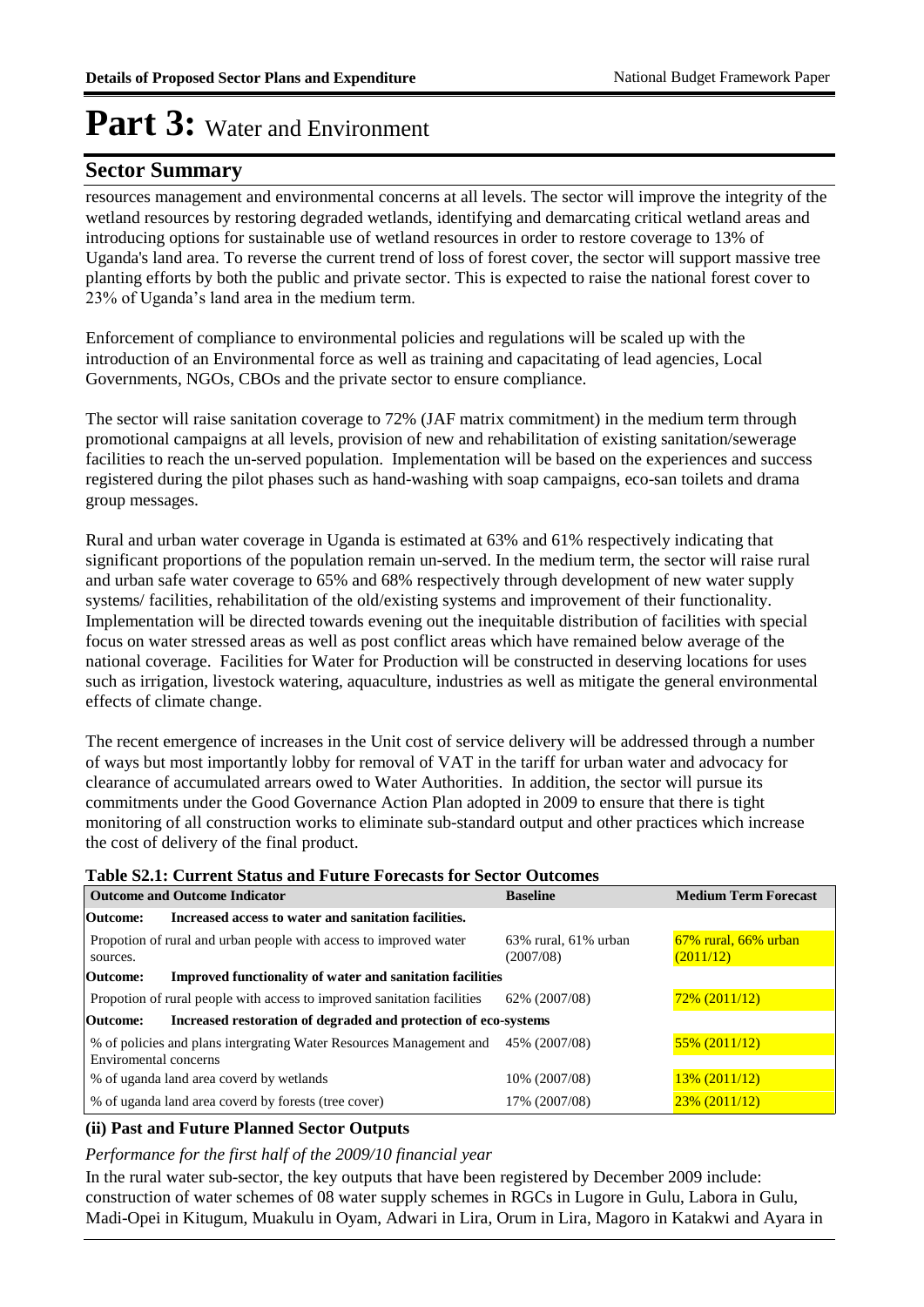#### **Sector Summary**

Apac and also supplied 96 HDPE tanks (in schools and communities) under the framework contract. Under sanitation the sector carried out sanitation campaign in form of training in Ecosan management and construction in Kamuli, Mbarara, Masaka and Mayuge. Started construction of 335 rain water tanks Ferro cement type in Rakai and Isingiro.

Under the urban water vote function, designs for the Water Supply systems to serve Kabuga in Kamwenge District, Kakuto in Rakai District and Kagongo in Ibanda District were finlaised, while construction in Rugaaga, Kabira and Mutara were completed including training of 30 masons based on 3 masons per RGC. For sanitation, 75 Ecosan toilets were constructed in Kakuto, Kasensero, Kakyanga/Kirumba, Buyamba, Kibito, Rugendabara, Hima, Kabira, Nyakigumba and Kyeibare, Ruboona, Kabale and Kicucuu plus trainings in Kibito, Nyakigumba, Rugendabara, Kabale/Kicucu. New performance contracts as Regulatory tools for both the large and small towns' water supply and sanitation services were developed while the Regulation Unit was established in the MWE. Further more, 04 technical operators were trained in Rwebisengo, Katakwi, Nyadri and Ciforo, 06 private operators trained in 6 schemes.

In Water for Production vote function, construction of Kagango dam, Kagamba VT and & Obwengyerero VT in Isingiro district is at 90%, final embankment material placed and compacted on Kawomeri dam in Abim district bringing overall progress to 90%, Olelpec and Olamia VT is at 95% completion, works for construction of pilot bulk water scheme in Rakai was tendered. Completion of mobilization on sites for Arechet and Kobebe dams in Moroto district, Akwera dam in Lira district and Longorimit dam in Kaabong district was undertaken while extension of a piped water scheme in Sembabule district and construction of Lutunku & Kisozi valley tanks in Kisozi started.

In the Water Resources Management Vote function, 2 (100%) negotiation meetings on sharing of Nile Resources were conducted and supported 5 Nile basin initiative trans-boundary projects. In addition, 5 trans-boundary water resources monitoring stations were operated and maintained, 2 rainfall flow frequency duration curves and hydrographs prepared. Furthermore, 02 lake cruises, 02 trips to river stations, 01 inshore trips and 01 trip to satellite lakes were undertaken. Monitoring of the network with 160 stations was undertaken with 397 samples collected and 80 data sets entered. Other achievements include 85% of strategy for management and maintenance of water bodies was prepared for review by stakeholders, regulation and regular safety inspections performed on one major dam (Nalubale) while 19 new water abstraction permits were processed and issued.

Sustainable sub-projects for improvement of upper Katonga catchment were implemented; 100% assessment of issues relating to decentralized catchment based water resources management completed and feasibility studies of the rehabilitation of waste water treatment systems in two selected sites carried out. At least 25% water quality laboratories for water and waste water analysis were upgraded.

Under the Natural Resources Management vote function, the achievements realized by the end of December 2009 were as follows: 372 Community Action Plans developed, 1,487 farmers trained under community watershed and Tree planting from 8 districts, established 44.5 km of hedgerows, 50.6 ha of forest plantation in selected schools and hospital in 4 districts; 2.57 ha of trees planted in Arua Municipality. Office accommodation was constructed for the wetlands management department.

By the end of December 2009, the Weather, Climate and Climate Change vote function had purchased hardware and software components while some of the computers at the National Meteorological Centre (Entebbe) and Kampala Headquarters were upgraded; 962 Aviation Route Forecasts and international folder documents issued; 9 weather stations i.e. Jinja, Soroti Masindi, Kasese, Entebbe Kampala, Tororo Lira, Kitgum maintained and supplied with inputs like stationery and rainfall cards. With regard to Climate Change, line ministries (such as Ministry of Minerals and Energy Development) were sensitized on the effects of climate change. The CCU also coordinated preparation of all technical papers on Adaptation, Mitigation, Kyoto Mechanisms and REDD and means of delivery, technology, financing and capacity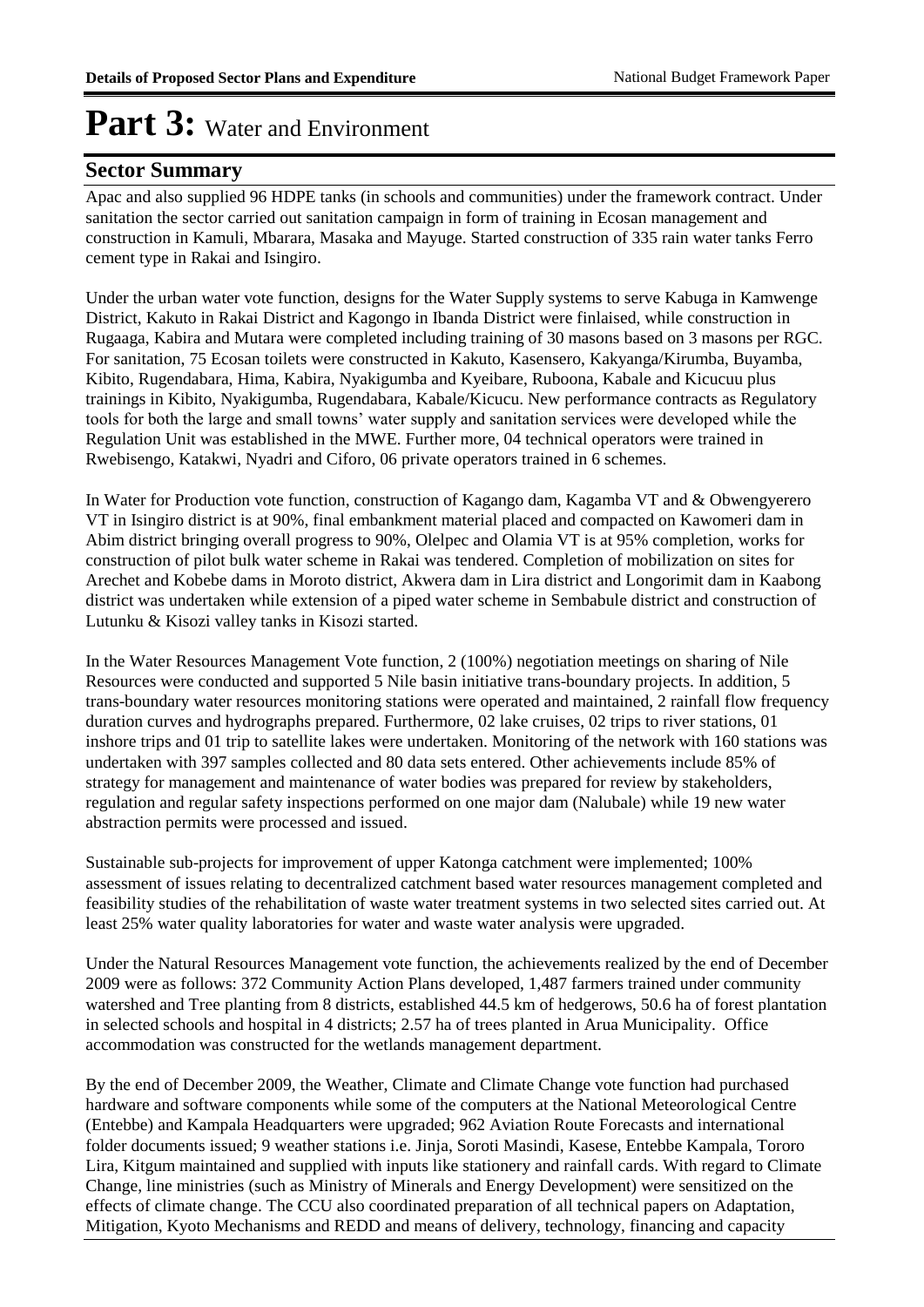#### **Sector Summary**

building ahead of COP15, which was held in Denmark in December 2009.

The Policy Planning and Support Services Vote function recorded (by December 2009) the following outputs: preparation of the final accounts for 2008/09 and first Quarter accounts for 2009/10; the procurement report for 2008/09 and monthly procurement reports for 2009/10, 08 Cabinet Memorandum, quarterly sector performance reports submitted to MFPED and OPM, the 2009 Joint Sector Review and MWE newsletter. Preparations for the update of water and sanitation atlas commenced.

Other outputs include coordination of Uganda's participation in Conference of Parties (COP15) on Climate Change, supervision of departmental performance. Prepared Joint Sector Monitoring report presented at the JSR in October 2009. Trained 30 personnel of the private water operators and members of Water Boards; Recruited 15 fresh graduate trainees (in various sub-sectors); capacity building workshop held for TSUs in Mbale on HIV mainstreaming in December 2009 plus revision of gender strategy. Finalized preparation of Water and Sanitation SIP and over 300 copies of SIP distributed to various stakeholders.

Under NEMA, ENR Management was integrated into the National Development Plan (NDP); TOR for the economic valuation of deforestation developed; and all LGs have integrated ENR management into their Development Plans, BFPs, annual work plans and budgets. In addition, 26 environmental restoration micro-projects established; EIA processes for new CDM-MSW sites commenced, 506 (84%) environmental inspections carried out, 80% of EIA reports reviewed. Furthermore, Quarterly IEC materials produced on climate change, wetland degradation and waste management; ESD programs implemented in Busitema and Gulu universities as well as 20 Lead Agencies and Local Governments were supported, TOR for NEMA institutional review developed

Under NFA, Sensitization of encroachers continued to be carried out and over 40,000 encroachers left the Forest Reserves willingly. Planting degraded and encroached areas totaling 267 ha was mainly carried out in lake shore forests. A total of 22 nurseries were operational and will ensure sustained supply of 8 million tree seedlings for planting to increase tree cover on CFRs, communal and private land.

|                                                      |                    | 2009/10          |                                     | <b>MTEF Projections</b> |                |                |  |
|------------------------------------------------------|--------------------|------------------|-------------------------------------|-------------------------|----------------|----------------|--|
| Vote Function Key Output<br>Indicators and Costs:    | 2008/09<br>Outturn | Approved<br>Plan | <b>Outturn by</b><br><b>End Dec</b> |                         | 2011/12        | 2012/13        |  |
| <b>Vote: 019 Ministry of Water and Environment</b>   |                    |                  |                                     |                         |                |                |  |
| Vote Function:0901 Rural Water Supply and Sanitation |                    |                  |                                     |                         |                |                |  |
| No. of LG staff trained on O&M.                      | 100                | 80               | 60                                  | 80                      | 80             | 80             |  |
| No. of LG staff trained in Sanitation                | 60                 | 80               | 40                                  | <b>120</b>              | 120            | 120            |  |
| and Hygiene                                          |                    |                  |                                     |                         |                |                |  |
| No. of national sanitation and                       | 9                  | 10               | 2                                   | 10                      | 15             | 20             |  |
| hygiene campaigns                                    |                    |                  |                                     |                         |                |                |  |
| No. of piped water systems/GFS                       | 5                  | 4                | っ                                   | 10                      | $\overline{4}$ | $\overline{3}$ |  |
| constructed                                          |                    |                  |                                     |                         |                |                |  |
| No. of piped water supply schemes                    | 10                 | 10               | on-going                            | 10                      | 5              | 5              |  |
| designed and approved                                |                    |                  |                                     |                         |                |                |  |
| No. Boreholes constructed                            | Not reported       | 100              | 40                                  | <b>20</b>               | 100            | 100            |  |
| No. of eco-san toilets constructed                   | 0                  | $\Omega$         | 0                                   | 50                      | 30             | 30             |  |
| <i>Vote Function Cost (UShs bn)</i>                  | N/A                | 10.454           | N/A                                 | 23.015                  | 27,424         | 30.153         |  |
| <b>VF Cost Excluding Donor</b>                       | 4.900              | 5.531            | 2.306                               | 15.032                  | N/A            | N/A            |  |

#### **Table S2.2: Past and Medum Term Key Sector Output Indicators\***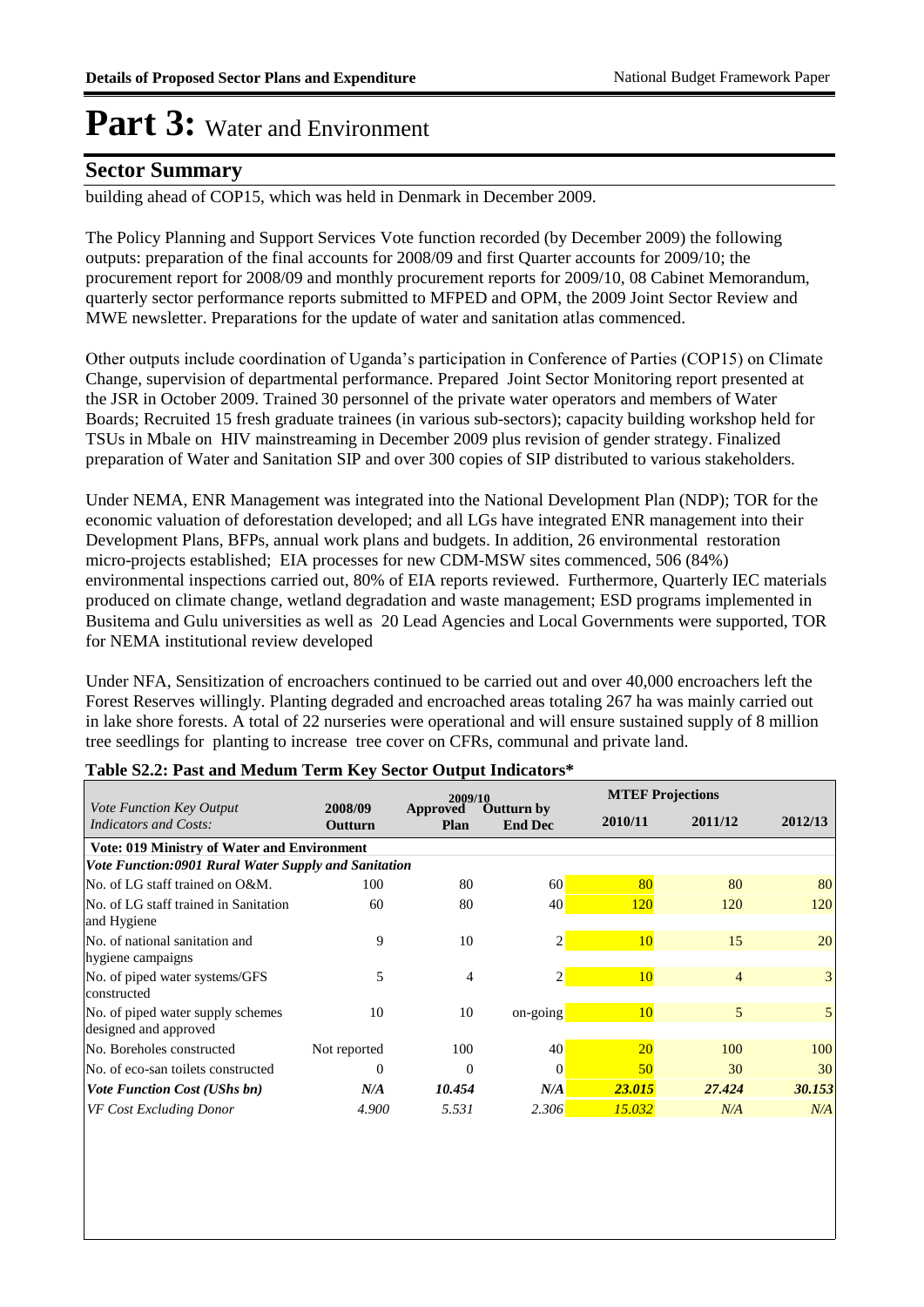|                                                                                     | 2009/10            |                  | <b>MTEF Projections</b>      |                |         |              |
|-------------------------------------------------------------------------------------|--------------------|------------------|------------------------------|----------------|---------|--------------|
| Vote Function Key Output<br><b>Indicators and Costs:</b>                            | 2008/09<br>Outturn | Approved<br>Plan | Outturn by<br><b>End Dec</b> | 2010/11        | 2011/12 | 2012/13      |
| Vote Function:0902 Urban Water Supply and Sanitation                                |                    |                  |                              |                |         |              |
| No. of hygiene promotion campaigns                                                  | 150                | 150              | 20                           | 160            | 170     | 190          |
| No. of eco-san toilets facilities<br>constructed                                    | 25                 | 77               | 90                           | 90             | 110     | 100          |
| No. of masons trained                                                               | 76                 | 77               | 75                           | 80             | 90      | 105          |
| Number of water boards /Operators<br>staff trained and equipped                     | 52                 | 89               | 75                           | 100            | 110     | 120          |
| No. of piped water supply systems<br>designed                                       | 20                 | 18               | on going                     | 44             | 35      | 20           |
| No. of piped water supply systems<br>completed                                      | 5                  | 6                | on going                     | 14             | 12      | 16           |
| No. of energy packages for pumped<br>water schemes installed                        | 15                 | 2                | $\boldsymbol{0}$             | $\overline{4}$ | 5       | 15           |
| No. of sanitation facilities completed Not Reported Not Reported                    |                    |                  | Not Reported                 | 120            | 140     | 110          |
| Vote Function Cost (UShs bn)                                                        | N/A                | 24.509           | N/A                          | 30.708         | 37.451  | 36.952       |
| VF Cost Excluding Donor                                                             | 18.809             | 17.181           | 4.705                        | 13.799         | N/A     | N/A          |
| Vote Function:0903 Water for Production                                             |                    |                  |                              |                |         |              |
| Number of water management<br>committees formed                                     | 5                  | 7                | 3                            | $\overline{7}$ | 8       | 10           |
| Number of water management<br>committees trained                                    | 5                  | 7                |                              | $\overline{7}$ | 8       | 10           |
| Number of Bulk Water supply<br>systems completed                                    | $\overline{0}$     | $\mathbf{0}$     | $\boldsymbol{0}$             |                |         | $\mathbf{1}$ |
| Number of Dams Constructed                                                          | 5                  | 3                | on going                     | 4              | 6       | $\sqrt{2}$   |
| Numer of Valley Tanks Constructed                                                   | 3                  | 4                | on going                     | $\overline{4}$ | 7       | 3            |
| Vote Function Cost (UShs bn)                                                        | N/A                | 23.236           | N/A                          | 23.434         | 32.570  | 34.217       |
| VF Cost Excluding Donor                                                             | 7.794              | 22.736           | 9.887                        | 22.436         | N/A     | N/A          |
| Vote Function:0904 Water Resources Management                                       |                    |                  |                              |                |         |              |
| No. of monitoring stations that are<br>operational and used                         | 80                 | 155              | 145                          | 145            | 150     | 165          |
| % of permit holders monitored for<br>compliance to permit conditions                | 70                 | 50               | 30 <sup>°</sup>              | 70             | 80      | 90           |
| No. of degraded watersheds restored                                                 | 1                  | 2                | $\theta$                     | $\overline{2}$ | 3       | 3            |
| Vote Function Cost (UShs bn)                                                        | N/A                | 11.743           | N/A                          | 26.673         | 36.330  | 31.699       |
| VF Cost Excluding Donor                                                             | 4.824              | 6.086            | 2.101                        | 5.316          | N/A     | N/A          |
| Vote Function:0905 Natural Resources Management                                     |                    |                  |                              |                |         |              |
| Length of ecosystems boundary<br>demarcated                                         | $\overline{0}$     | 4.9              | 2.5                          | 530            | 560     | 590          |
| Area of the degraded eco-system<br>restored                                         | 10,000             | 9,900            | 4,500                        | 16,300         | 17,800  | 19,300       |
| NO. of forest/wetlands eco-systems<br>with management plans                         | N/A                | 135              | 135                          | 145            | 155     | 165          |
| % of regulated communities<br>complying with EIA reports and<br>mitigation measures | N/A                | $\boldsymbol{0}$ | $\vert 0 \vert$              | 30%            | 60      | 90           |
| No. of natural resource users trained                                               | N/A                | 10,000           | 10,000                       | 15,000         | 20,000  | 25,000       |
| Vote Function Cost (UShs bn)                                                        | N/A                | 16.852           | N/A                          | 25.405         | 19.951  | 33.027       |
| VF Cost Excluding Donor                                                             | 1.458              | 2.102            | 0.515                        | 1.482          | N/A     | N/A          |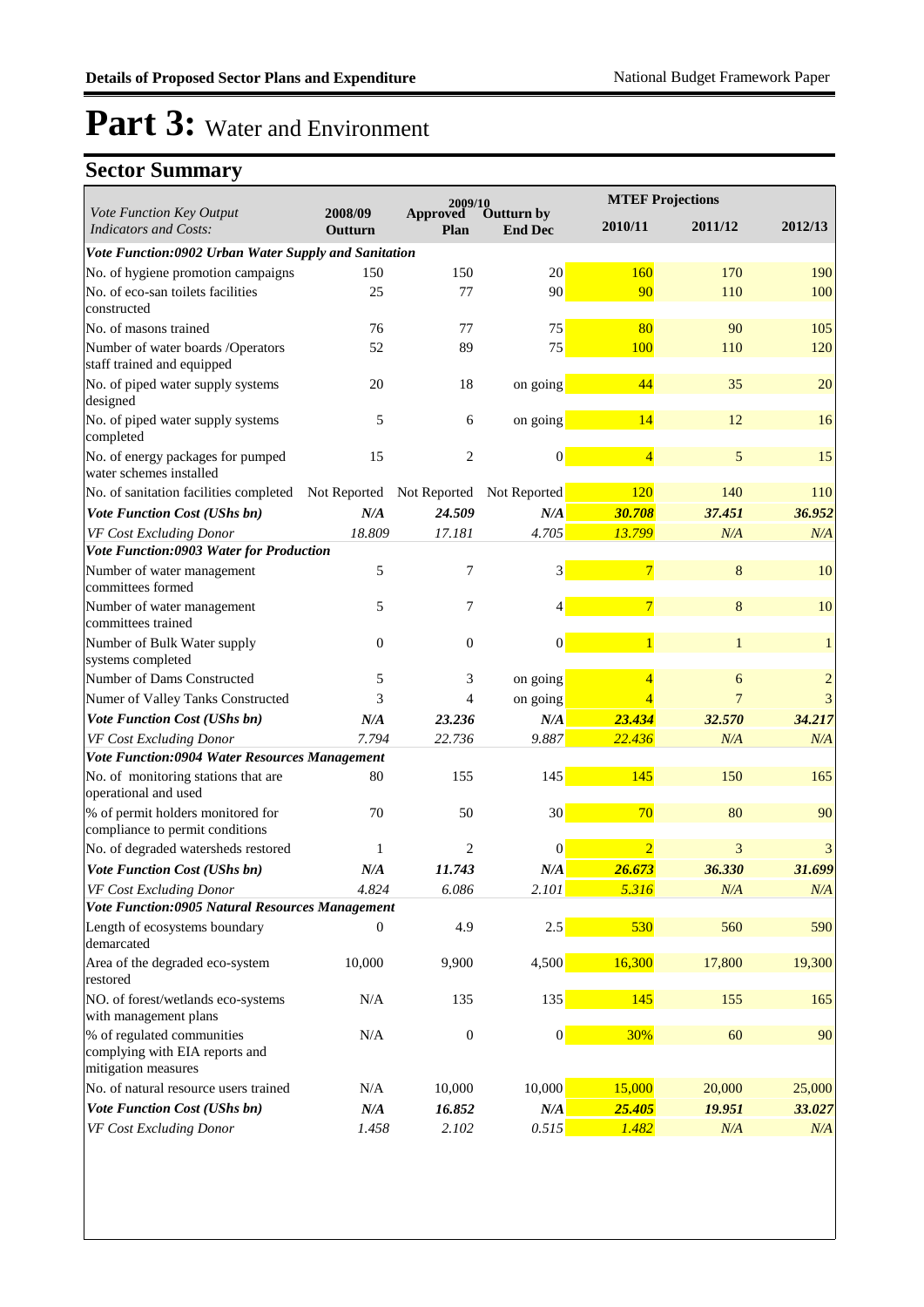|                                                                                         | 2009/10            |                         |                              | <b>MTEF Projections</b> |           |           |
|-----------------------------------------------------------------------------------------|--------------------|-------------------------|------------------------------|-------------------------|-----------|-----------|
| Vote Function Key Output<br><b>Indicators and Costs:</b>                                | 2008/09<br>Outturn | <b>Approved</b><br>Plan | Outturn by<br><b>End Dec</b> | 2010/11                 | 2011/12   | 2012/13   |
| Vote Function:0906 Weather, Climate and Climate Change                                  |                    |                         |                              |                         |           |           |
| No. of active Weather and Climate<br>Stations throughout the year                       | 500                | 600                     | 320                          | 400                     | 450       | 600       |
| No. of outstations constructed and<br>rehabilitated                                     | $\mathbf{0}$       | 3                       | Procurement                  | 3                       | 3         | 4         |
| Vote Function Cost (UShs bn)                                                            | 0.876              | 3.198                   | 0.740                        | 9.187                   | 12.670    | 12.163    |
| Vote Function:0949 Policy, Planning and Support Services                                |                    |                         |                              |                         |           |           |
| No. of major policy, planning and<br>budgeting reports/papers prepared                  | 10                 | 10                      | 10 <sub>l</sub>              | 10                      | 10        | 10        |
| <b>Vote Function Cost (UShs bn)</b>                                                     | N/A                | 6.189                   | N/A                          | 6.596                   | 9.776     | 11.615    |
| VF Cost Excluding Donor                                                                 | 4.067              | 4.939                   | 1.686                        | 4.569                   | N/A       | N/A       |
| <b>Cost of Vote Services (UShs Bn)</b>                                                  | N/A                | 96.181                  | N/A                          | 145.018                 | 176.173   | 189.826   |
| Vote Cost Excluding Donor                                                               | 42.727             | 62.293                  | 21.940                       | 69.207                  | N/A       | N/A       |
| <b>Vote: 150 National Environment Management Authority</b>                              |                    |                         |                              |                         |           |           |
| Vote Function:0951 Environmental Management                                             |                    |                         |                              |                         |           |           |
| Number of environmental<br>inspections and audits carried out                           | 897                | 600                     | 506                          | 1200                    | 1400      | 1600      |
| Number of restoration                                                                   | 6                  | 41                      | 26                           | 10                      | 10        | 10        |
| activities/microporojects carried out                                                   |                    |                         |                              |                         |           |           |
| Number EIA reports reviewed and<br>number approved                                      | 519                | 400                     | 223                          | 700                     | 800       | 900       |
| <b>Vote Function Cost (UShs bn)</b>                                                     | N/A                | 16.408                  | N/A                          | 5.861                   | 6.993     | 8.393     |
| VF Cost Excluding Donor                                                                 | 5.103              | 6.061                   | 2.015                        | 5.861                   | N/A       | N/A       |
| <b>Cost of Vote Services (UShs Bn)</b>                                                  | N/A                | 16.408                  | N/A                          | 5.861                   | 6.993     | 8.393     |
| Vote Cost Excluding Donor                                                               | 5.103              | 6.061                   | 2.015                        | 5.861                   | N/A       | N/A       |
| <b>Vote: 157 National Forestry Authority</b>                                            |                    |                         |                              |                         |           |           |
| <b>Vote Function:0952 Forestry Management</b>                                           |                    |                         |                              |                         |           |           |
| Distance (Km) of forest boundary<br>resurveyed and marked                               | 1,110              | 1,253                   | 100                          | 25                      | 25        | 25        |
| Area (Ha) of formerly encroached<br>and degraded forests replanted                      | 1,254              | 1,661                   | 267                          | 150                     | 1,300     | 1,400     |
| Number of Patrol personnel<br>employed                                                  | 350                | 500                     | 500                          | 100                     | 100       | 100       |
| Area (ha) of Forest Plantations<br><b>Established by National Forestry</b><br>Authority | 2,335              | 2,500                   | 878                          | 200                     | 200       | 200       |
| Km of Fire breaks established and<br>maintained                                         | 246                | 562                     | 94                           | 100                     | 100       | 100       |
| Number of hectares thinned and<br>pruned                                                | 1,801              | 2,663                   | 516                          | 650                     | 650       | 650       |
| Area (Ha) of land licensed for<br>private tree farming                                  | 96,068             | 110,000                 | $\vert 0 \vert$              | 120,000                 | 130,000   | 140,000   |
| Volume (m3) licensed for timber<br>harvesting                                           | Not reported       | 100,000                 | 73,105                       | 61,000                  | 18,000    | 23,000    |
| Number of tree Seedlings raised                                                         | 9,978,707          | 12,969,780              | 7,893,668                    | 2,000,000               | 2,000,000 | 2,000,000 |
| Number of fruit seedlings raised                                                        | 28,584             | 100,000                 | 52,976                       | 10,000                  | 15,000    | 15,000    |
| Number of Km of Forest roads                                                            | 723                | 651                     | 158                          | 500                     | 500       | 500       |
| maintained                                                                              |                    |                         |                              |                         |           |           |
| Vote Function Cost (UShs bn)                                                            | 0.000              | 18.971                  | N/A                          | 15.637                  | 10.965    | 12.569    |
| <b>Cost of Vote Services (UShs Bn)</b><br>Vote: 500 501-850 Local Governments           | 0.000              | 18.971                  | $\mathbf{N}/\mathbf{A}$      | 15.637                  | 10.965    | 12.569    |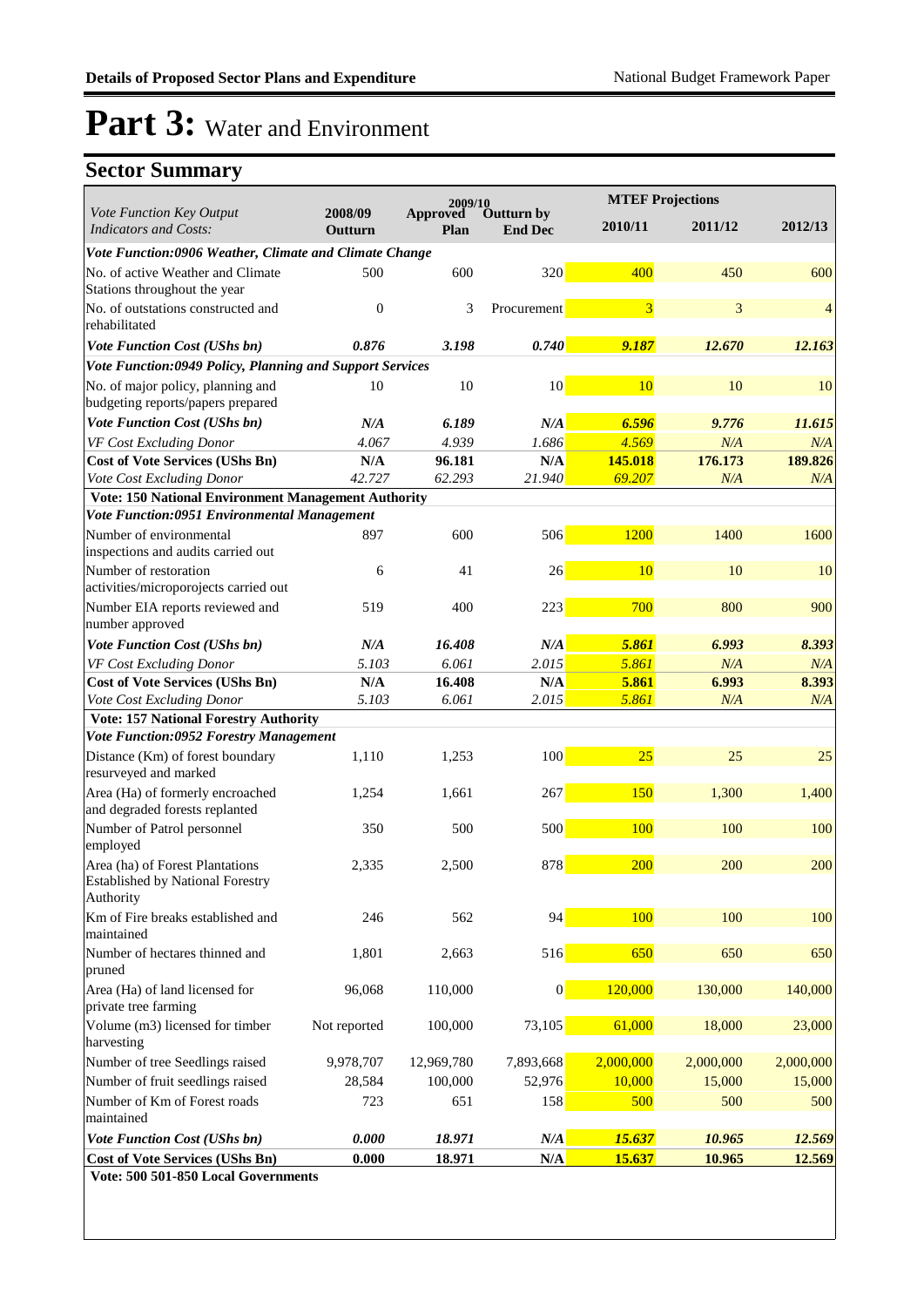### **Sector Summary**

|                                                                                                      |                    | 2009/10           |                              | <b>MTEF Projections</b> |                   |                   |
|------------------------------------------------------------------------------------------------------|--------------------|-------------------|------------------------------|-------------------------|-------------------|-------------------|
| Vote Function Key Output<br><b>Indicators and Costs:</b>                                             | 2008/09<br>Outturn | Approved<br>Plan  | Outturn by<br><b>End Dec</b> | 2010/11                 | 2011/12           | 2012/13           |
| Vote Function:0981 Rural Water Supply and Sanitation                                                 |                    |                   |                              |                         |                   |                   |
| No. of supervision visits during and<br>after construction                                           | Not reported       | 12,000            | 6,095                        | 7,000                   | 7,060             | 7,080             |
| No. of Mandatory Public notices<br>displayed with financial information<br>(release and expenditure) | Not reported       | 160               | 79                           | 83                      | 83                | 83                |
| % of rural water point sources<br>functional (Gravity Flow Scheme)                                   | Not reported       | 83%               | 83%                          | 84%                     | 84%               | 84%               |
| % of rural water point sources<br>functional (Shallow Wells)                                         | Not reported       | 79%               | 79%                          | 90%                     | 90%               | 90%               |
| No. of public latrines in RGCs and<br>public places                                                  | 316                | 200               | 165                          | 200                     | 230               | 230               |
| No. of springs protected                                                                             | Not reported       | 600               | 387                          | 390                     | 390               | 390               |
| No. of shallow wells constructed<br>(hand dug, hand augured, motorised<br>pump)                      | 1054               | 1,200             | 828                          | 800                     | 750               | 700               |
| No. of deep boreholes drilled (hand<br>pump, motorised)                                              | 654                | 1,600             | 858                          | 890                     | 910               | 920               |
| No. of deep boreholes rehabilitated                                                                  | 580                | 800               | 629                          | 750                     | 750               | 750               |
| No. of piped water supply systems<br>constructed (GFS, borehole pumped,<br>surface water)            | Not reported       | 70                | 37                           | 36                      | 36                | 36                |
| No. of piped water supply systems<br>rehabilitated (GFS, borehole<br>pumped, surface water)          | Not reported       | 50                | 34                           | 36                      | 36                | 38                |
| No. of tanks (and not dams)<br>constructed                                                           | Not reported       | 50                | 42                           | 45                      | 45                | 60                |
| <b>Vote Function Cost (UShs bn)</b>                                                                  | 44.163             | 55.375            | 26.503                       | 55.375                  | 69.496            | 83.395            |
| Vote Function:0982 Urban Water Supply and Sanitation                                                 |                    |                   |                              |                         |                   |                   |
| Length of pipe network extended (m)                                                                  | N/A                | 42,000            | 41,900                       | 50,000                  | 60,000            | 62,000            |
| No. of new connections                                                                               | N/A                | 4,000             | 2,194                        | 4,000                   | 4,000             | 4,000             |
| Volume of water produced (litres)                                                                    | N/A                | 3,000,000         | 1,640,000                    | 3,500,000               | 3,800,000         | 4,200,000         |
| <b>Vote Function Cost (UShs bn)</b>                                                                  | 1.307              | 2.294             | 1.101                        | 2.294                   | 2.983             | 3.913             |
| Vote Function:0983 Natural Resources Management                                                      |                    |                   |                              |                         |                   |                   |
| Area (Ha) of Wetlands demarcated<br>and restored                                                     |                    | 19                | 15                           | <b>15</b>               | 15                | 15                |
| No. of Wetland Action Plans and<br>regulations developed                                             | 56                 | $80\,$            | 10 <sup>°</sup>              | 25                      | 50                | 100               |
| Area (Ha) of trees established<br>(planted and surviving)                                            | $\mathbf{0}$       | 40                | 30                           | 60                      | 90                | 120               |
| Vote Function Cost (UShs bn)                                                                         | 0.785              | 0.785             | 0.377                        | 0.785                   | 1.020             | 1.430             |
| <b>Cost of Vote Services (UShs Bn)</b><br><b>Cost of Sector Services (UShs Bn)</b>                   | 46.255<br>N/A      | 58.454<br>190.014 | 27.981<br>N/A                | 58.454<br>224.970       | 73.498<br>267.630 | 88.738<br>299.526 |
| <b>Sector Cost Excluding Donor</b>                                                                   | 94.085             | 145.779           | N/A                          | 140.462                 | N/A               | N/A               |

*\* Excludes taxes and arrears; NB Table S5.1 at the end of this section provides more details of outputs planned for 2009/10 and achievements in the first half of 2008/09*

#### *2010/11 Planned Outputs*

The Rural Water and Sanitation Vote function, will continue with support supervision in 8 on-going construction sites, set up O&M management structures for completed RGCs piped water systems; Construction of eco-san facilities and promotion at institution level in 50 districts; 3 promotion and hygiene campaigns; 02 national campaigns and supervision visits to selected districts on sanitation and hygiene. Other plans include: Up scaling of domestic rain water harvesting in the districts of Nakasongola and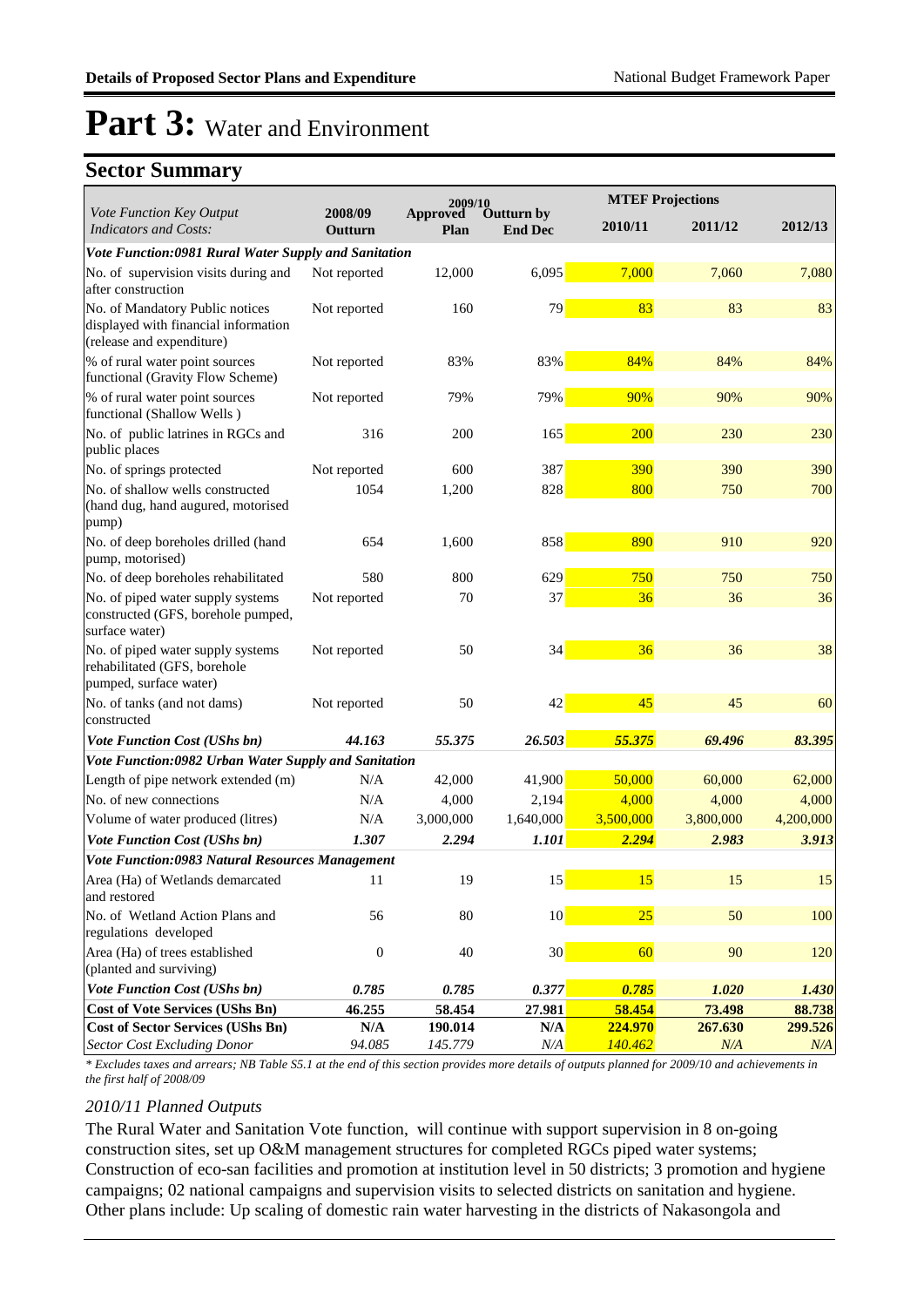#### **Sector Summary**

Kamuli; Support research and development of appropriate technologies; Re-analysis of appropriate technologies in respect to water quality standards. Complete the first phase for Kanyampaga Large GFS, Construction of Large piped water system for water stressed areas in Bugiri-Bukoli area, construction of Tororo/Bududa Gravity flow scheme phase 2, Construction of emergency boreholes in selected rural areas.

Under the Urban water supply and sewerage vote function, the planned outputs include: O&M structures for urban water supply systems developed; quarterly monitoring & supervision visits to 86 urban water supply systems  $\&$  3 umbrella organizations. Proposals to amend the Water Policy and the Water Act in line the sector reforms presented and discussed with stakeholders; Road map for the establishment of independent Regulatory Agency will be developed; 7 Technical Operators will be trained in renewable energy stations maintenance and functionality of major components of 13 town piped water supply schemes will be restored. Other outputs are: construction of 162 ecological sanitation toilets in 30 towns; Train 18 masons in 07 towns and 96 Water Boards; Review of IDAMC III Contracts; Support supervision to LGs, Umbrella organizations and WSDFs. Construction of 7 new urban water offices will commence. Construction of 35 town water supply systems will start as well as design 44 water supply and sanitation systems. Satisfactory functioning energy packages for pumped water schemes in North East, North West, and Western Uganda.

In the Water for production vote function, the following outputs will be delivered: construction (Extension) an office block at the headquarters; Construction of a bulk water scheme in Rakai district; Construction of Akwera dam in Lira district, Kobeibei dam in Moroto district, Longorimit dam in Kaabong district, Extension of a piped water scheme in Sembabule district and two 10,000m3 valley tanks in Sembabule district will be developed and re-construction of Kulwodong dam. All water for production project sites will be monitored for compliance to BoQs and standards; Establishment of appropriate Management Structures of Water for Production Facilities at all the ongoing and completed projects will also be undertaken.

In the Water Resources Management Vote function, Policy, Legal and regulatory framework within the LVB will be updated and harmonized. Capacity on negotiation skills will be developed for achieving equitable sharing and utilization of the Nile basin water resources; Quantification of trans-boundary inflows, information management tools will be developed, information products produced, disseminated; water resources assessed & results used for planning and development, equipment procured, installed and operated. The existing monitoring network will be operated and maintained functional, equipment procured, personnel recruited and trained, assessment studies conducted and reports made available and disseminated. Environmental protection safety of navigation on Lake Victoria enhanced, EIAs reviewed, Capacity of communities to plan, implement and monitor water shed management interventions in targeted sub-catchments enhanced, permits issued and compliance monitored. The Upper Katonga sub-catchment will be sustainably managed/ rehabilitated by the communities, Climate change adaptation action plan will be implemented. In addition, the rapid assessment of issues relating to catchment-based IWRM will be completed and strategy for establishment of WMZs implemented. Identified hotspots will be sustainably managed and rehabilitated by communities. Rehabilitation work for the office block will continue as well as construction of 1 office block for WRR Department and the regional water quality laboratory in Gulu

In the Natural Resources Management Vote function, Guidelines on Natural Forest Management will be produced, District Wetland Inventory Reports and Maps will be up-dated; Economic Valuation of wetlands conducted and results published; Wetland Education introduced into school programs. Critical Urban wetlands demarcated, management plans developed; Ramsar site plan developed; District WAP developed, 19,800 ha of woodlots / plantations planted, protected, LFRs re-demarcated, Tree seed stands established, SWC structures established. Wetlands Law operationalized, National Forestry and Tree Planting Regulations (NFTPR) produced, NFP reviewed and revised, Prepare 81 CFMA, Grant delivery mechanism to support project tree planting activities developed. WAG functional, Wetlands & Forestry activities planned, coordinated, supervised & monitored in LGs & other sectors, Participation in International and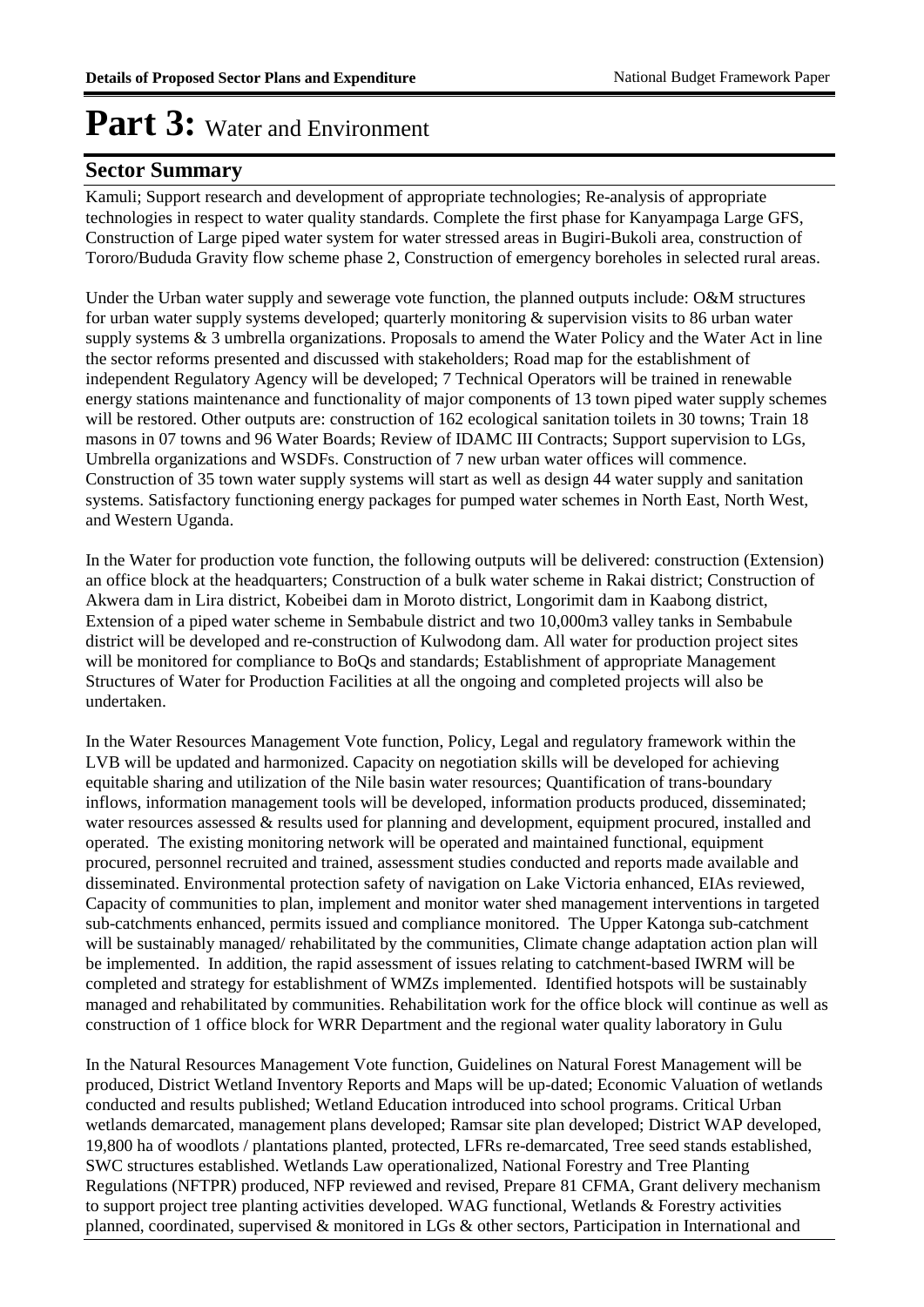#### **Sector Summary**

National Wetland & Forestry For a. PNOs trained in good nursery practices. Strategic Plan for DESS developed; 50 LGDP assessed for ENR mainstreaming, multi-purpose forest established. Tree planting undertaken during the gazetted 4 National Tree Planting Days.

Under the Weather, Climate and Climate Change vote function, completion of Agentisation process that will see the current Meteorology department transformed into an Agency will be finalised. Other outputs will be review of NAPA; expand network of RANET Centers upcountry; transmit 30.711 SYNOPS and METARS GTS; transmission of weather observation data from upcountry to NMC Entebbe; implementation of UNFCCC & its Kyoto Protocol as well as weather modeling. In addition, sensitization on adaptation and mitigation of climate change impacts; upgrading of the staff with new skills and regional seasonal forecasting will be undertaken. Furthermore, international coordination and meetings; construction of new offices in Masindi and Kotido and completion of construction of Kasese staff houses will be carried out. Subscription for the Satellite license, specialized observation equipment (thermometers, barometers, thermo-hygrographs, anemometers, solar panels etc.) will also be made.

In the Policy, Planning and Support Services vote function, the related mandatory reports such as: Final Accounts for the FY 2009/10; monthly procurement reports during the FY 2010/11; Sector BFP for 11/12, Ministry Policy Statement to Parliament will all be prepared and submitted in time. Sector performance reviews will be conducted jointly with donors; 02 policies/laws/guidelines, standards and plans developed. All departments in the ministry will be coordinated for compliance with Civil Service standing orders and regulations. Furthermore, 90% staff establishment will be attained; 2 databases for stores and library updated and operated; Ministry website updated and uploaded with information; Ministry communication strategy implemented; the Water Atlas updated, Performance measurement framework developed; International organizations subscription made; Representation of the Country in the Water and Environment sector related meetings; Contribution to International Organization (AMCOW); Annual subscription to Global Water Partnership (GWP) made; New Ministry Block designed, tendered and commence construction.

Under NEMA, ENR management integrated into the key sector and local govt policies, plans, programs/projects and budgets; and economic valuation of deforestation and soil erosion in Uganda will be done. In addition, 900 environmental inspections; Environment Protection Force operationalized; 100% EIAs received are reviewed; 10 environmental restoration projects established; MSW project established in 8 towns; 2 regulations reviewed; and oil/gas sub-sector supported. Quarterly IEC materials produced; 4 radio/TV programmes produced; education and awareness programmes for sustainable development produced; NSOER and the environmental sensitivity atlas produced; the public education strategy reviewed; and NEMA's library and website up-graded. NEMA Staff salaries, gratuity, NSSF paid; training for staff and partners organized; Institutional review done; quarterly/annual performances reviewed; and goods/services provided.

Under NFA, Forest boundaries resurvey and marking with concrete pillars carried out starting with peri urban CFRs covering 25 Km. A total of area of 150 ha planted in formerly encroached lake shore forests. 10ha plots of roadside demonstration plantations covering 200ha established on CFRs major district roads. 10,000 ha of newly established plantations will be surveyed and mapped. 200 Permanent sample plots will be monitored for growth to establish volume of growing stock. 25 ha of species and provenance trials will be established. 3 trainings in nursery skills improvement and plantation establishment and maintenance carried out. 200Kg of local pine seed and 500 kg of indigenous species will be collected to raising tree seedlings. 10,000 grafted Fruit tree seedlings and 2 million tree seedlings will be raised. 500 Km of forest roads will be maintained. 300 Fire beaters and 50 GPS units (Global Position System) will be purchased for forestry field work.

*Medium Term Plans*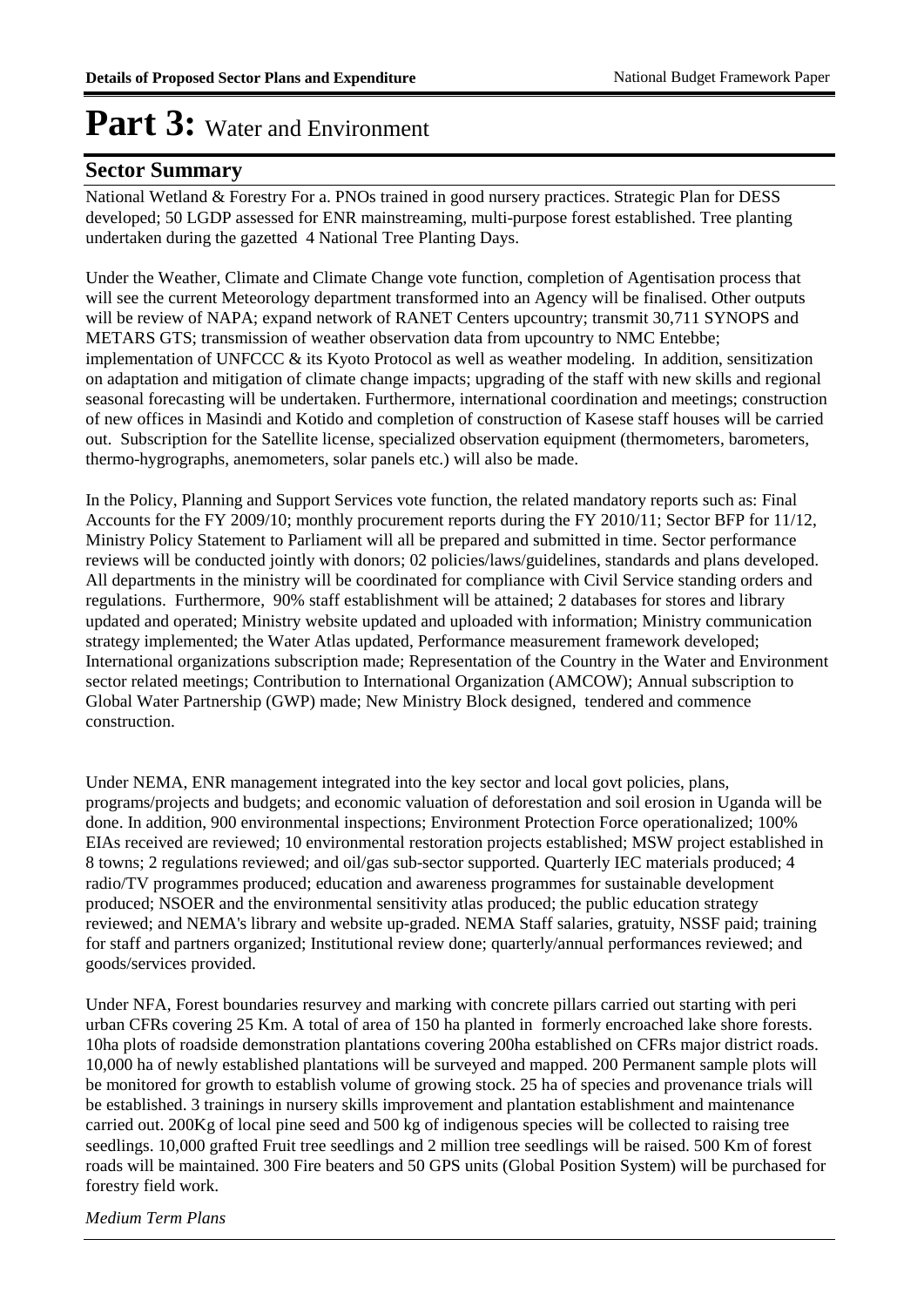### **Sector Summary**

Rural Water and sanitation vote function's planned outputs in the medium term include: Completions of the 8 on-going constructions of piped water supply schemes in RGCs and commence another 12 schemes, 6 GFS, 300 deep wells fitted with handpumps and backup support for O&M for the water facilities. Promotion of sanitation and hygiene education will be undertaken with over 130 eco-san toilets constructed. This is projected to supplement the outputs under LGs and will result into increase in water coverage to 65% of the population in rural areas with an 84% effective use and functionality of facilities.

 Under Urban Water, the vote function will in medium term train water boards/operators in O&M for water facilities, complete construction of 40 urban water supply facilities, carry out hygiene campaigns and construct 300 eco-san toilets.

For Water for Production the strategic objective is to develop and promote effective use of facilities for water for production for economic development, modernize agriculture and mitigate the effects of climate change. The vote function will in the medium term continue with the construction of the pilot bulk water transfer scheme in Rakai and construction of 26 surface reservoirs to increase storage capacity to 22MCM (Ref JAF 3).

The medium term plans for water resources management vote function will include; monitoring, supervision and water quality management; report preparation; policy review, legal and regulatory framework for the Lake Victoria Basin, support staff training in negotiation skills , continue with the participation of Ugandan officials in regional meetings and events on Lake Victoria and the Nile Basin Initiative, data collection among others.

 In the medium term, the Natural Resources Management vote function will continue with Enhancement and maintenance of the information database for both Forestry and Wetland sub-sectors; Improve on the awareness on Forestry and Wetland issues in the Local governments and the private sector, gaze ting and restoration of Critical wetlands; Support tree planting in the schools and Local Governments, Formulation and review of plans, bills, policies and laws; Coordination, Monitoring, Inspection, Mobilization and Supervision

The Policy Planning and Support Services vote function will in the medium term continue with: timely preparation and submission of mandatory reports such as the sector Budget Framework Paper, Ministerial Policy Statement, financial and procurement management plans and reports as well as undertake HRM, carry out technical monitoring visits to districts, prepare cabinet memos and back up support to technical departments. Other reports to be prepared include: regulatory frameworks and Annual, quarterly reports and the annual water and environment sector performance report for presentation at the annual Joint Sector Review.

In the medium term the Weather, Climate and Climate Change vote function will develop new Weather and Climate stations to improve on the frequency and accuracy weather forecasts, continue with disseminate information to the public on how to use climate information, prepare and disseminate forecasts to end-users.

NFA as a Vote in the medium term will improve forest protection using armed personnel. Develop local seed sources and Increase supply of seeds and seedlings with more focus on indigenous species and fruit tree seedlings. Resurvey all forest boundaries and establish concrete pillars at every 100m to halt encroachment starting with Forests under high pressure with regard to encroachment.

#### *Unit Costs for Key Services*

In costing the outputs indicated in this document, the sector assumes moderate increases in prices of inputs, cost of labour and stable security situations in the post-conflict areas such as Northern Uganda and Karamoja. This is mainly critical as the sector largely uses private sector institutions for its construction,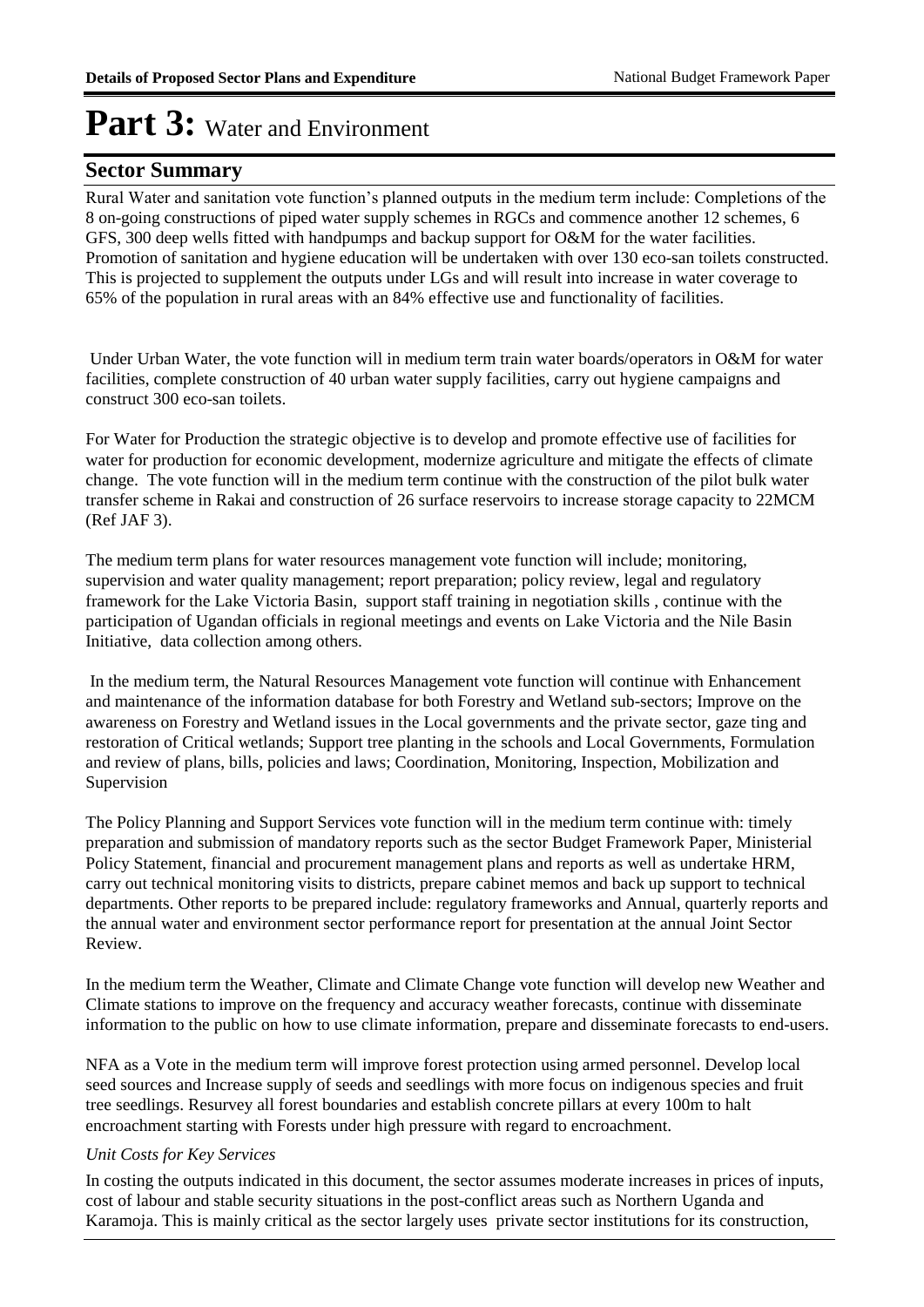#### **Sector Summary**

consultancy and capacity building initiatives. Where these assumptions do not hold then price escalations are bound to reduce the volume of activity and generally the realization of the outputs with the given funds. The sector also assumes that the given ceiling (1st BCC) will not be reduced. The costing is further done based on the unit costs indicated in the document and in consideration of the sector priorities and other elated national development planning guides and executive directives. The field forestry costs are mainly based on man day costs in the local communities which average UGX. 4,000. The medium term costs are projected by increases of 20%.

| <b>Unit Cost</b><br><b>Description</b>                                            | <b>Actual</b><br>2008/09 | <b>Planned</b><br>2009/10 | <b>Proposed</b><br>2010/11 | <b>Costing Assumptions and Reasons for any Changes</b><br>and Variations from Plan                                                                                                                                                     |
|-----------------------------------------------------------------------------------|--------------------------|---------------------------|----------------------------|----------------------------------------------------------------------------------------------------------------------------------------------------------------------------------------------------------------------------------------|
| Vote: 019 Ministry of Water and Environment                                       |                          |                           |                            |                                                                                                                                                                                                                                        |
| Vote Function:0901 Rural Water Supply and Sanitation<br>tet3                      | not reported             |                           | not reported               |                                                                                                                                                                                                                                        |
| cost of borehole                                                                  | 13,000                   | 15,000                    | 15,833                     | escalating cost of materials and inflation as well as<br>contractual management                                                                                                                                                        |
| Vote Function:0902 Urban Water Supply and Sanitation                              |                          |                           |                            |                                                                                                                                                                                                                                        |
| Per Capita Investment<br>Cost (PCIC)                                              | 185                      | 190                       | 196                        | Extensions and expansions of water supply systems are<br>excluded. Increasing technology options based on<br>surface water treatment and long pipeline transmission<br>distance. Moderate price increases in tandem with<br>inflation. |
| Vote Function:0903 Water for Production                                           |                          |                           |                            |                                                                                                                                                                                                                                        |
| Valley tanks                                                                      | 1,700,000                | 1,750,000                 | 500,000                    | Small capacity valley tanks constructed.                                                                                                                                                                                               |
| Dams                                                                              | 1,733,333                | 1,733,333                 | 7,000,000                  | Larger storage capacities and construction costs in an<br>insecure area(Karamoja).                                                                                                                                                     |
| Bulk water supply<br>scheme                                                       | 8,900,000                | 8,900,000                 | 15,000,000                 | The delivery and the designs are site specific and<br>determine the overall project cost.                                                                                                                                              |
| Vote Function:0904 Water Resources Management                                     |                          |                           |                            |                                                                                                                                                                                                                                        |
| Construction of<br>monitoring station                                             | 15,000                   | 15,000                    | 30,000                     | escalation of cost of materials and labour and cost of<br>aqusition of land                                                                                                                                                            |
| Vote Function:0905 Natural Resources Management                                   |                          |                           |                            |                                                                                                                                                                                                                                        |
| Restoration of<br>degraded watersheds,<br>LFRs, natural forests<br>and farm lands | 1,212                    | 1,212                     | 2,005                      | Increase in seed price/ unit price per seedling, labour<br>costs, transportation costs                                                                                                                                                 |
| Restoration of 1 sq.km<br>of degraded wetland                                     | 15,517                   | 15,517                    | 17,500                     | Increase in cost of tools/equipment, transport and<br>labour costs                                                                                                                                                                     |
| Vote: 150 National Environment Management Authority                               |                          |                           |                            |                                                                                                                                                                                                                                        |
| Vote Function:0951 Environmental Management<br>Environmental<br>compliance and    | 119,250                  | 119,250                   | 119,250                    | Funds realeased as planned and 100% utilization                                                                                                                                                                                        |
| enforcement                                                                       |                          |                           |                            |                                                                                                                                                                                                                                        |

#### **Table S2.3: Key Unit Costs of Services in the Sector (Shs '000)**

#### **(iii) Plans to Improve Sector Performance**

To address the issue of low sustainability of water supply facilities including low functionality, the sector will upscale community involvement in planning, design and monitor the quality of construction to ensure adherence to technical specifications in line with the good governance action plan adopted by the sector. Rehabilitation of old facilities will be undertaken alongside new constructions. In accordance with the sector commitments under JAF the sector will undertake to make CBMS WUCs operational in 70% of districts and in each district on average 50% of water points are covered by WUCs. Furthermore, the sector will implement revised O&M system and maintain database on functionality; Support enforcement of the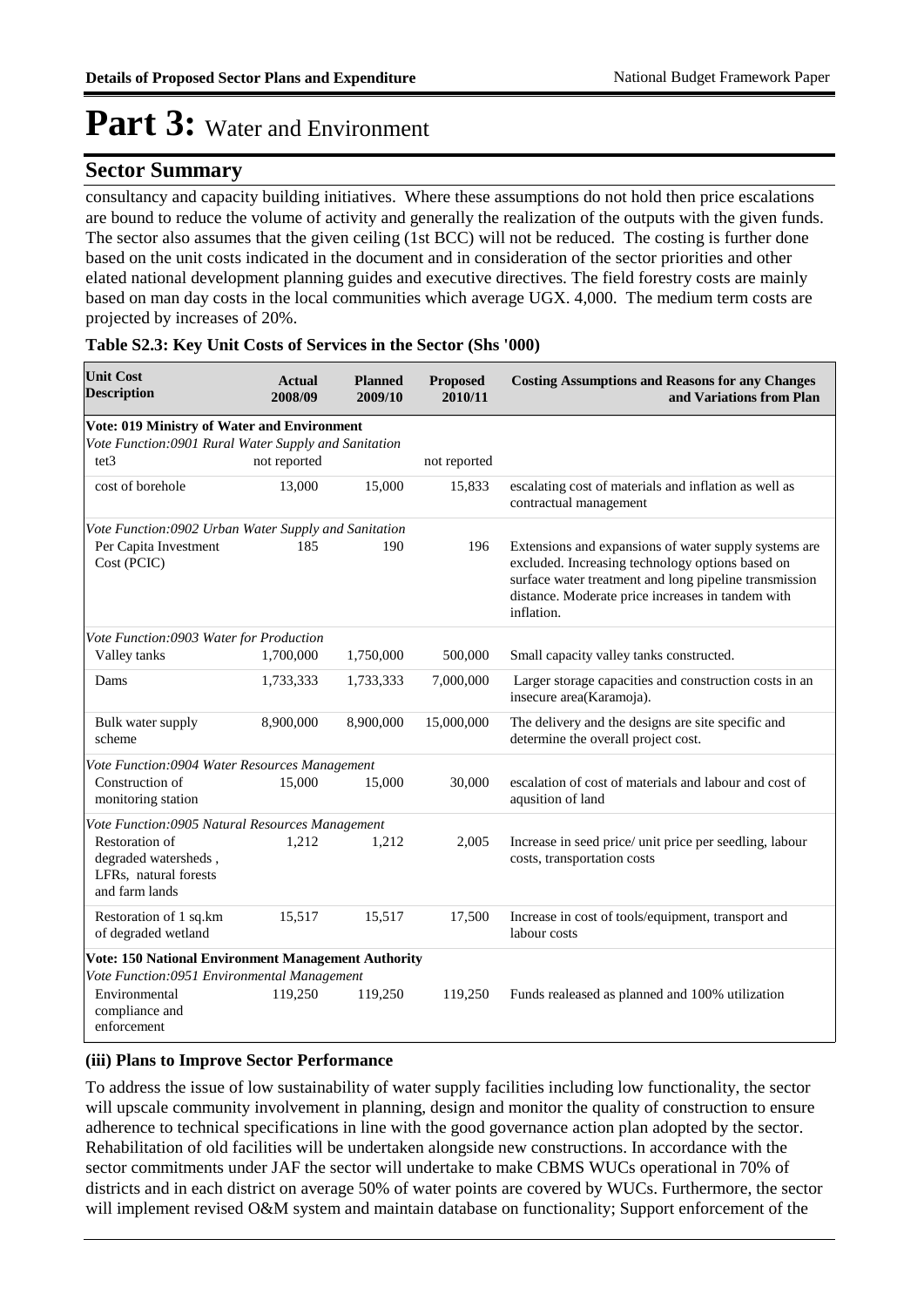#### **Sector Summary**

ordinances and by-laws for sanitation.

Regarding inequity in coverage/distribution of facilities for water supply and sanitation, the sector continues to emphasize the maxim "some for all and not all for some" in which new facilities will be located in un-served areas. Special focus on developing appropriate technologies in water stressed areas as well the post-conflict northern region will be undertaken.

To improve functionality of urban pipes systems, energy efficient alternatives for pumping water will be installed in the town schemes. Technicians and members of Urban Water Authorities will be trained in relevant areas to improve technical, administrative and managerial performance.

On policy and regulatory frameworks, the sector will continue to review and cause revision or development of the necessary changes for harmonized operations in the Water and Environment Sector.

Regarding capacity constraints, the sector will seek to recruit and train staff at all levels, collaborate with other stakeholders to put in place and strengthen where they exist, structures that will enable sustained management of the sector activities. This includes collaborations with NGOs, CBOs, Private Sector, LGs, Lower Level Governments (LLGs) and communities.

Further efforts will be directed at collaboration at regional and international levels for management of the shared resources in the environment and water resources. The Ministry will remain an active member (with prompt subscription payments made) of the approved international organizations for this purpose.

On degraded ecosystems the sector will continue to restore these and protect the rest in collaboration with all stakeholders at local, regional and national level. Compliance monitoring will be scaled up and capacity development for this undertaken especially among lead agencies and local government level. Specific attention will be given to tree planting and wetland management.

Regarding the declining MTEF for the sector, mobilization of funds from government of Uganda sources and development partners will be undertaken to enable the sector acquire the required equipment specially in Meteorology, rehabilitation of rural water supplies, water for production, urban water and administration and management.

Under NEMA, specialized training, retooling and equipping NEMA and the key Lead Agencies to manage oil and gas issues; support Arua, Gulu, Tororo, Busia, Entebbe, Mityana, Hoima and Masindi in solid waste management will be undertaken. Establishment of public-private sector-Civil Society partnerships in the management of emerging environmental issues/challenges will also be pursued.

Under NFA, Forestry patrol will be mainly carried out using armed personnel. This necessitates recruitment of a new cadre of frontline staff, secondment of personnel from armed forces, liaison with police and other law and order enforcement agencies and retooling of new and existing staff for effective protection of the forest estate and coping with the challenges of declining and valuable forestry resources.

#### **Table S2.4: Specific 2010/11 Actions and Medium Term Strategy to Improve Sector Performance**

| 2009/10 Planned Actions:                       | 2009/10 Actions by Dec:                                                       | 2010/11 Planned Actions: | <b>MT Strategy:</b> |
|------------------------------------------------|-------------------------------------------------------------------------------|--------------------------|---------------------|
|                                                | Sector Performance Issue: Deteriorating water, forestry and wetland resources |                          |                     |
| Vote: 019 Ministry of Water and Environment    |                                                                               |                          |                     |
| Vote Function: 0904 Water Resources Management |                                                                               |                          |                     |
|                                                |                                                                               |                          |                     |
|                                                |                                                                               |                          |                     |
|                                                |                                                                               |                          |                     |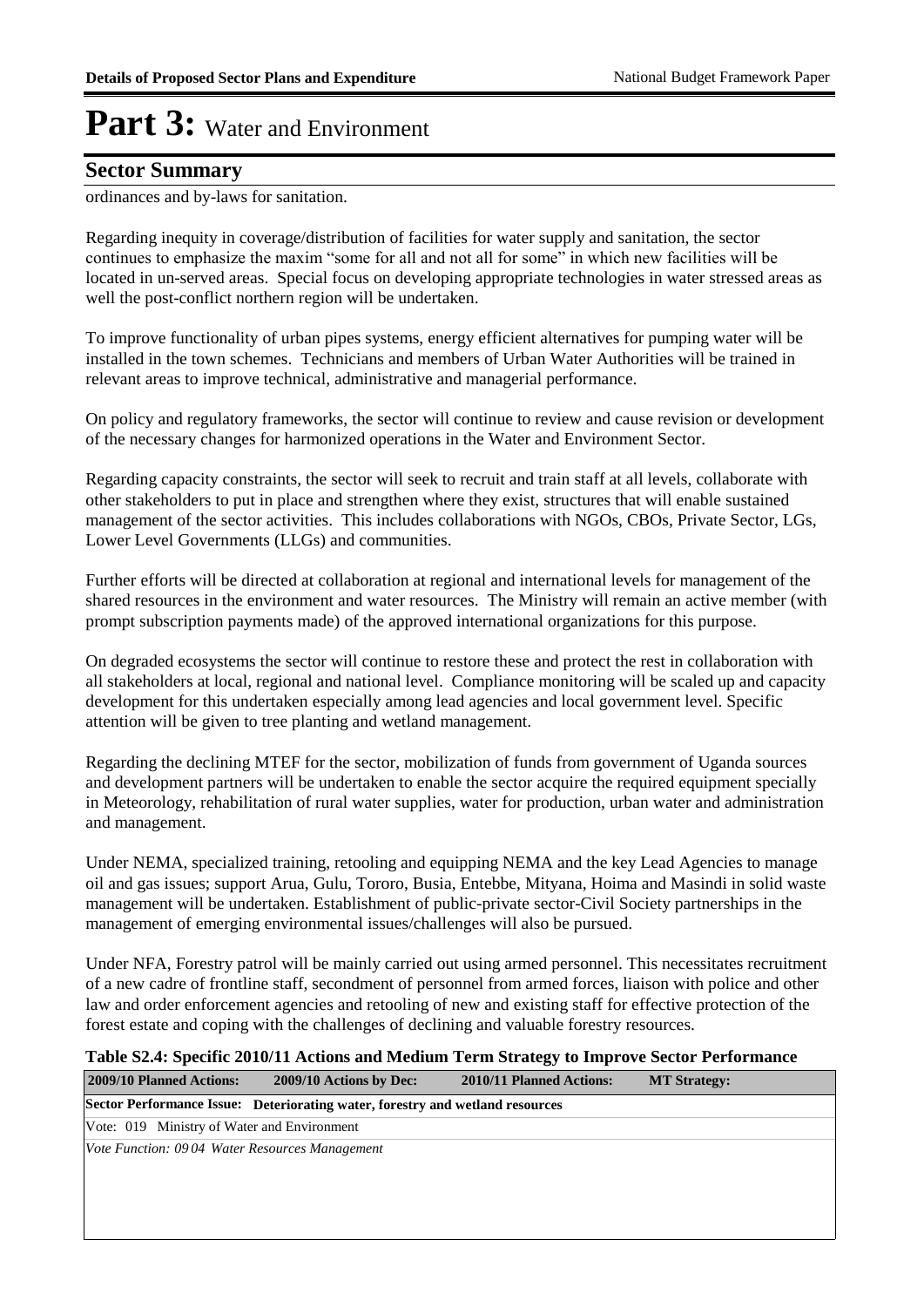| 2009/10 Planned Actions:                                                                                                                                                                                                                                                                  | 2009/10 Actions by Dec:                                                                                                                                                                                                                                                             | 2010/11 Planned Actions:                                                                                                                                                                                                                                  | <b>MT Strategy:</b>                                                                                                                                                          |
|-------------------------------------------------------------------------------------------------------------------------------------------------------------------------------------------------------------------------------------------------------------------------------------------|-------------------------------------------------------------------------------------------------------------------------------------------------------------------------------------------------------------------------------------------------------------------------------------|-----------------------------------------------------------------------------------------------------------------------------------------------------------------------------------------------------------------------------------------------------------|------------------------------------------------------------------------------------------------------------------------------------------------------------------------------|
| Recruit staff, develop data<br>base for water resources<br>monitoring, train staff.                                                                                                                                                                                                       | Recruitment of staff,<br>development of data base<br>commenced.                                                                                                                                                                                                                     | Continue with recruitment of<br>staff and development of data<br>base. Pursue authorisation of<br>retention of revenue from<br>permit fees. Operationalze<br><b>WMZs. Commence</b><br>implementation, enforcement<br>and compliance strategy              | Decentralisation of permit<br>processing of permit fees                                                                                                                      |
| Vote: 157 National Forestry Authority                                                                                                                                                                                                                                                     |                                                                                                                                                                                                                                                                                     |                                                                                                                                                                                                                                                           |                                                                                                                                                                              |
| Vote Function: 09 52 Forestry Management                                                                                                                                                                                                                                                  |                                                                                                                                                                                                                                                                                     |                                                                                                                                                                                                                                                           |                                                                                                                                                                              |
| More NFA own and Private<br>Tree planting and<br>replacement palnting of<br>harvesrted areas                                                                                                                                                                                              | NFA's target planting of<br>2500ha not achieved,<br>inadequate funds. Presidential<br>burn on land licensing in place<br>hence no land allocation for<br>tree planting. Only existing<br>licensees are carrying on<br>planting. This has limited new<br>entrants into tree farming. | NFA will plant 2,500 ha and<br>private planters on CFRs will<br>plant 7,500 ha. But this<br>requires additional funding<br>from GOU for purchase of<br>nursery inputs like seed,<br>polythene, labour.                                                    | Continued increase of land<br>under forest cover                                                                                                                             |
|                                                                                                                                                                                                                                                                                           |                                                                                                                                                                                                                                                                                     | Sector Performance Issue: Inadequate coverage, usage and poor funcitonality of water supply and sanitation facilities                                                                                                                                     |                                                                                                                                                                              |
| Vote: 019 Ministry of Water and Environment                                                                                                                                                                                                                                               |                                                                                                                                                                                                                                                                                     |                                                                                                                                                                                                                                                           |                                                                                                                                                                              |
| Vote Function: 0901 Rural Water Supply and Sanitation                                                                                                                                                                                                                                     |                                                                                                                                                                                                                                                                                     |                                                                                                                                                                                                                                                           |                                                                                                                                                                              |
| Develop and sign MoUs with<br>all NGOs/CBOs operating in<br>the water sector in order to<br>rehabilitate old/existing<br>boreholes and other water<br>facilities                                                                                                                          | Guide LGs to use part of the<br>CG to rehabilitate boreholes.<br>Drill some of the new<br>boreholes to replace those old<br>faciltiies that cannot be<br>rehabilitated.                                                                                                             | Prepare & implement a nation-<br>wide borehole rehabilitation<br>programme. Continue with<br>rehabiliation and solicit for<br>more funding for the activity.<br>Lauch handwashing with soap<br>campaign and promote latrine<br>construction together with | Procure specialised equipment<br>to respond to emergency<br>borehole rehabilitation at the<br>centre.Promote latrine<br>construction together with<br>handwashing with soap. |
|                                                                                                                                                                                                                                                                                           |                                                                                                                                                                                                                                                                                     | handwashing with soap.                                                                                                                                                                                                                                    |                                                                                                                                                                              |
| Vote: 150 National Environment Management Authority                                                                                                                                                                                                                                       |                                                                                                                                                                                                                                                                                     | Sector Performance Issue: Inadequate enforcement of compliance to established environmental laws and regulations.                                                                                                                                         |                                                                                                                                                                              |
| Vote Function: 09 51 Environmental Management                                                                                                                                                                                                                                             |                                                                                                                                                                                                                                                                                     |                                                                                                                                                                                                                                                           |                                                                                                                                                                              |
| Building the technical<br>capacities of NEMA, Lead<br>Agencies and Local<br>Governments to handle oil<br>and gas related issues and<br>Urban solid waste<br>management (training,<br>tooling and equipping)                                                                               | TOT on oil/gas organized for<br>NEMA Staff and Key Lead<br>Agencies; supported the<br>establishment of Municipal<br>solid waste management<br>project in Mbarara, Kasese,<br>Mukono, Jinja, Mbale, Soroti<br>and Lira.                                                              | Specialized training, tooling<br>and equipping NEMA and the<br>key Lead Agencies to manage<br>oil and gas issues; support<br>Arua, Gulu, Tororo, Busia,<br>Entebbe, Mityana, Hoima and<br>Masindi in solid waste<br>management                            | Establishment of public-<br>private sector-Civil Society<br>partnerships in the<br>management of emerging<br>environmental<br>issues/challenges                              |
| Vote: 157 National Forestry Authority                                                                                                                                                                                                                                                     |                                                                                                                                                                                                                                                                                     |                                                                                                                                                                                                                                                           |                                                                                                                                                                              |
| Vote Function: 0952 Forestry Management                                                                                                                                                                                                                                                   |                                                                                                                                                                                                                                                                                     |                                                                                                                                                                                                                                                           |                                                                                                                                                                              |
| intensify forest patrols,<br>conduct joint patrols with<br>other Law enforcement<br>partners, sensitization, open<br>more Central Forest reserves<br>for legal harvesting and<br>strenthening coordination<br>with local Governments,<br>Private Sector and Civil<br>Society Organization | Advertised for 150 positions<br>of armed forestry patrol unit,<br>but lack funds to recruit them.<br>A Police Liason officer has<br>been deployed at NFA but no<br>police personnel have been<br>seconded to the unit. The<br>existing small unit of UPDF<br>has little impact.     | Intensify patrol on the road<br>and in the forest using armed<br>personnel.                                                                                                                                                                               | <b>Expnasion of collaborative</b><br>forest management<br>arrangments to more groups                                                                                         |
|                                                                                                                                                                                                                                                                                           |                                                                                                                                                                                                                                                                                     |                                                                                                                                                                                                                                                           |                                                                                                                                                                              |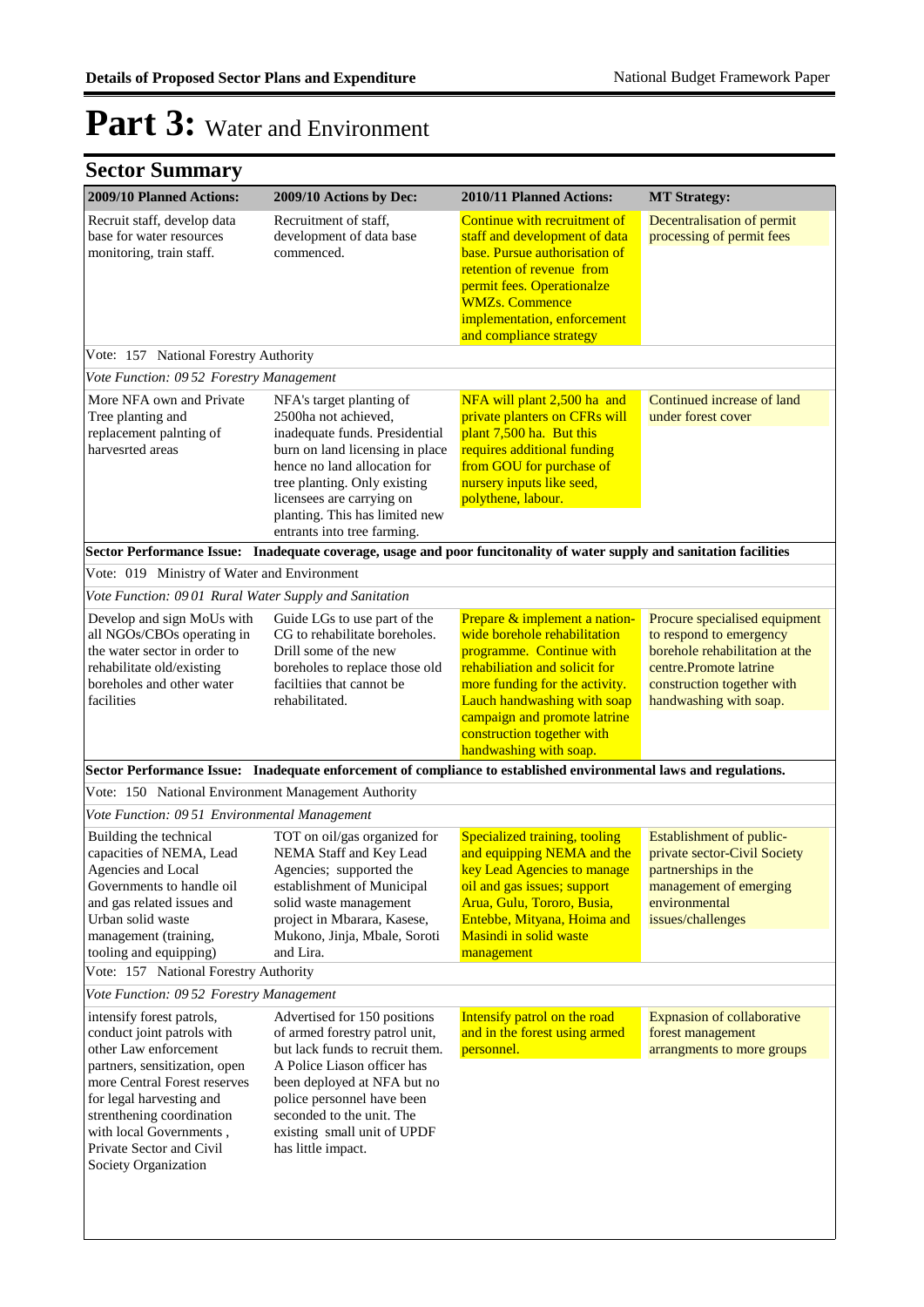### **Sector Summary**

| 2009/10 Planned Actions:                                                                                                                                                                                       | 2009/10 Actions by Dec:                                                                                                                                                                                                                                                            | 2010/11 Planned Actions:                                                                                                                                                                                                                                                                         | <b>MT Strategy:</b>                                                                                                                                                                                                           |
|----------------------------------------------------------------------------------------------------------------------------------------------------------------------------------------------------------------|------------------------------------------------------------------------------------------------------------------------------------------------------------------------------------------------------------------------------------------------------------------------------------|--------------------------------------------------------------------------------------------------------------------------------------------------------------------------------------------------------------------------------------------------------------------------------------------------|-------------------------------------------------------------------------------------------------------------------------------------------------------------------------------------------------------------------------------|
| Open forest boundaries,<br>creating awareness-<br>sensitization, regenerate<br>evacuated areas, taking legal<br>actions against encroachers,<br>Removal Presidential of<br><b>Executive Order</b>              | No forceful evictions in place<br>due to Presidentail Executive<br>Order stopping eviction from<br>CFRs. Only sensitisation of<br>people to willingly leave.<br>Prepared report to His<br>Excellency the President about<br>functions and services<br>provided by the various FRs. | <b>Reserve and mark forest</b><br><b>boundaries with concrete</b><br>pillars at the 100m spacing so<br>that people visibly know the<br>forest boundaries and hence<br>discourage the-would-be-<br>encroachers.                                                                                   | <b>Restoration of the Central</b><br><b>Forest Integrity and</b><br>ecological/environmental<br>functions                                                                                                                     |
| <b>Sector Performance Issue:</b>                                                                                                                                                                               | Increasing unit cost of water service delivery.                                                                                                                                                                                                                                    |                                                                                                                                                                                                                                                                                                  |                                                                                                                                                                                                                               |
| Vote: 019 Ministry of Water and Environment                                                                                                                                                                    |                                                                                                                                                                                                                                                                                    |                                                                                                                                                                                                                                                                                                  |                                                                                                                                                                                                                               |
| Vote Function: 0901 Rural Water Supply and Sanitation                                                                                                                                                          |                                                                                                                                                                                                                                                                                    |                                                                                                                                                                                                                                                                                                  |                                                                                                                                                                                                                               |
| Design and develop database<br>for functionality, training of<br>water user<br>committees/boards.<br>Establishment of spare parts<br>supply chain. Training of<br>village level pump mechanics<br>and artisans | Data base development up-<br>date on-going.<br>Training of village level pump<br>mechanics and artisans carried<br>out in TSU 1, TSU 2 and TSU<br>6                                                                                                                                | <b>Make CBMS WUCs</b><br>operational in 70% of districts<br>and in each district on average<br>50% of water points are<br>covered by WUCs.<br>Implement revised O&M<br>system and maintain database<br>on functionality. Support<br>enforcement of the ordinances<br>and by-laws for sanitation. | Review the entire CBMS and<br>improve on the availability of<br>spare parts, monitor the<br>quality of construction of<br>facilties for compliance to<br>BoQs, involve communities in<br>planning and design of<br>facilities |
| Vote Function: 0902 Urban Water Supply and Sanitation                                                                                                                                                          |                                                                                                                                                                                                                                                                                    |                                                                                                                                                                                                                                                                                                  |                                                                                                                                                                                                                               |
| Provide Conditional Grant to<br>selected urban water supply<br>systems and lobby for<br>removal of VAT from the<br>tarriff and clearance of arrears<br>owed to WA's                                            | Provided CG to selected urban<br>water supply systems.<br>Continued to lobby for<br>removal of VAT from the<br>tarriff and clearance of arrears<br>owed to WA's                                                                                                                    | Continue to provide CG to<br>selected urban water supply<br>systems. Continue to lobby<br>for removal of VAT from the<br>tarriff and clearance of arrears<br>owed to WA's. Review the<br>design standards of Water<br>utilities. Strngthen quality<br>assurance of the designs.                  | Continue to provide CG to<br>selected urban water supply<br>systems. Continue to lobby<br>for removal of VAT from the<br>tarriff and clearance of arrears<br>owed to WA's                                                     |

### *S3 Proposed Budget Allocations for 2010/11 and the Medium Term*

*This section sets out the proposed sector budget allocations for 2010/11 and the medium term, including major areas of expenditures and any notable changes in allocations.* 

#### **Table S3.1: Past Expenditure and Medium Term Projections by Vote Function**

|                                                            |                    | 2009/10                |                            | <b>MTEF Budget Projections</b> |         |         |  |
|------------------------------------------------------------|--------------------|------------------------|----------------------------|--------------------------------|---------|---------|--|
|                                                            | 2008/09<br>Outturn | Appr.<br><b>Budget</b> | Spent by<br><b>End Dec</b> | 2010/11                        | 2011/12 | 2012/13 |  |
| <b>Vote: 019 Ministry of Water and Environment</b>         |                    |                        |                            |                                |         |         |  |
| 0901 Rural Water Supply and Sanitation                     | N/A                | 10.454                 | N/A                        | 23.015                         | 27.424  | 30.153  |  |
| 0902 Urban Water Supply and Sanitation                     | N/A                | 24.509                 | N/A                        | 30.708                         | 37.451  | 36.952  |  |
| 0903 Water for Production                                  | N/A                | 23.236                 | N/A                        | 23.434                         | 32.570  | 34.217  |  |
| 0904 Water Resources Management                            | N/A                | 11.743                 | N/A                        | 26.673                         | 36.330  | 31.699  |  |
| 0905 Natural Resources Management                          | N/A                | 16.852                 | N/A                        | 25.405                         | 19.951  | 33.027  |  |
| 0906 Weather, Climate and Climate Change                   | 0.876              | 3.198                  | 0.740                      | 9.187                          | 12.670  | 12.163  |  |
| 0949 Policy, Planning and Support Services                 | N/A                | 6.189                  | N/A                        | 6.596                          | 9.776   | 11.615  |  |
| <b>Total for Vote:</b>                                     | N/A                | 96.181                 | N/A                        | 145.018                        | 176.173 | 189.826 |  |
| <b>Vote: 150 National Environment Management Authority</b> |                    |                        |                            |                                |         |         |  |
| 0951 Environmental Management                              | N/A                | 16.408                 | N/A                        | 5.861                          | 6.993   | 8.393   |  |
| <b>Total for Vote:</b>                                     | N/A                | 16.408                 | N/A                        | 5.861                          | 6.993   | 8.393   |  |
| <b>Vote: 157 National Forestry Authority</b>               |                    |                        |                            |                                |         |         |  |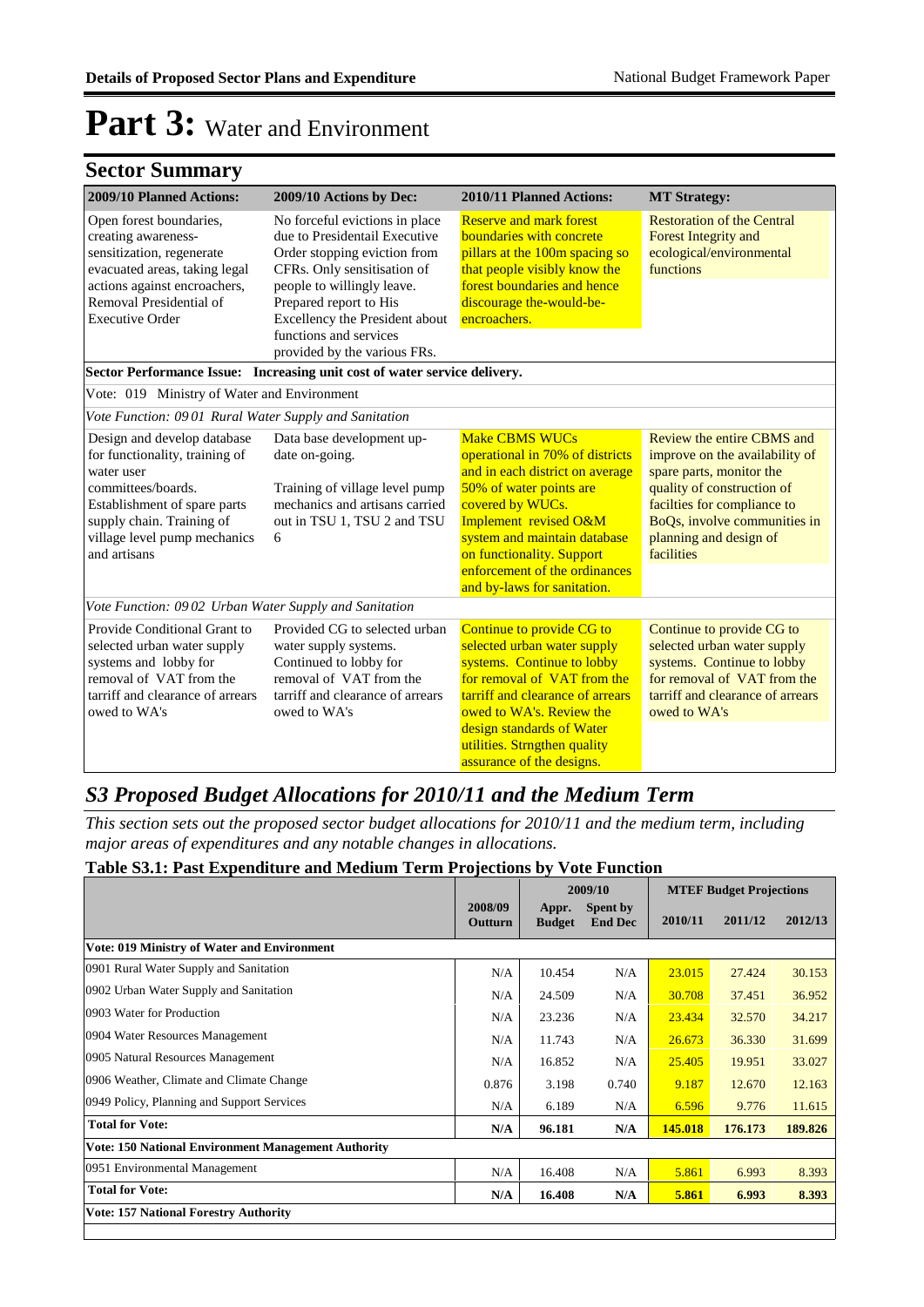#### **Sector Summary**

|                                        | 2009/10                   |                        | <b>MTEF Budget Projections</b> |         |         |         |
|----------------------------------------|---------------------------|------------------------|--------------------------------|---------|---------|---------|
|                                        | 2008/09<br><b>Outturn</b> | Appr.<br><b>Budget</b> | Spent by<br><b>End Dec</b>     | 2010/11 | 2011/12 | 2012/13 |
| 0952 Forestry Management               | 0.000                     | 18.971                 | N/A                            | 15.637  | 10.965  | 12.569  |
| <b>Total for Vote:</b>                 | 0.000                     | 18.971                 | N/A                            | 15.637  | 10.965  | 12.569  |
| Vote: 500 501-850 Local Governments    |                           |                        |                                |         |         |         |
| 0981 Rural Water Supply and Sanitation | 44.163                    | 55.375                 | 26.503                         | 55.375  | 69.496  | 83.395  |
| 0982 Urban Water Supply and Sanitation | 1.307                     | 2.294                  | 1.101                          | 2.294   | 2.983   | 3.913   |
| 0983 Natural Resources Management      | 0.785                     | 0.785                  | 0.377                          | 0.785   | 1.020   | 1.430   |
| <b>Total for Vote:</b>                 | 46.255                    | 58.454                 | 27.981                         | 58.454  | 73.498  | 88.738  |
| <b>Total for Sector:</b>               | N/A                       | 190.014                | N/A                            | 224,970 | 267.630 | 299.526 |

*\* Excluding Taxes and Arrears*

#### **(i) The Total Budget over the Medium Term**

The total budget over the medium term for the sector is UGX 224.970 Bn for FY2010/11. This includes UGX. 5.04 Bn for the wage, UGX 9.63bn for non-wage, UGX 120.06bn for domestic development and donor funds of UGX 84.51 bn. The FY2010/11 total of UGX 224. 970 includes NTR projections, and represents an increase of 5% on FY2009/10's total. The total budget is scheduled to increase by 16% over the medium term to UGX 299.526 Bn in FY2012/13. Details of this are shown in table S1.1.

#### **(ii) The major expenditure allocations in the sector**

The major expenditure driver in the sector is Rural Water Supply and Sanitation Services for both the Central and Local Government grants which give a combined allocation of UGX 78.390 Bn to facilitate provision of new water point sources to rural areas, rehabilitation of existing sources, small piped schemes for Regional Growth Centres, sanitation promotion and hygiene education. An additional 900,000 people will be served with new facilities in FY2010/11.

Following Rural Water, the next largest allocation in FY2010/11 is for Urban Water at the Central and Local Government levels which will receive a combined UGX 33.002. This covers the rehabilitation and expansion of existing urban water supply and sanitation schemes as well as development of new facilities that have been designed. An additional 750,000 people will be served with new facilities by the end of FY2010/11.

Natural Resources Management will be allocated UGX 27.458 in FY2010/11 for Natural Resources Management for integrated water resources management and regulation.

#### **(iii) The major planned changes in resource allocations within the sector**

The most significant changes in resource allocation in the sector is the shifting of more funds to construction output codes in rural, urban and water for production vote functions. This is basically because much of the preparatory work (mobilization, feasibility studies, designs etc) has now been completed and the sector is ready to start actual construction to deliver service infrastructure to the public within the available funds. Furthermore, additional resources have also been dedicated to the rehabilitation of the non functional water facilities in the rural areas.

Under the Natural resources management, funding is skewed towards restoration of degraded and protection of ecosystems as well enforcement of the environmental laws.

Similarly in the Weather climate and Climate Change Vote function, more funds will be channeled towards acquisition of specialized equipment for delivery of modern services in the sector as well for facilitation of the agentisation of the meteorology department.

Under NFA, allocations will be reduced in FY2010/11 owing to declining NTR projections. Resources will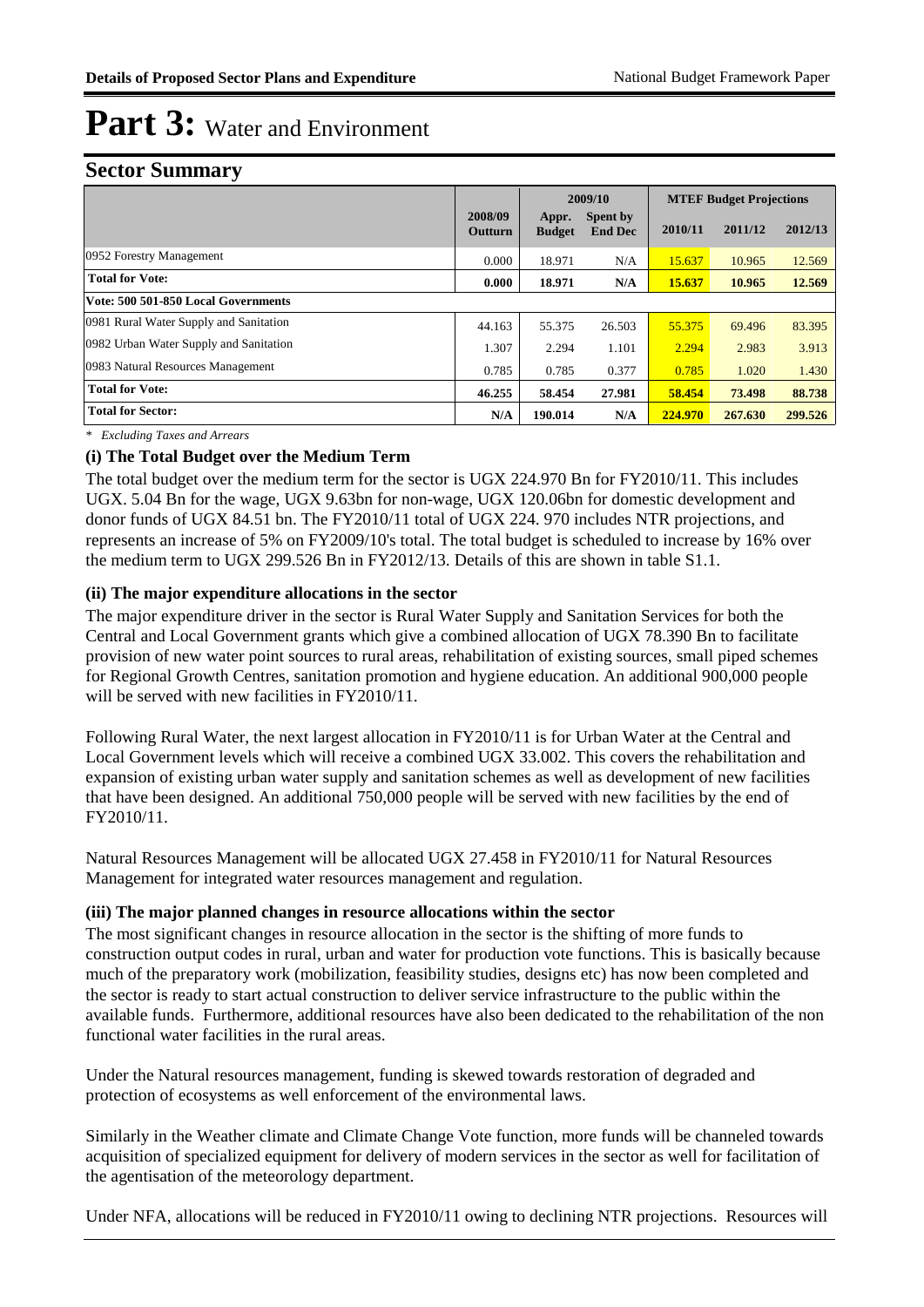#### **Sector Summary**

1

therefore be prioritised towardsestablishment and management of forest plantations and tools and equipment and infrastructure for effective management of the forestry resources.

Vote function reallocations from last financial year, in addition to justifications and the impact this will have on performance are indicated in the table below.

#### **Table S3.2: Major Changes in Sector Resource Allocation Proposed changes in 2010/11 Allocations and Justification for proposed Changes in Expenditure and Outputs Outputs from those planned for in 2009/10: Vote: 019 Ministry of Water and Environment** *Change in Allocation (UShs Bn) 7.552 Extra resources for the rehabilitation of waste water treatment facilities.* **Output: 09 04 02 Uganda's interests in tranboundary water resources secured** *Vote Function:0902 Water Resources Management Change in Allocation (UShs Bn) 6.489 Development of relevant socio-economic database on the Lake Victoria Basin ecosystem* **Output: 09 05 03 Policy, Planning, Legal and Institutional Framework.** *Vote Function:0903 Natural Resources Management Change in Allocation (UShs Bn) 5.569 Purchase of specialized equipment for the Meteorological department and facilitation of the Agentisation of the Meteorology department.* **Output: 09 06 02 Policy legal and institutional framework** *Vote Function:0902 Weather, Climate and Climate Change Change in Allocation (UShs Bn) 4.363 Enhancement of the Enviromental protection safety of navigation on Lake Victoria.* **Output: 09 04 05 Water resources rationally planned, allocated and regulated** *Vote Function:0905 Water Resources Management Change in Allocation (UShs Bn) 4.170 Production of guidelines on natural resource management and updating of the district wetland inventory reports and maps.* **Output: 09 05 01 Promotion of Knowledge of Enviroment and Natural Resources** *Vote Function:0901 Natural Resources Management Change in Allocation (UShs Bn) 3.829 Intesify the sanitation and hygiene campaigns in the communities.* **Output: 09 02 05 Improved sanitation services and hygiene** *Vote Function:0905 Urban Water Supply and Sanitation Change in Allocation (UShs Bn) 3.038 Human resource development through enhancement of negotiation skills for acheievement of equitable sharing and utilisation of the Nile Basin water resources* **Output: 09 04 01 Administration and Management support** *Vote Function:0901 Water Resources Management Change in Allocation (UShs Bn) 3.000 Purchase of specialised equipment for the rehabilitation of non functional and broken facilities and boreholes* **Output: 09 01 77 Purchase of Specialised Machinery & Equipment** *Vote Function:0977 Rural Water Supply and Sanitation Change in Allocation (UShs Bn)* more trips to districts for back-up support & supervision of construction of piped schemes *Increments to support the operations of TSUs & visits to new districts as well as support to implementation of new technology service in rural areas* **Output: 09 01 01 Back up support for O & M of Rural Water** *Vote Function:0901 Rural Water Supply and Sanitation Change in Allocation (UShs Bn) 1.299 Development of strategic plan for DESS and mainstreaming of ENR in local government plans and activities* **Output: 09 05 06 Administration and Management Support** *Vote Function:0906 Natural Resources Management Change in Allocation (UShs Bn) 1.251 Capacity building of mansons, water boards and private operators in the management of water facilities* **Output: 09 02 06 Monitoring, Supervision, Capacity building for Urban Authorities and Private Operators** *Vote Function:0906 Urban Water Supply and Sanitation <u>Change in Allocation (UShs Bn)</u> The activity is phased over the three years to construct an Office block at*  **Output: 09 04 72 Government Buildings and Administrative Infrastructure** *Vote Function:0972 Water Resources Management*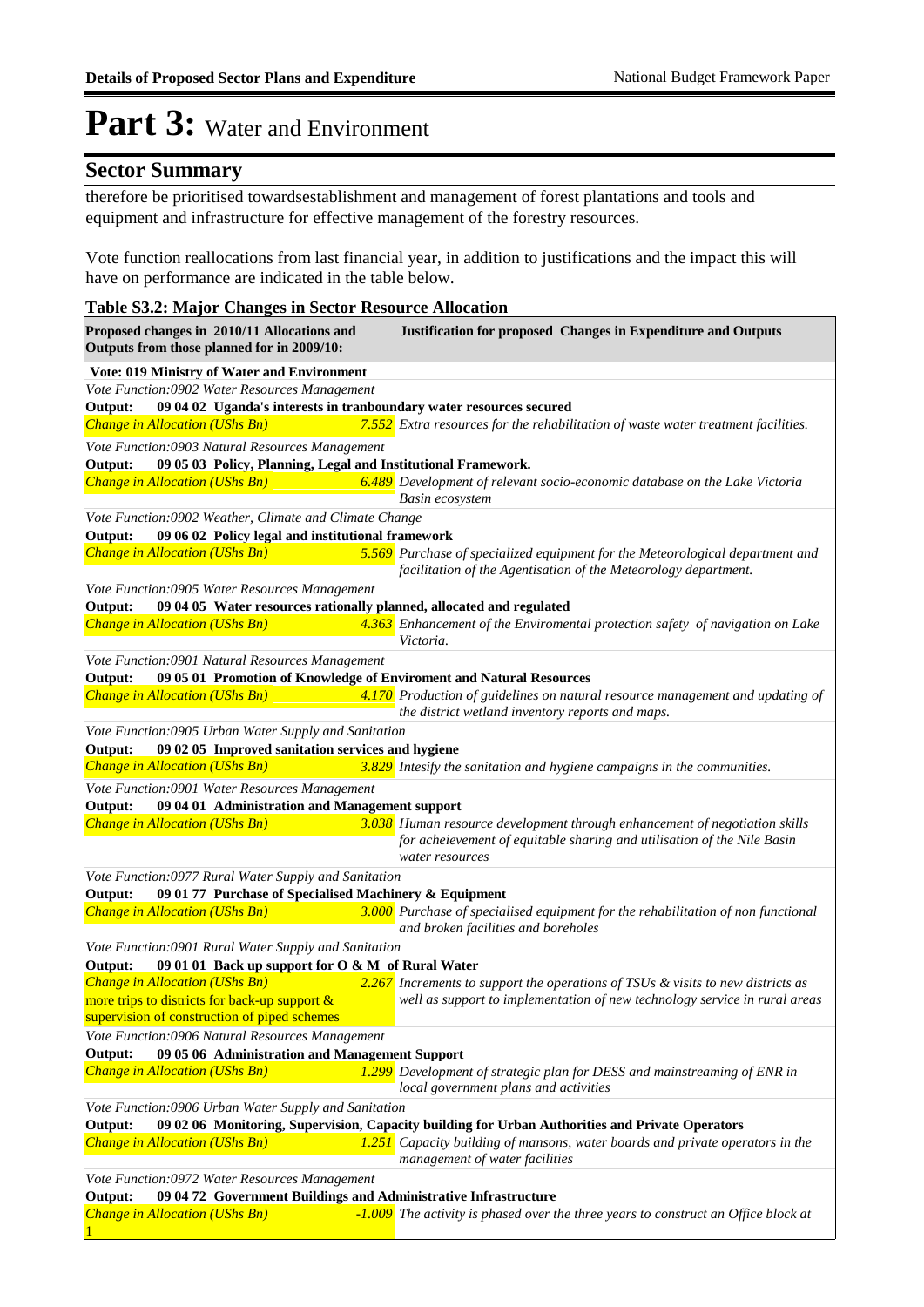#### **Sector Summary Proposed changes in 2010/11 Allocations and Justification for proposed Changes in Expenditure and Outputs Outputs from those planned for in 2009/10:** *the DWRM Change in Allocation (UShs Bn) -1.101* Activity is undertaken through management contracts & Was *This activity is now more of a responsibility by the water supply Authorities with the centre providing supervisory and technical backstopping only* **Output: 09 02 04 Backup support for Operation and Maintainance** *Vote Function:0904 Urban Water Supply and Sanitation Change in Allocation (UShs Bn) -1.115 As a result of the winding up of FIEFOC project the activities to be integrated in the other sector operations funded by the centre and local governments* **Output: 09 05 77 Purchase of Specialised Machinery & Equipment** *Vote Function:0977 Natural Resources Management Change in Allocation (UShs Bn) -2.155* Activity is gradually incorporated in to TSUs work *to TSUs in order to consolidate delivery of services closer to the public* <sup>2</sup>/<sub>155</sub> In accordance with the sector operational framework this activity is shifted **Output: 09 01 05 Monitoring and capacity building of LGs,NGOs and CBOs** *Vote Function:0905 Rural Water Supply and Sanitation* **Vote: 150 National Environment Management Authority** *Change in Allocation (UShs Bn)* Purchase of specilaised equipment *One off procurement in Fy 2009/10* **Output: 09 51 77 Purchase of Specialised Machinery & Equipment** *Vote Function:0977 Environmental Management Change in Allocation (UShs Bn) -6.400* Purchase of motor vehicles *this was a one off procurement in the FY 2009/10* **Output: 09 51 75 Purchase of Motor Vehicles and Other Transport Equipment** *Vote Function:0975 Environmental Management* **Vote: 157 National Forestry Authority** *Change in Allocation (UShs Bn) 1.749 Maintenance of new and immature industrial plantations and protection of young plantations against fire outbreaks* **Output: 09 52 03 Plantation Management** *Vote Function:0903 Forestry Management Change in Allocation (UShs Bn) 1.118* Previous outputs were based on NTR generated by NFA which has now significantly reduced due to low stock of mature plantations for harvest. *The reduction in the anticipated NTR collection is likely to affect the establishment of new forest plantations* **Output: 09 52 02 Establishment of new tree plantations** *Vote Function:0902 Forestry Management Change in Allocation (UShs Bn)* **-6.089** *The reduction in the anticipated NTR collection is likely to affect the* Previous outputs were based on NTR generated by NFA which has now significantly reduced due to low stock of mature plantations for harvest. *integrity of the forest resources as a result of the reduced replanting, increased encroachment and unsustainable harvesting of the resource.* **Output: 09 52 01 Mangement of Central Forest Reserves** *Vote Function:0901 Forestry Management*

*\* Excluding Taxes and Arrears*

### *S4: Sector Challenges for 2010/11 and the Medium Term*

*This section sets out key outputs in 2010/11 and the medium term which the sector has been unable to fund in its spending plans.*

Pressures and threats on Water, Environment and Natural Resources due to weather, climate and climate change variability are scaling up and provide increasing challenges for service delivery. The effects of poor land-use practices, ecosystems degradation and inadequate enforcement on compliance has led to declining water levels, drying of water sources and pollution of water resources. The consequences of these include inequity in coverage, low sustainability of water and sanitation facilities, increasing unit cost of delivery of services and other social, economic and environmental impediments. Population pressure due to high growth rates has resulted in massive encroachment on forests, wetlands and other fragile ecosystems for cultivation, grazing and habitation. This has triggered off multiple social, economic, political and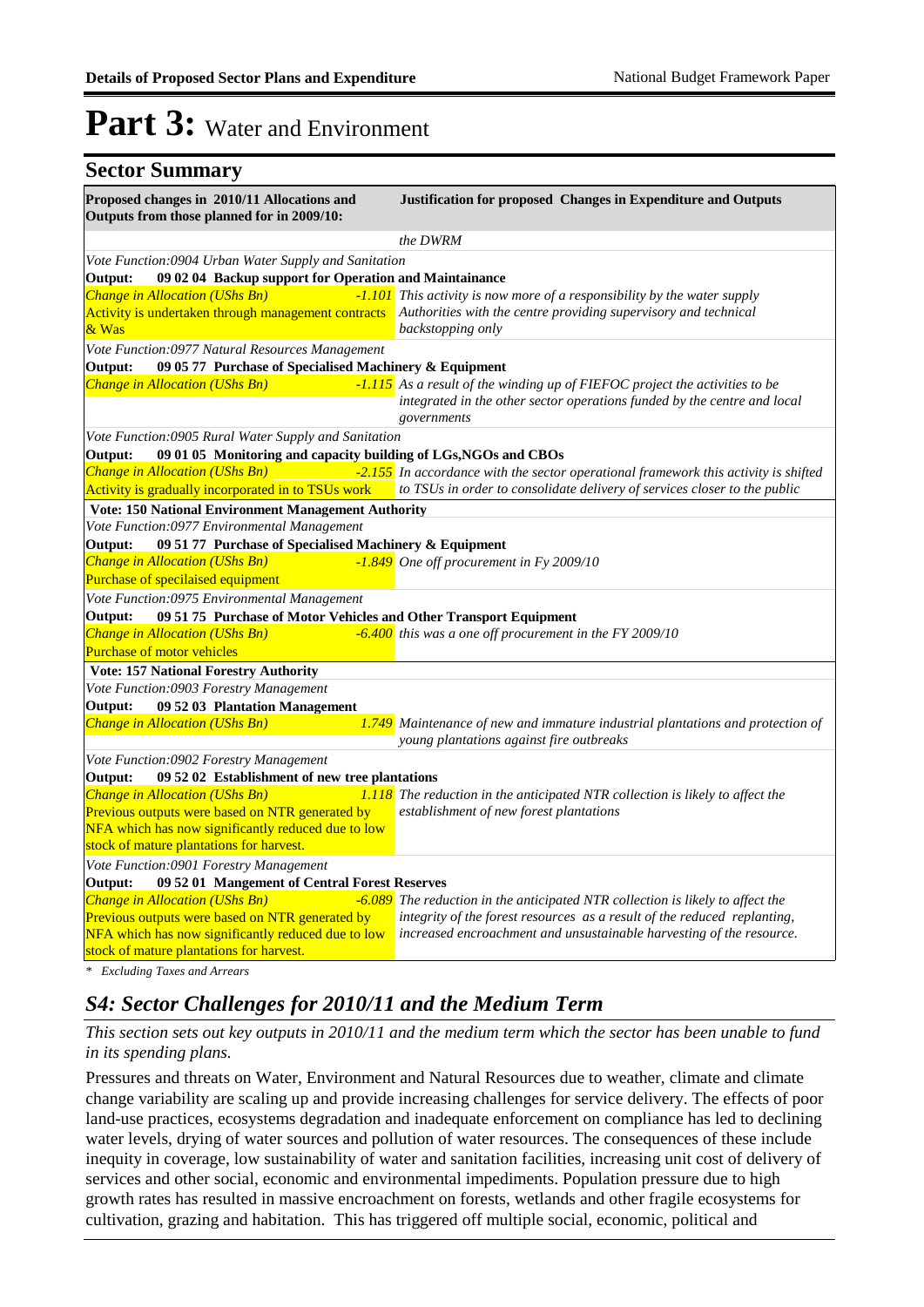#### **Sector Summary**

environmental effects. Below are 10 priority funding gaps or unfunded priorities selected by the sector:

090405 – Water resources rationally planned, allocated and regulated, additional requests of Ushs 5.150bn, Ushs 3.250 bn and 4.350 bn for the years 2010/11, 2011/12 and 2012/13 respectively have been made in order to support establishment of 4 WMZs.

090180 – Construction of Piped Water supply systems (rural), requests for additional funding to the tune of Ushs 10.50bn, Ushs 7.10bn and ushs 12.20bn for the years 2010/11, 2011/12 and 2012/13 respectively have been made to finance construction works of 9 piped water supply systems and completion of the on-going constructions as per design in RGC and other Water stressed areas under the Multi-village piped water supply systems model.

090280 – Construction of piped water supply systems (urban), where requests of additional funding to the tune of Ushs 12.25bn, Ushs 13.050bn and Ushs 17.50bn for the years 2010/11, 2011/12 and 2012/13 respectively have been made. This will enable construction work to be undertaken in 24 urban centres that already been designed.

090381 – construction of surface water reservoirs, requests for additional funding amounting to Ushs 25.0bn, Ushs 40.0bn and Ushs 48.0bn for the years 2010/11, 201/12 and 2012/13 respectively have been made to enable the sector construct 15 of the 40 designs already prepared.

090502 – Restoration of degraded and protection of ecosystems, where requests of additional funding to the tune of Ushs 31.7bn, Ushs 42.60bn and Ushs 47.0bn for the years 2010/11, 2011/12 and 2012/13 respectively have been made. This will enable demarcation of wetland boundaries, restoration and protection of other fragile ecosystems as well as scaling up tree planting countrywide.

090506 – Administration and Management Support (ENR sub-sector institutions), where requests for additional funding to the tune of Ushs 6.2bn, Ushs 7.5bn and Ushs 8.80bn for the years 2010/11, 2011/12 and 2012/13 respectively, have been made. This will be for capacitating the various institutions under the Directorate of Environment Affairs ( ESSD, FSSD, WMD, Director's office) to acquire equipment, and increase non-wage operations..

090603 – Administration and Management Support (Meteorology) where requests for additional funding to the tune of Ushs 11.7bn, Ushs 10.6bn and Ushs 12.3bn for the years 2010/11, 2011/12 and 2012/13 respectively, have been made. This will be for capacitating the Meteorology department and its successor (the Meteorology Agency) to acquire equipment, and increase non-wage operations.

094903 – Ministry Support Services, where requests for additional funding to the tune of Ushs 3.5bn, Ushs 2.6bn and Ushs 1.80bn for the years 2010/11, 2011/12 and 2012/13 respectively, have been made. This will be for capacitating the various institutions under the Ministry to acquire equipment, increase non-wage operations and finance the construction of the HQ office block in Luzira.

 095102 – Environmental compliance and enforcement of the law and regulations and standards, where requests for additional funding to the tune of Ushs 1.29bn, Ushs 1.29bn and Ushs 1.29bn for the years 2010/11, 2011/12 and 2012/13 respectively, have been made. This will be for increasing inspections and audits, funding the environmental protection force as well as restoration of degraded ecosystems.

Some of the forest reserves are heavily encroached with over 300,000 people occupying some of the forest land with crops, buildings and other structures. These need to be evicted immediately. The FCRs have a total of 10,000 Km of Forestry boundaries that need to be resurveyed and marked with concrete pillars at 100m interval depending on level of the threat of encroachment as has been done by UNRA for roads and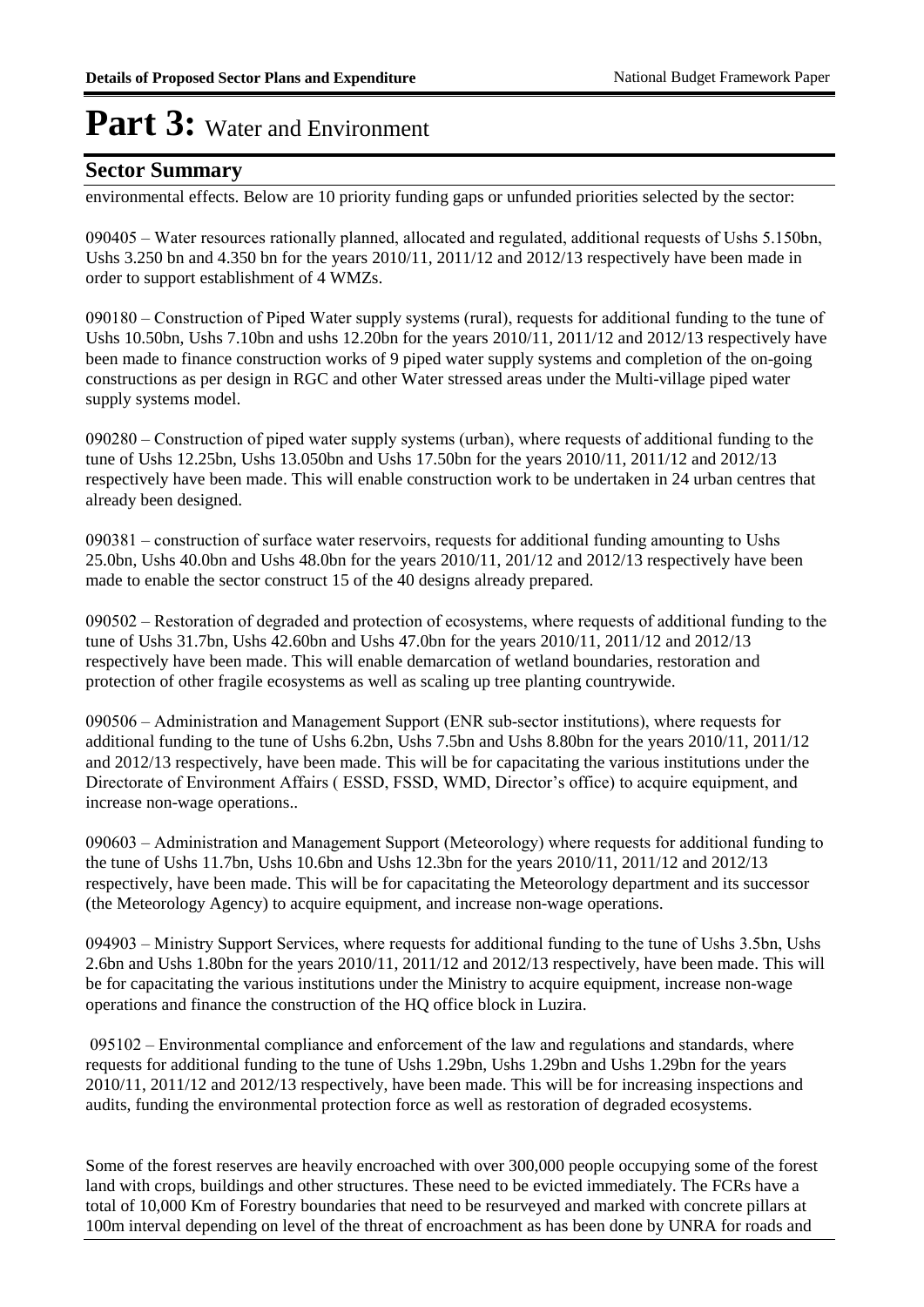#### **Sector Summary**

UWA for wildlife conservation areas. There is no forest plantation resource to attract any significant investment in the wood industry. The country needs 200,000 ha of plantations in CFRs in the next 20 years for supply of sawn timber only so that pressure on the fragile natural forests is reduced. Also plantations for pulp and paper and renewable energy need to be established in the short run. There is need to establish genetically improved local tree seed sources and orchards for sustained supply of cheap but quality tree seed for establishment of industrial plantations, woodlot and individual trees on farmlands.

#### **Table S4.1: Additional Output Funding Requests**

| <b>Additional Requirements for Funding and</b><br>Outputs in 2010/11                                                                                        | <b>Justification of Requirement for Additional Outputs and Funding</b>                                                                                                                                                                                                                                                                                                                                                                                                                                                                                                                                                                                                                                                                                                                                                                                                                                                                                                                                                        |
|-------------------------------------------------------------------------------------------------------------------------------------------------------------|-------------------------------------------------------------------------------------------------------------------------------------------------------------------------------------------------------------------------------------------------------------------------------------------------------------------------------------------------------------------------------------------------------------------------------------------------------------------------------------------------------------------------------------------------------------------------------------------------------------------------------------------------------------------------------------------------------------------------------------------------------------------------------------------------------------------------------------------------------------------------------------------------------------------------------------------------------------------------------------------------------------------------------|
| Vote Function:0980 Rural Water Supply and Sanitation                                                                                                        |                                                                                                                                                                                                                                                                                                                                                                                                                                                                                                                                                                                                                                                                                                                                                                                                                                                                                                                                                                                                                               |
| 0901 80 Construction of Piped Water Supply Systems (Rural)<br>Output:                                                                                       |                                                                                                                                                                                                                                                                                                                                                                                                                                                                                                                                                                                                                                                                                                                                                                                                                                                                                                                                                                                                                               |
| <b>Funding Requirement (UShs Bn):</b><br>Start construction of 3 rural water piped schemes<br>already designed and finance the completion of<br>Tororo GFS. | 10.500 The total budget for Tororo is 6.5bn and at the moment 1.5bn has been<br>paid so far hence the need for more funds to avoid higher costs in form of<br>interest in case of delays.<br>For emergency boreholes these are presidential pledges which have<br>accumulated but need to start on the neediest ones. The department has a<br>list of pledges worth 2bn thus chose a few that can be done.<br>Bugiri/Bukoli is one of the water stressed areas that has appeared in the<br>policy statement for the last two years. The department carried out a study<br>and is to start implementation during the financial year. Consultancy is on<br>board but the funding available has not been enough for the last three to<br>four years. Hence the phasing for the next two<br>years.<br>The departments is investing in the large gravity flow schemes because<br>these cannot be carried out by districts due to the high unit costs and cross<br>cutting nature of the investments through two or more districts. |
| Vote Function:0980 Urban Water Supply and Sanitation                                                                                                        |                                                                                                                                                                                                                                                                                                                                                                                                                                                                                                                                                                                                                                                                                                                                                                                                                                                                                                                                                                                                                               |
| Output:<br>0902 80 Construction of Piped Water Supply Systems (Urban)                                                                                       |                                                                                                                                                                                                                                                                                                                                                                                                                                                                                                                                                                                                                                                                                                                                                                                                                                                                                                                                                                                                                               |
| <b>Funding Requirement (UShs Bn):</b>                                                                                                                       | 12.250 A number of piped water supply systems have been designed are are ready                                                                                                                                                                                                                                                                                                                                                                                                                                                                                                                                                                                                                                                                                                                                                                                                                                                                                                                                                |
| Start construction of 5 new piped water systems out                                                                                                         | for construction some of which are Presidential pledges, district                                                                                                                                                                                                                                                                                                                                                                                                                                                                                                                                                                                                                                                                                                                                                                                                                                                                                                                                                             |
| of those already designed                                                                                                                                   | headquarters or rapidly growing urban centres with attractive investment                                                                                                                                                                                                                                                                                                                                                                                                                                                                                                                                                                                                                                                                                                                                                                                                                                                                                                                                                      |
|                                                                                                                                                             | potential                                                                                                                                                                                                                                                                                                                                                                                                                                                                                                                                                                                                                                                                                                                                                                                                                                                                                                                                                                                                                     |
| Vote Function:0905 Water Resources Management<br>Output:<br>0904 05 Water resources rationally planned, allocated and regulated                             |                                                                                                                                                                                                                                                                                                                                                                                                                                                                                                                                                                                                                                                                                                                                                                                                                                                                                                                                                                                                                               |
| <b>Funding Requirement (UShs Bn):</b>                                                                                                                       |                                                                                                                                                                                                                                                                                                                                                                                                                                                                                                                                                                                                                                                                                                                                                                                                                                                                                                                                                                                                                               |
| Initiate establishment of 4 WMZs and improve on                                                                                                             | 5.150 The additional funding is required to allow for operationalisation of 4 new<br>water management zones, control and management of surface water in                                                                                                                                                                                                                                                                                                                                                                                                                                                                                                                                                                                                                                                                                                                                                                                                                                                                       |
| <b>Water Resources Monitoring, Assessment and</b>                                                                                                           | lake Victoria & other bodies as well as strengthen trans-boundary water                                                                                                                                                                                                                                                                                                                                                                                                                                                                                                                                                                                                                                                                                                                                                                                                                                                                                                                                                       |
| Regulation with focus on L. Victoria.                                                                                                                       | resources management                                                                                                                                                                                                                                                                                                                                                                                                                                                                                                                                                                                                                                                                                                                                                                                                                                                                                                                                                                                                          |
| Vote Function:0906 Natural Resources Management                                                                                                             |                                                                                                                                                                                                                                                                                                                                                                                                                                                                                                                                                                                                                                                                                                                                                                                                                                                                                                                                                                                                                               |
| Output:<br>0905 06 Administration and Management Support                                                                                                    |                                                                                                                                                                                                                                                                                                                                                                                                                                                                                                                                                                                                                                                                                                                                                                                                                                                                                                                                                                                                                               |
| <b>Funding Requirement (UShs Bn):</b>                                                                                                                       | 6.200 Need for new technologies and value addtion to promote efficient and                                                                                                                                                                                                                                                                                                                                                                                                                                                                                                                                                                                                                                                                                                                                                                                                                                                                                                                                                    |
| Promote value addtion to natural resources and                                                                                                              | sustainable use for natural resources                                                                                                                                                                                                                                                                                                                                                                                                                                                                                                                                                                                                                                                                                                                                                                                                                                                                                                                                                                                         |
| improved technologies, establishment of wetland                                                                                                             |                                                                                                                                                                                                                                                                                                                                                                                                                                                                                                                                                                                                                                                                                                                                                                                                                                                                                                                                                                                                                               |
| research centres and review of policies and                                                                                                                 |                                                                                                                                                                                                                                                                                                                                                                                                                                                                                                                                                                                                                                                                                                                                                                                                                                                                                                                                                                                                                               |
| <b>Environment Act.</b>                                                                                                                                     |                                                                                                                                                                                                                                                                                                                                                                                                                                                                                                                                                                                                                                                                                                                                                                                                                                                                                                                                                                                                                               |
| Vote Function:0903 Weather, Climate and Climate Change                                                                                                      |                                                                                                                                                                                                                                                                                                                                                                                                                                                                                                                                                                                                                                                                                                                                                                                                                                                                                                                                                                                                                               |
| Output:<br>0906 03 Administration and Management Support                                                                                                    |                                                                                                                                                                                                                                                                                                                                                                                                                                                                                                                                                                                                                                                                                                                                                                                                                                                                                                                                                                                                                               |
| <b>Funding Requirement (UShs Bn):</b>                                                                                                                       | <b>11.700</b> The Cabinet approved formation of the Meteorology Agency and draft bill                                                                                                                                                                                                                                                                                                                                                                                                                                                                                                                                                                                                                                                                                                                                                                                                                                                                                                                                         |
| The department is to become an Agency starting FY                                                                                                           | is before cabinet. The Agency will improve the quantity and quality of                                                                                                                                                                                                                                                                                                                                                                                                                                                                                                                                                                                                                                                                                                                                                                                                                                                                                                                                                        |
| 2010/11 and therefore the Agency should be                                                                                                                  | weather and climate services for efficiency, timeliness, effectiveness and                                                                                                                                                                                                                                                                                                                                                                                                                                                                                                                                                                                                                                                                                                                                                                                                                                                                                                                                                    |
| operational including a strong QMS.                                                                                                                         | cost-effective in delivery to enhance strategic national and international<br>interests for social, economic, defence and security of life and property as<br>well as addressing climate change issues.                                                                                                                                                                                                                                                                                                                                                                                                                                                                                                                                                                                                                                                                                                                                                                                                                       |
| Vote Function:0903 Policy, Planning and Support Services                                                                                                    |                                                                                                                                                                                                                                                                                                                                                                                                                                                                                                                                                                                                                                                                                                                                                                                                                                                                                                                                                                                                                               |
| Output:<br>0949 03 Ministry Support Services                                                                                                                |                                                                                                                                                                                                                                                                                                                                                                                                                                                                                                                                                                                                                                                                                                                                                                                                                                                                                                                                                                                                                               |
| <b>Funding Requirement (UShs Bn):</b>                                                                                                                       | 3.500 Inorder to realise full capacity for execution of the Ministry mandate, more                                                                                                                                                                                                                                                                                                                                                                                                                                                                                                                                                                                                                                                                                                                                                                                                                                                                                                                                            |
| Recruitment of staff to fill vacant posts in the                                                                                                            | staff are required as well the need to increase office space for this new                                                                                                                                                                                                                                                                                                                                                                                                                                                                                                                                                                                                                                                                                                                                                                                                                                                                                                                                                     |
| structure and construction of HQ office block                                                                                                               | Ministry.                                                                                                                                                                                                                                                                                                                                                                                                                                                                                                                                                                                                                                                                                                                                                                                                                                                                                                                                                                                                                     |
|                                                                                                                                                             |                                                                                                                                                                                                                                                                                                                                                                                                                                                                                                                                                                                                                                                                                                                                                                                                                                                                                                                                                                                                                               |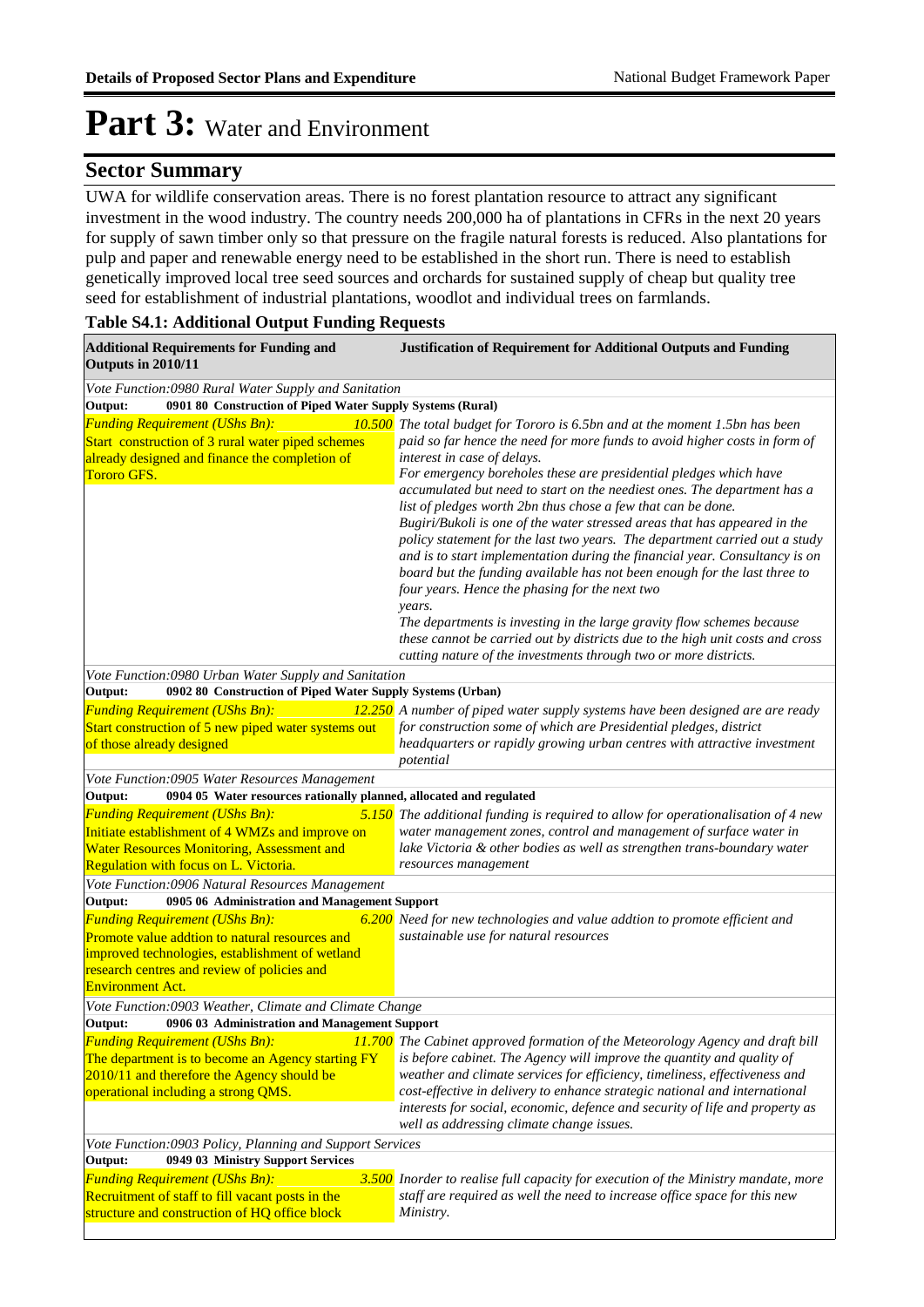### **Sector Summary**

| <b>Additional Requirements for Funding and</b><br>Outputs in 2010/11                                                                                                                                                                           | <b>Justification of Requirement for Additional Outputs and Funding</b>                                                                                                                                                                                                                                                                                                                                                                                                                                                                                                                                                                                                                                                                                                                                                                                                                                                                                                                                                                                                                                                                                                                                                                                                                                                                                                                                                        |
|------------------------------------------------------------------------------------------------------------------------------------------------------------------------------------------------------------------------------------------------|-------------------------------------------------------------------------------------------------------------------------------------------------------------------------------------------------------------------------------------------------------------------------------------------------------------------------------------------------------------------------------------------------------------------------------------------------------------------------------------------------------------------------------------------------------------------------------------------------------------------------------------------------------------------------------------------------------------------------------------------------------------------------------------------------------------------------------------------------------------------------------------------------------------------------------------------------------------------------------------------------------------------------------------------------------------------------------------------------------------------------------------------------------------------------------------------------------------------------------------------------------------------------------------------------------------------------------------------------------------------------------------------------------------------------------|
| Vote Function:0902 Environmental Management                                                                                                                                                                                                    |                                                                                                                                                                                                                                                                                                                                                                                                                                                                                                                                                                                                                                                                                                                                                                                                                                                                                                                                                                                                                                                                                                                                                                                                                                                                                                                                                                                                                               |
| Output:                                                                                                                                                                                                                                        | 0951 02 Environmental compliance and enforcement of the law, regulations and standards                                                                                                                                                                                                                                                                                                                                                                                                                                                                                                                                                                                                                                                                                                                                                                                                                                                                                                                                                                                                                                                                                                                                                                                                                                                                                                                                        |
| <b>Funding Requirement (UShs Bn):</b><br>Increased number of environmental inspections and<br>audits (600 to 1,200 per year) and environmental<br>restoration micro-projects (5-10 per year); more<br><b>EIAs to review (400-700 per year)</b> | 1.291 Number of environmental inspections and audits will double from 600 to<br>1,200 per year as the economy of Uganda grows (industrialization and<br>modernization) more environmental issues emerge; like oil and gas, urban<br>and industrial wastes. Besides, the number of environmental restoration<br>activities will increase 5-10 per year; this will target the ecologically<br>sensitive ecosystems. There is need for salary pay rise in order to attract<br>more personnel as others move to better paying organizations, this will<br>also stop the current high staff turn over due to the low salary level as<br>compared to other sister organizations like Uganda Roads Authority,<br>Electricity Regulatory Authority, UN Bodies. The staff of NEMA work in<br>challenging conditions which in most cases are sressing and thus there is<br>need for motivation throgh salary pay rise. The Government (Cabinet) has<br>approved the establishment of Environment Protection Force which need<br>more funds for operation (enforcement activities); and the emerging<br>development challenges and environmental issues like oil and gas,<br>electronic wastes and climate change neccessitate the review of the current<br>NEMA structure to recruit more Staff (Specialists); As the economy grows<br>(industrialization and modernization), there will be more EIAs to review<br>that need more staff |

### *S5: Details of Key Vote Function Outputs Planned for 2009/10*

*This table below sets out the key outputs under every vote function achieved in the first half of 2009/10 and planned for 2010/11.*

#### **Table S5.1: Past and 2010/11 Planned Outputs from Sector Expenditures**

| Vote, Vote Function<br><b>Key Output</b>                      | <b>Approved Budget and</b><br><b>Planned outputs</b>                                                                               |       | 2009/10<br><b>Spending and Outputs</b><br><b>Achieved by End Dec</b>                                                                                                                                                                                                              |       | 2010/11<br><b>Proposed Budget and</b><br><b>Planned Outputs</b>                                                                                                                                                                                                                    |       |
|---------------------------------------------------------------|------------------------------------------------------------------------------------------------------------------------------------|-------|-----------------------------------------------------------------------------------------------------------------------------------------------------------------------------------------------------------------------------------------------------------------------------------|-------|------------------------------------------------------------------------------------------------------------------------------------------------------------------------------------------------------------------------------------------------------------------------------------|-------|
| Vote: 019 Ministry of Water and Environment                   |                                                                                                                                    |       |                                                                                                                                                                                                                                                                                   |       |                                                                                                                                                                                                                                                                                    |       |
| Vote Function: 0901 Rural Water Supply and Sanitation         |                                                                                                                                    |       |                                                                                                                                                                                                                                                                                   |       |                                                                                                                                                                                                                                                                                    |       |
| Output: 090101<br>Back up support for O & M<br>of Rural Water | 200 LG staff trained on O&M.<br>Back up support for O& M for<br>piped water systems, 16<br>Monitoring/Visits planned,              |       | Carried out 10No. monitoring<br>and supervision trips in Ayara<br>and Idauaka in Kaberamaido.<br>Palabek-kal in Kitgum,<br>Nyabalukye GFS in<br>Ibanda, Buyaruguru GFS in<br>Bushenyi, Kotido, Kabale,<br>Sembabule, Kisoro, West Nile<br>and Karamoja districts                  |       | Support supervision of 8<br>construction sites on going,<br>Support to set up of<br>management structures for<br><b>RGCs Logistical Support to the</b><br>project, Support and back<br>supervision of district Technical<br><b>Support by Technical</b><br>consultants/donor input |       |
| Output Cost: UShs Bn:                                         |                                                                                                                                    | 1.046 | $UShs Bn$ :                                                                                                                                                                                                                                                                       | N/A   | $UShs Bn:$                                                                                                                                                                                                                                                                         | 3.313 |
| <b>Output Cost Excluding Donor UShs Bn:</b>                   |                                                                                                                                    | 0.793 | $UShs Bn$ :                                                                                                                                                                                                                                                                       | 0.554 | <b>UShs Bn:</b>                                                                                                                                                                                                                                                                    | 3.313 |
| Output: 090102<br>Administration and<br>Management services   | 5 staff trained. 16 monitoring<br>and supervision visits<br>undertaken, 2 policies,<br>regulation and plans<br>initiated/reviewed. |       | Fully functional and operational<br>offices Carried out Sanitation<br>campaign (training in Ecosan<br>management and construction)<br>in Kamuli and Mharara in<br>Quarter one. Back up support to<br>the districts of Lyantonde,<br>Kisoro, Sembabule, Kalangala,<br>Moroto, etc. |       | Administratively & technically<br>functional Dept. 8 Monitoring<br>and supervision visits                                                                                                                                                                                          |       |
| Output Cost: UShs Bn:                                         |                                                                                                                                    | 0.522 | $UShs Bn$ :                                                                                                                                                                                                                                                                       | 0.177 | <b>UShs Bn:</b>                                                                                                                                                                                                                                                                    | 0.172 |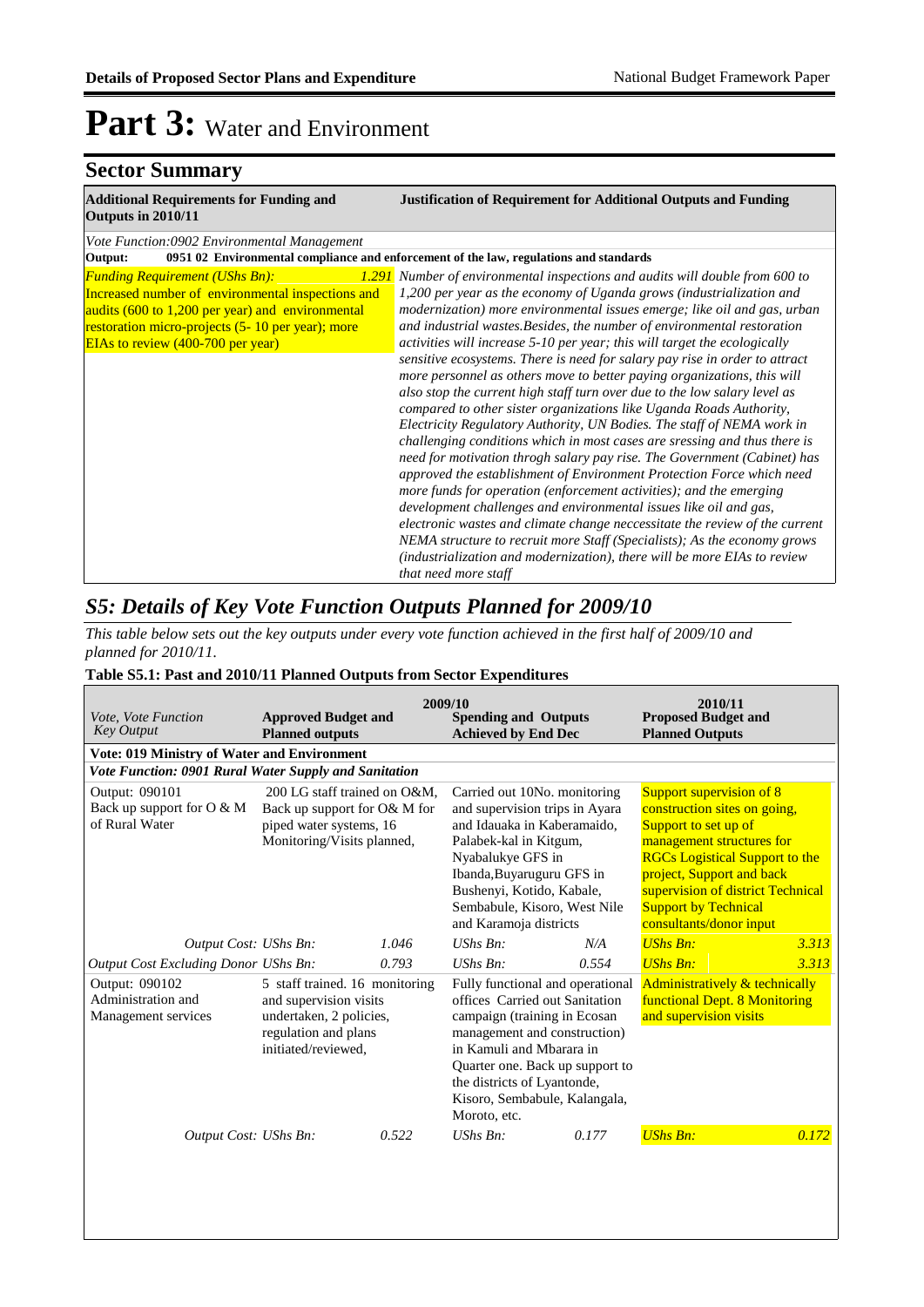| Vote, Vote Function                                                                                                            | <b>Approved Budget and</b>                                                                                                                                                                                                                    | 2009/10                                                                                                                                                                                                                         | <b>Spending and Outputs</b>                                                                                                                                                                                                                                                                                   |                                                                                                                                                                                                                                                              | 2010/11<br><b>Proposed Budget and</b>                                                                                                                                                                                                                                                    |        |
|--------------------------------------------------------------------------------------------------------------------------------|-----------------------------------------------------------------------------------------------------------------------------------------------------------------------------------------------------------------------------------------------|---------------------------------------------------------------------------------------------------------------------------------------------------------------------------------------------------------------------------------|---------------------------------------------------------------------------------------------------------------------------------------------------------------------------------------------------------------------------------------------------------------------------------------------------------------|--------------------------------------------------------------------------------------------------------------------------------------------------------------------------------------------------------------------------------------------------------------|------------------------------------------------------------------------------------------------------------------------------------------------------------------------------------------------------------------------------------------------------------------------------------------|--------|
| Key Output                                                                                                                     | <b>Planned outputs</b>                                                                                                                                                                                                                        |                                                                                                                                                                                                                                 | <b>Achieved by End Dec</b>                                                                                                                                                                                                                                                                                    |                                                                                                                                                                                                                                                              | <b>Planned Outputs</b>                                                                                                                                                                                                                                                                   |        |
| Output: 090103<br>Promotion of sanitation and<br>hygiene education                                                             | 10 national sanitation and<br>hygiene campaigns, 120 LG<br>staff trained in Sanitation and<br>Hygiene, 50 districts<br>undertaking home improvement<br>programmes, Promotion of<br>sanitaion and hygiene campagn<br>in the resettlement areas |                                                                                                                                                                                                                                 | Sanitation and hygiene<br>advocacy and training carried<br>out in Mayuge district<br>Sanitation campaign (training in<br>Ecosan management and<br>construction) carried out in<br>Mbarara and Kamuli, Training<br>carried out on sanitation<br>marketing campaign in Masaka.                                  |                                                                                                                                                                                                                                                              | <b>Construction of eco-san</b><br>facilities and promotion at<br>institution level in 50 districts<br>3 promotion and hygiene<br>campaigns 02 national<br>campaigns and supervision<br>visits to selected districts on<br>sanitation and hygiene                                         |        |
| Output Cost: UShs Bn:                                                                                                          |                                                                                                                                                                                                                                               | 0.457                                                                                                                                                                                                                           | $UShs Bn$ :                                                                                                                                                                                                                                                                                                   | N/A                                                                                                                                                                                                                                                          | <b>UShs Bn:</b>                                                                                                                                                                                                                                                                          | 0.155  |
| Output Cost Excluding Donor UShs Bn:                                                                                           |                                                                                                                                                                                                                                               | 0.122                                                                                                                                                                                                                           | $UShs Bn$ :                                                                                                                                                                                                                                                                                                   | 0.097                                                                                                                                                                                                                                                        | <b>UShs Bn:</b>                                                                                                                                                                                                                                                                          | 0.155  |
| Output: 090104<br>Research and development<br>of appropriate water and<br>sanitation technologies                              | 1 new water technology type<br>and approach developed, 1new<br>sanitation technology type and<br>approach developed,<br>continuation of 3 pilots<br>domestic rain water harvesting.                                                           |                                                                                                                                                                                                                                 | Contract was signed late during<br>the quarter 1 in Kamuli.<br>Activity started.constructed 335<br>rain water tanks Ferro cement<br>type in Rakai, Isingiro<br>Feasibility study and detailed<br>engineering reports submitted                                                                                |                                                                                                                                                                                                                                                              | Up scaling of domestic rain<br>water harvesting in the districts<br>of Nakasongola, Kamuli,<br>Support research and<br>development of appropriate<br>technologies Re-analysis of<br>appropriate technologies in<br>for review for Yumbe and Bugiri respect to water quality<br>standards |        |
| Output Cost: UShs Bn:                                                                                                          |                                                                                                                                                                                                                                               | 0.649                                                                                                                                                                                                                           | UShs Bn:                                                                                                                                                                                                                                                                                                      | N/A                                                                                                                                                                                                                                                          | <b>UShs Bn:</b>                                                                                                                                                                                                                                                                          | 0.885  |
| Output Cost Excluding Donor UShs Bn:                                                                                           |                                                                                                                                                                                                                                               | 0.099                                                                                                                                                                                                                           | UShs Bn:                                                                                                                                                                                                                                                                                                      | 0.025                                                                                                                                                                                                                                                        | <b>UShs Bn:</b>                                                                                                                                                                                                                                                                          | 0.885  |
| Output: 090105<br>Monitoring and capacity<br>building of LGs, NGOs and<br><b>CBOs</b>                                          | 79 Districts supported, 32 TSU<br>monitoring reports                                                                                                                                                                                          |                                                                                                                                                                                                                                 | 4No. Monitoing and<br>supervision of consultants and<br>contractors/site meetings carried inspection Quarterly monitoring<br>out as planned in Muakalu,<br>Ayale, Adwari and Orum.<br>Carried out monitoring of the<br>construction of rain water<br>harvesting tanks, 8 monitoring<br>visits by 8 TSU units. |                                                                                                                                                                                                                                                              | 2 NGO coordination meetings 2<br>LG monitoring and NGO<br>visits of NGOs up scaling rain<br>water harvesting Training of<br>management boards for the<br><b>RGCs and GFS</b>                                                                                                             |        |
| Output Cost: UShs Bn:                                                                                                          |                                                                                                                                                                                                                                               | 2.960                                                                                                                                                                                                                           | $UShs Bn$ :                                                                                                                                                                                                                                                                                                   | N/A                                                                                                                                                                                                                                                          | <b>UShs Bn:</b>                                                                                                                                                                                                                                                                          | 0.805  |
| Output Cost Excluding Donor UShs Bn:                                                                                           |                                                                                                                                                                                                                                               | 0.941                                                                                                                                                                                                                           | $UShs Bn$ :                                                                                                                                                                                                                                                                                                   | 0.548                                                                                                                                                                                                                                                        | <b>UShs Bn:</b>                                                                                                                                                                                                                                                                          | 0.805  |
| Output: 090172<br>Government Buildings and<br>Administrative Infrastructure developed by thecentre, 3<br>Output Cost: UShs Bn: | 3 new piped water                                                                                                                                                                                                                             | schemes(including GFS)<br>designs of new piped<br>waterschemes, 6000 average<br>per capita investment cost per<br>new point source constructed,-<br>Continuation of construction of<br>5 RGC's in Kikandwa<br>3.980<br>UShs Bn: |                                                                                                                                                                                                                                                                                                               | Carried out construction of 8<br>water supply schemes in RGCs<br>(lugore in Gulu, Labora in<br>Gulu, Madiopel in Kitugum,<br>Muakulu in Oyam, Adwari in<br>Lira, Orum in lira, Magoro in<br>Katakwi and Ayara in Apac<br>Supply of 96 HDPE tanks done<br>N/A | <b>UShs Bn:</b>                                                                                                                                                                                                                                                                          | 0.000  |
| Output Cost Excluding Donor UShs Bn:                                                                                           |                                                                                                                                                                                                                                               | 2.496                                                                                                                                                                                                                           | UShs Bn:                                                                                                                                                                                                                                                                                                      | 0.905                                                                                                                                                                                                                                                        | <b>UShs Bn:</b>                                                                                                                                                                                                                                                                          | 0.000  |
| Output: 090175<br><b>Purchase of Motor Vehicles</b><br>and Other Transport<br>Equipment                                        | <b>Purchase of Vehicles</b>                                                                                                                                                                                                                   |                                                                                                                                                                                                                                 | Procurment on going                                                                                                                                                                                                                                                                                           |                                                                                                                                                                                                                                                              | Procurment of vehicles for<br>sector activities                                                                                                                                                                                                                                          |        |
| Output Cost: UShs Bn:                                                                                                          |                                                                                                                                                                                                                                               | 0.696                                                                                                                                                                                                                           | UShs Bn:                                                                                                                                                                                                                                                                                                      | N/A                                                                                                                                                                                                                                                          | <b>UShs Bn:</b>                                                                                                                                                                                                                                                                          | 0.150  |
| <b>Output Cost Excluding Donor UShs Bn:</b>                                                                                    |                                                                                                                                                                                                                                               | 0.000                                                                                                                                                                                                                           | <b>UShs Bn:</b>                                                                                                                                                                                                                                                                                               | 0.000                                                                                                                                                                                                                                                        | <b>UShs Bn:</b>                                                                                                                                                                                                                                                                          | 0.150  |
| <b>Vote Function Cost</b>                                                                                                      | <b>UShs Bn:</b><br><b>UShs Bn</b>                                                                                                                                                                                                             | 10.954<br>5.531                                                                                                                                                                                                                 | <b>UShs Bn:</b>                                                                                                                                                                                                                                                                                               | N/A<br>2.306                                                                                                                                                                                                                                                 | <b>UShs Bn:</b>                                                                                                                                                                                                                                                                          | 23.015 |
| VF Cost Excluding Donor<br>Vote Function: 0902 Urban Water Supply and Sanitation                                               |                                                                                                                                                                                                                                               |                                                                                                                                                                                                                                 | UShs Bn                                                                                                                                                                                                                                                                                                       |                                                                                                                                                                                                                                                              | <b>UShs Bn</b>                                                                                                                                                                                                                                                                           | 15.032 |
| Output: 090201<br>Administration and<br>Management Support                                                                     | 2 policies, regulations and<br>plansinitiated/reviewed, 3<br>staff trained 16 monitoring                                                                                                                                                      |                                                                                                                                                                                                                                 | 75% compliance to<br>administratively and technically<br>functional Urban Water and                                                                                                                                                                                                                           |                                                                                                                                                                                                                                                              | O&M structures for urban water<br>supply systems developed 4<br>Quarterly monitoring &                                                                                                                                                                                                   |        |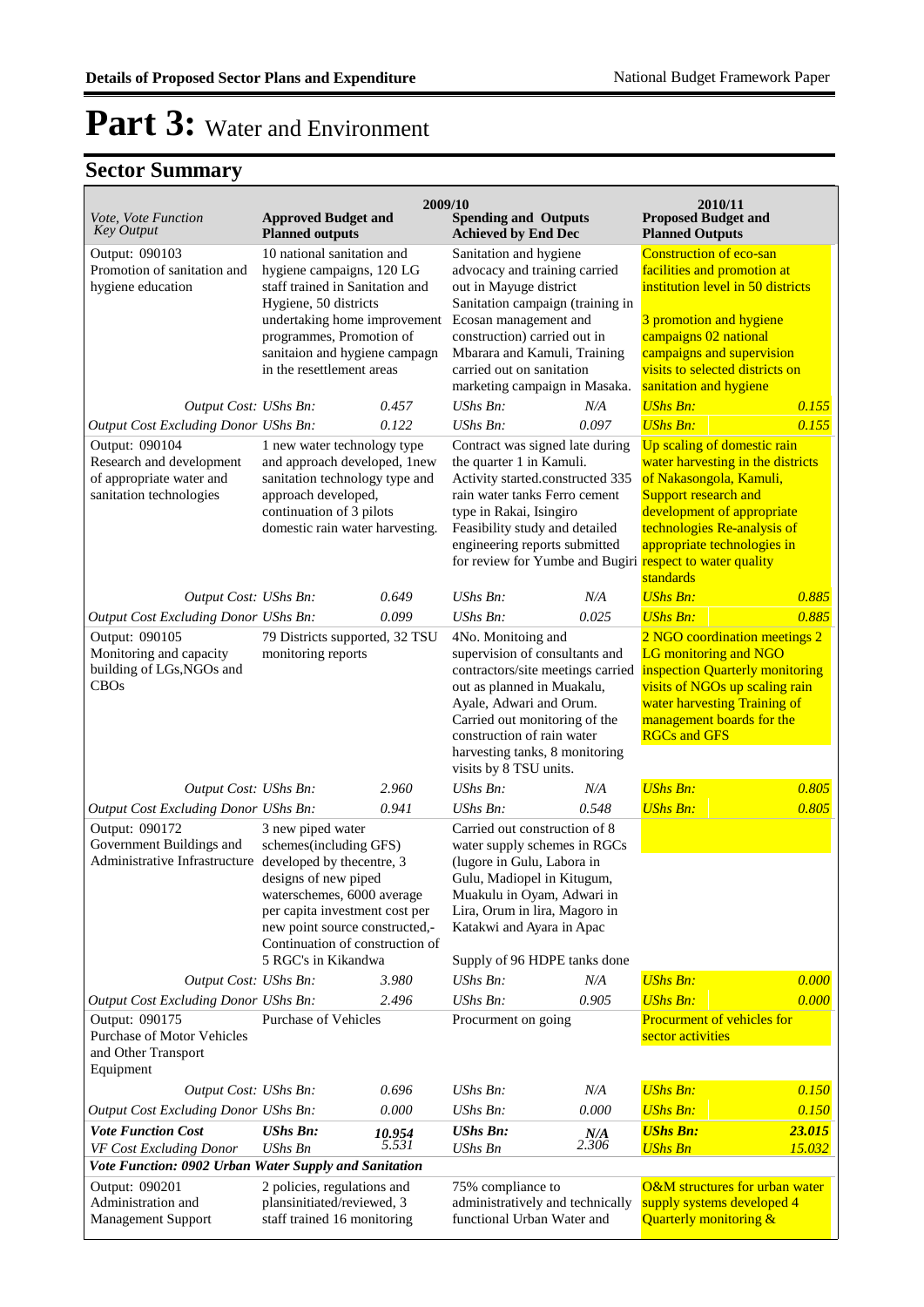| Vote, Vote Function<br><b>Key Output</b>                                                                                                                                | <b>Approved Budget and</b><br><b>Planned outputs</b>                                                                                                                                                                                            | 2009/10 | <b>Spending and Outputs</b><br><b>Achieved by End Dec</b>                                                                                                                                                                                                                                     |                                                                                                                                                  | 2010/11<br><b>Proposed Budget and</b><br><b>Planned Outputs</b>                                                                                                                                                                                                             |                                                                                      |
|-------------------------------------------------------------------------------------------------------------------------------------------------------------------------|-------------------------------------------------------------------------------------------------------------------------------------------------------------------------------------------------------------------------------------------------|---------|-----------------------------------------------------------------------------------------------------------------------------------------------------------------------------------------------------------------------------------------------------------------------------------------------|--------------------------------------------------------------------------------------------------------------------------------------------------|-----------------------------------------------------------------------------------------------------------------------------------------------------------------------------------------------------------------------------------------------------------------------------|--------------------------------------------------------------------------------------|
|                                                                                                                                                                         | and supervion visits to<br>beundertaken, 4 Quarterly<br>monitoring &superision vists<br>to 86 urban watersupply<br>systems $& 3$<br>umbrellaorganisations                                                                                       |         | Sewerage department<br>Katakwi, Nyad                                                                                                                                                                                                                                                          | Development of 82% of O&M<br>structures for Urban Water<br>Supply systems developed by<br>the end of second quarter. 4<br>schemes in Rwebisengo, |                                                                                                                                                                                                                                                                             | supervision visits to 86 urban<br>water supply systems & 3<br>umbrella organizations |
| Output Cost: UShs Bn:                                                                                                                                                   |                                                                                                                                                                                                                                                 | 1.439   | UShs Bn:                                                                                                                                                                                                                                                                                      | N/A                                                                                                                                              | <b>UShs Bn:</b>                                                                                                                                                                                                                                                             | 0.659                                                                                |
| <b>Output Cost Excluding Donor UShs Bn:</b>                                                                                                                             |                                                                                                                                                                                                                                                 | 1.019   | UShs Bn:                                                                                                                                                                                                                                                                                      | 0.416                                                                                                                                            | <b>UShs Bn:</b>                                                                                                                                                                                                                                                             | 0.659                                                                                |
| Output: 090202<br>Policies, Plans, standards<br>and regulations developed                                                                                               | <b>Updated Consolidated Sector</b><br>Investment Plans, Amended<br>Water Policy and WaterAct in<br>line with agreed Reform<br>measures, Harmonized<br><b>Regulatory Framework</b>                                                               |         | Urban Sub Sector Investment<br>Plan was compiled and included<br>in Consolidated SSIP, New<br>Performance Contracts as<br>Regulatory tools for both large<br>and small towns' water supply<br>and sanitation services were<br>developed. New Regulation<br>Unit established                   |                                                                                                                                                  | <b>Updated Consolidated Sector</b><br><b>Investment Plans Proposals to</b><br>amend the Water Policy and the<br>Water Act in line the sector<br>reforms presented and discussed<br>with stakeholders. Road map<br>for the establishment of<br>independent Regulatory Agency |                                                                                      |
| Output Cost: UShs Bn:                                                                                                                                                   |                                                                                                                                                                                                                                                 | 1.140   | $UShs Bn$ :                                                                                                                                                                                                                                                                                   | N/A                                                                                                                                              | <b>UShs Bn:</b>                                                                                                                                                                                                                                                             | 0.437                                                                                |
| Output Cost Excluding Donor UShs Bn:                                                                                                                                    |                                                                                                                                                                                                                                                 | 0.640   | UShs Bn:                                                                                                                                                                                                                                                                                      | 0.378                                                                                                                                            | <b>UShs Bn:</b>                                                                                                                                                                                                                                                             | 0.437                                                                                |
| Output: 090204<br>Backup support for<br><b>Operation and Maintainance</b>                                                                                               | Renewable Energy packages,<br>260 water board<br>members/private operators<br>trained, 2 water supply systems<br>equipped with energy efficient<br>pumping systems/packages, 45<br>Technical Operators trained in<br>the completed solar energy |         | 4 Technical operators trained in<br>Rwebisengo, Katakwi, Nyadri<br>& Ciforo, and 6 private<br>operators trained in 6 schemes.<br>Started on the procurement<br>process for supply of pumps and restored<br>pipes to restore the functionality<br>of water supplies.                           |                                                                                                                                                  | 7 Technical Operators trained in<br>renewable energy stations<br>maintenanceFunctionality of<br>major components of 13 town<br>piped water supply schemes                                                                                                                   |                                                                                      |
| Output Cost: UShs Bn:                                                                                                                                                   | powered water supply schemes.                                                                                                                                                                                                                   | 2.180   | UShs Bn:                                                                                                                                                                                                                                                                                      | N/A                                                                                                                                              | <b>UShs Bn:</b>                                                                                                                                                                                                                                                             | 1.079                                                                                |
| Output Cost Excluding Donor UShs Bn:                                                                                                                                    |                                                                                                                                                                                                                                                 | 1.078   | $UShs Bn$ :                                                                                                                                                                                                                                                                                   | 0.347                                                                                                                                            | <b>UShs Bn:</b>                                                                                                                                                                                                                                                             | 1.079                                                                                |
| Output: 090205<br>Improved sanitation services<br>and hygiene                                                                                                           | 150 hygiene promotion<br>campaigns, 77 ecological<br>sanitation toilets in the 10<br>RGCs on basis of Seven<br>7Ecosan units per RGC,<br>Complete sanitation facilities in<br>ten towns, Increase service<br>coverage to 74%                    |         | 75 Ecosan toilets were<br>constructed in Kakuto,<br>Kasensero, Kakyanga/Kirumba,<br>Buyamba, Kibito, Rugendabara,<br>Hima, Kabira, Nyakigumba and<br>Kyeibare, Ruboona, Kabale, etc.<br>Carried out 12 trainings across<br>the country                                                        |                                                                                                                                                  | Hold 44 sanitation and hygiene<br>community trainings in 33 towns                                                                                                                                                                                                           |                                                                                      |
| Output Cost: UShs Bn:                                                                                                                                                   |                                                                                                                                                                                                                                                 | 1.411   | <b>UShs Bn:</b>                                                                                                                                                                                                                                                                               | N/A                                                                                                                                              | <b>UShs Bn:</b>                                                                                                                                                                                                                                                             | 5.240                                                                                |
| <b>Output Cost Excluding Donor UShs Bn:</b><br>Output: 090206<br>Monitoring, Supervision,<br>Capacity building for Urban<br><b>Authorities and Private</b><br>Operators | 0.292<br>356 Monitoring reports, 89<br>town, Operator, NGO staff<br>trained 356 supervision visits<br>made, 200,000, Average per<br>capita investment cost per new<br>point source constructed, 77<br>masons trained in 10 RGCs                 |         | UShs Bn:<br>30 Masons were trained based<br>on 3 masons per RGC, The 4th<br>Quarter Monitoring Report tor<br>the FY 2008/09 was compiled<br>and submitted for the Annual<br>Sector Performance Report in<br>Quarter 1 and commenced on<br>the Quarter 1 monitoring<br>process(still ongoing). | 0.096                                                                                                                                            | <b>UShs Bn:</b><br>Train 18 masons in 07 towns<br>and 96 Water Boards; 4<br>quarterly monitoring reports;<br><b>Review of IDAMC III</b><br><b>Contracts</b> ; Support supervision<br>to LGs, Umbrella organisations<br>and WSDFs.                                           | 5.240                                                                                |
| Output Cost: UShs Bn:                                                                                                                                                   |                                                                                                                                                                                                                                                 | 2.063   | UShs Bn:                                                                                                                                                                                                                                                                                      | N/A                                                                                                                                              | <b>UShs Bn:</b>                                                                                                                                                                                                                                                             | 3.314                                                                                |
| <b>Output Cost Excluding Donor UShs Bn:</b>                                                                                                                             |                                                                                                                                                                                                                                                 | 0.393   | UShs Bn:                                                                                                                                                                                                                                                                                      | 0.214                                                                                                                                            | <b>UShs Bn:</b>                                                                                                                                                                                                                                                             | 3.314                                                                                |
|                                                                                                                                                                         |                                                                                                                                                                                                                                                 |         |                                                                                                                                                                                                                                                                                               |                                                                                                                                                  |                                                                                                                                                                                                                                                                             |                                                                                      |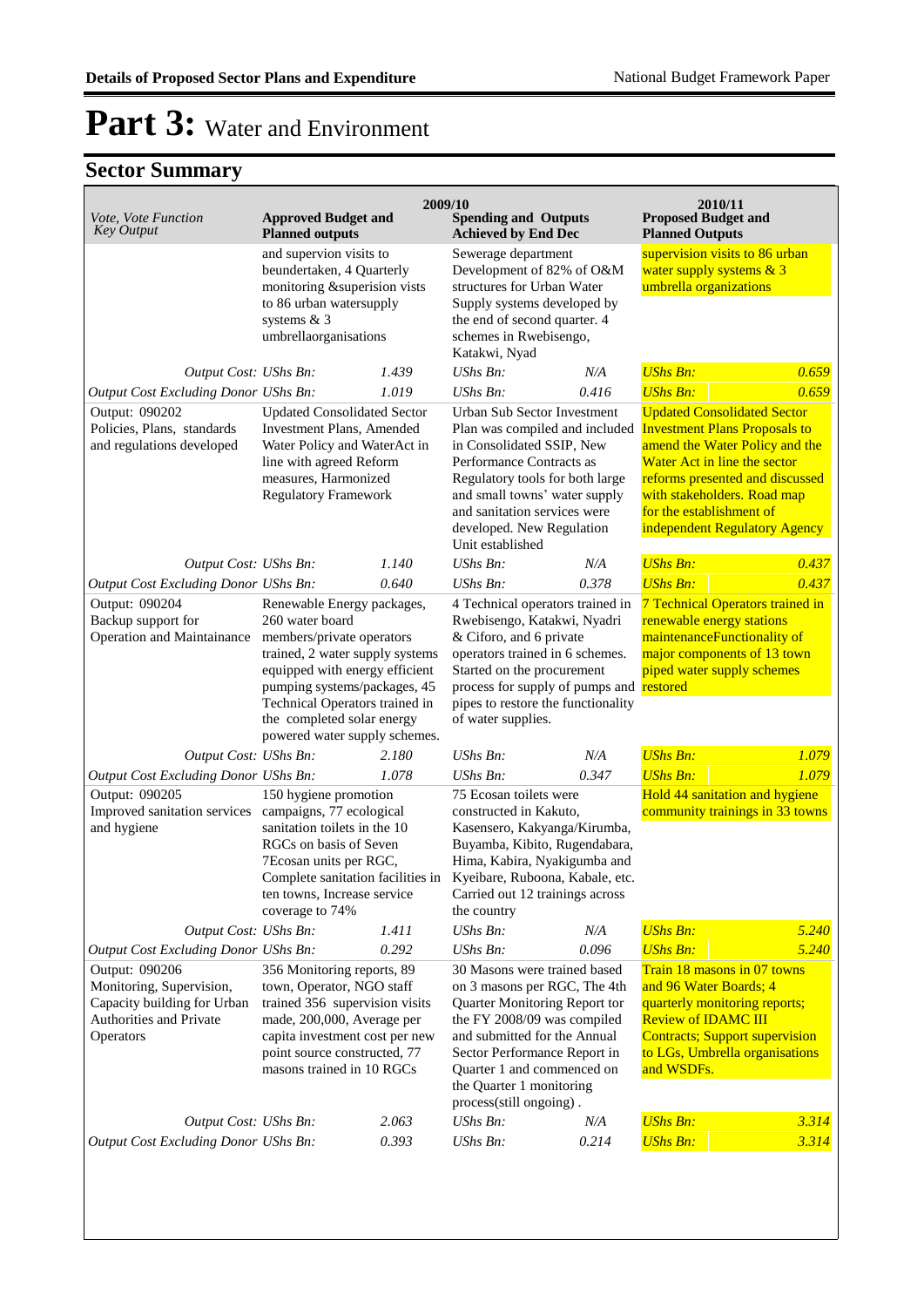| Vote, Vote Function<br><b>Key Output</b>                                                | <b>Approved Budget and</b><br><b>Planned outputs</b>                                                                                                              | 2009/10          | <b>Spending and Outputs</b><br><b>Achieved by End Dec</b>                                                                                                                                                                                                                                                   |              | 2010/11<br><b>Proposed Budget and</b><br><b>Planned Outputs</b>                                                                                                                                                                                                                   |                  |
|-----------------------------------------------------------------------------------------|-------------------------------------------------------------------------------------------------------------------------------------------------------------------|------------------|-------------------------------------------------------------------------------------------------------------------------------------------------------------------------------------------------------------------------------------------------------------------------------------------------------------|--------------|-----------------------------------------------------------------------------------------------------------------------------------------------------------------------------------------------------------------------------------------------------------------------------------|------------------|
| Output: 090272<br>Government Buildings and<br>Administrative Infrastructure             | 20 new piped water schemesin<br>urban areas, 10 public latrines<br>constructed, 200,000 average<br>per capita investment cost per<br>new point source constructed |                  | The designs for the Water<br>Supply systems to serve Kabuga water offices commenced.<br>in Kamwenge District, Kakuto<br>in Rakai District and Kagongo<br>in Ibanda District were<br>presented to the communities<br>and approved. Construction in<br>Rugaaga, Kabira and Mutara<br>were completed 3 designs |              | Construction of 7 new urban                                                                                                                                                                                                                                                       |                  |
| Output Cost: UShs Bn:                                                                   |                                                                                                                                                                   | 13.599           | UShs Bn:                                                                                                                                                                                                                                                                                                    | N/A          | <b>UShs Bn:</b>                                                                                                                                                                                                                                                                   | 0.500            |
| <b>Output Cost Excluding Donor UShs Bn:</b>                                             |                                                                                                                                                                   | 8.064            | UShs Bn:                                                                                                                                                                                                                                                                                                    | 3.252        | <b>UShs Bn:</b>                                                                                                                                                                                                                                                                   | 0.500            |
| Output: 090275<br><b>Purchase of Motor Vehicles</b><br>and Other Transport<br>Equipment | <b>Purchase of Vehicles</b>                                                                                                                                       |                  | Procurement of vehicles is<br>underway                                                                                                                                                                                                                                                                      |              | New vehciles to be procured to<br>replace the ageing fleet                                                                                                                                                                                                                        |                  |
| Output Cost: UShs Bn:                                                                   |                                                                                                                                                                   | 0.707            | UShs Bn:                                                                                                                                                                                                                                                                                                    | N/A          | <b>UShs Bn:</b>                                                                                                                                                                                                                                                                   | 0.600            |
| <b>Output Cost Excluding Donor UShs Bn:</b>                                             |                                                                                                                                                                   | 0.437            | $UShs Bn$ :                                                                                                                                                                                                                                                                                                 | 0.000        | <b>UShs Bn:</b>                                                                                                                                                                                                                                                                   | 0.600            |
| Output: 090276<br>Purchase of Office and ICT<br>Equipment, including<br>Software        | Procurement of assorted IT and<br>Office Equipment                                                                                                                |                  | Small office equipment for ICT<br>procured                                                                                                                                                                                                                                                                  |              | Continuous replacement of ICT<br>equipment to upgrade the<br>exsiting equipment                                                                                                                                                                                                   |                  |
| Output Cost: UShs Bn:                                                                   |                                                                                                                                                                   | 0.040            | UShs Bn:                                                                                                                                                                                                                                                                                                    | 0.002        | <b>UShs Bn:</b>                                                                                                                                                                                                                                                                   | 0.350            |
| Output: 090278<br>Purchase of Office and<br>Residential Furniture and<br>Fittings       | Assorted Office Equipment and<br>Furniture purchased                                                                                                              |                  | Procurement of office furniture<br>ongoing                                                                                                                                                                                                                                                                  |              | Retooling of the sector offices<br>with furniture                                                                                                                                                                                                                                 |                  |
| Output Cost: UShs Bn:                                                                   |                                                                                                                                                                   | 0.087            | $\mathit{UShs}\, \mathit{Bn}$ :                                                                                                                                                                                                                                                                             | N/A          | <b>UShs Bn:</b>                                                                                                                                                                                                                                                                   | 0.030            |
| <b>Output Cost Excluding Donor UShs Bn:</b>                                             |                                                                                                                                                                   | 0.015            | UShs Bn:                                                                                                                                                                                                                                                                                                    | 0.000        | <b>UShs Bn:</b>                                                                                                                                                                                                                                                                   | 0.030            |
| <b>Vote Function Cost</b><br>VF Cost Excluding Donor                                    | <b>UShs Bn:</b><br><b>UShs Bn</b>                                                                                                                                 | 27.889<br>17.181 | <b>UShs Bn:</b><br>UShs Bn                                                                                                                                                                                                                                                                                  | N/A<br>4.705 | <b>UShs Bn:</b><br><b>UShs Bn</b>                                                                                                                                                                                                                                                 | 30.708<br>13.799 |
| Vote Function: 0903 Water for Production                                                |                                                                                                                                                                   |                  |                                                                                                                                                                                                                                                                                                             |              |                                                                                                                                                                                                                                                                                   |                  |
| Output: 090301<br>Supervision and monitoring<br>of WfP activities                       | Construction supervision of<br>pilot bulk water scheme, 4<br>supervision reports,<br>Construction supervision of<br>various water for Production<br>facilities,   |                  | Supervision of construction of<br>Kawomeri dam in Abim district,<br>Olepec and Olamia valley tanks<br>in Apac district, Obwongerero,<br>Kagamba and Kagango valley<br>tanks in Isingiro District<br>continued in Quarter 2.                                                                                 |              | Supervision of construction of<br>Pilot bulk water scheme in<br>Rakai, Akwera dam, Kobeibei<br>dam, Longorimit dam,<br>Extension of a piped water<br>scheme in Sembabule district,<br>two 10,000m3 valley tanks in<br>Sembabule district and re-<br>construction of Kulwodong dam |                  |
| Output Cost: UShs Bn:                                                                   |                                                                                                                                                                   | 1.200            | UShs Bn:                                                                                                                                                                                                                                                                                                    | N/A          | <b>UShs Bn:</b>                                                                                                                                                                                                                                                                   | 1.053            |
| Output Cost Excluding Donor UShs Bn:                                                    |                                                                                                                                                                   | 1.120            | UShs Bn:                                                                                                                                                                                                                                                                                                    | 0.549        | <b>UShs Bn:</b>                                                                                                                                                                                                                                                                   | 1.053            |
| Output: 090302<br>Administration and<br>Management Support                              | policies, regulations and plans<br>developed, 12 supervision and<br>monitoring visits undertaken, 15<br>staff trained                                             |                  | 50% of all field site monitored<br>for compliance to BoQs,<br>designs and technical<br>specifications (Kawomeri Dam<br>in Abim District, Leye Dam,<br>Olelpec and Olamia Valley<br>Tanks in Apac District,<br>Obwengyerero and Kagamba<br>Valley Tanks Isingiro District)<br>ull                            |              | All water for production project<br>sites monitored for compliance<br>to BoQs and standards Staff<br>fully managed, supervised and<br>motivated to perform planned<br>activities All stakeholders in<br>water for production sub-sector<br>coordinated                            |                  |
| Output Cost: UShs Bn:                                                                   |                                                                                                                                                                   | 0.436            | <b>UShs Bn:</b>                                                                                                                                                                                                                                                                                             | 0.213        | <b>UShs Bn:</b>                                                                                                                                                                                                                                                                   | 0.436            |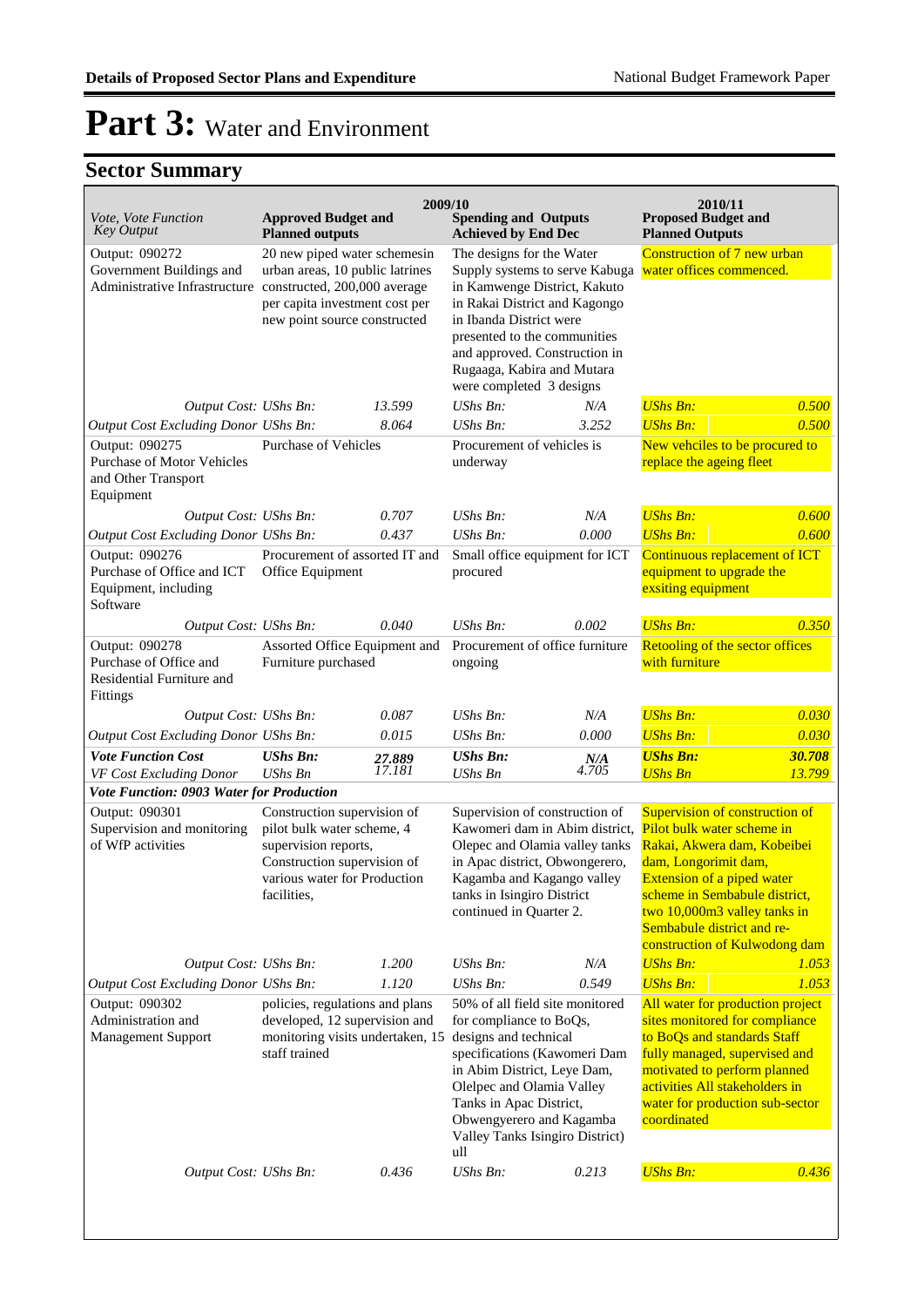| Vote, Vote Function<br><b>Key Output</b>                                                                                                       | <b>Approved Budget and</b><br><b>Planned outputs</b>                                                                                                                                | 2009/10          | <b>Spending and Outputs</b><br><b>Achieved by End Dec</b>                                                                                                                                                                                                                                                 |              | 2010/11<br><b>Proposed Budget and</b><br><b>Planned Outputs</b>                                                                                                                                                                                                               |                  |
|------------------------------------------------------------------------------------------------------------------------------------------------|-------------------------------------------------------------------------------------------------------------------------------------------------------------------------------------|------------------|-----------------------------------------------------------------------------------------------------------------------------------------------------------------------------------------------------------------------------------------------------------------------------------------------------------|--------------|-------------------------------------------------------------------------------------------------------------------------------------------------------------------------------------------------------------------------------------------------------------------------------|------------------|
| Output: 090306<br>Suatainable Water for<br>Production management<br>systems established                                                        | 7 water management<br>committees trained, 7 water<br>management committees<br>formed, Operation and<br>Maintenance Strategy for Water<br>for Production facilities put in<br>place. |                  | Establishment of appropriate<br>Management Structures of<br>Water for Production Facilities<br>in Quarter 1 and management<br>structures for the new facilities<br>will be set up at the onset of<br>their construction.                                                                                  |              | <b>Establishment of appropriate</b><br><b>Management Structures of</b><br><b>Water for Production Facilities</b><br>at all the ongoing and<br>completed projects. Preparation<br>of an irrigation master plan.                                                                |                  |
| Output Cost: UShs Bn:                                                                                                                          |                                                                                                                                                                                     | 1.720            | UShs Bn:                                                                                                                                                                                                                                                                                                  | N/A          | <b>UShs Bn:</b>                                                                                                                                                                                                                                                               | 1.010            |
| Output Cost Excluding Donor UShs Bn:<br>Output: 090372<br>Government Buildings and<br>Administrative Infrastructure Construction of a 10,000m3 | 1.660<br>3 WfP facilities Constructed,<br>20 WfP facilities designed,<br>valley tank in Sembabule<br>district, completion of ongoing<br>work on valley tanks                        |                  | UShs Bn:<br>0.777<br>Construction of Kagango dam,<br>Kagamba & Obwengyerero<br>V.Tanks in Isingiro district at<br>90%, Final embankment<br>material placed & compacted on<br>Kawomeri dam in Abim district<br>bringing overall progress to<br>90%, Olelpec & Olamia V.<br>tanks progress at 95% complete. |              | <b>UShs Bn:</b><br><b>Construction (Extension) an</b><br>office block at the headquarters                                                                                                                                                                                     | 1.010            |
| Output Cost: UShs Bn:                                                                                                                          |                                                                                                                                                                                     | 16.496           | UShs Bn:                                                                                                                                                                                                                                                                                                  | N/A          | <b>UShs Bn:</b>                                                                                                                                                                                                                                                               | 0.200            |
| Output Cost Excluding Donor UShs Bn:<br>Output: 090375<br><b>Purchase of Motor Vehicles</b><br>and Other Transport                             | 15.836<br><b>Purchase of Vehicles</b>                                                                                                                                               |                  | 8.213<br>$UShs Bn$ :<br>Procurment ongoing                                                                                                                                                                                                                                                                |              | <b>UShs Bn:</b><br>0.200<br>Motor vhehicles to be procured<br>to replace the ageing fleet                                                                                                                                                                                     |                  |
| Equipment                                                                                                                                      |                                                                                                                                                                                     |                  | UShs Bn:                                                                                                                                                                                                                                                                                                  | 0.136        | <b>UShs Bn:</b>                                                                                                                                                                                                                                                               |                  |
| Output: 090376<br>Purchase of Office and ICT<br>Equipment, including<br>Software                                                               | 0.320<br>Output Cost: UShs Bn:<br>Procurement of assorted IT and<br>Office Equipment                                                                                                |                  | Small office equipment for ICT<br>procured                                                                                                                                                                                                                                                                |              | Continuous replacement of ICT<br>equipment to upgrade the<br>exsiting equipment                                                                                                                                                                                               | 0.180            |
| Output Cost: UShs Bn:                                                                                                                          |                                                                                                                                                                                     | 0.064            | UShs Bn:                                                                                                                                                                                                                                                                                                  | 0.000        | <b>UShs Bn:</b>                                                                                                                                                                                                                                                               | 0.080            |
| <b>Vote Function Cost</b><br>VF Cost Excluding Donor                                                                                           | <b>UShs Bn:</b><br><b>UShs Bn</b>                                                                                                                                                   | 23.536<br>22.736 | <b>UShs Bn:</b><br><b>UShs Bn</b>                                                                                                                                                                                                                                                                         | N/A<br>9.887 | <b>UShs Bn:</b><br><b>UShs Bn</b>                                                                                                                                                                                                                                             | 23.434<br>22.436 |
| Vote Function: 0904 Water Resources Management                                                                                                 |                                                                                                                                                                                     |                  |                                                                                                                                                                                                                                                                                                           |              |                                                                                                                                                                                                                                                                               |                  |
| Output: 090401<br>Administration and<br>Management support                                                                                     | 24 supervision and quality<br>assurance trips conducted, 8<br>reports submitted                                                                                                     |                  | Interviews were held for staff of<br>the Project Implementation<br>Team 25% facilitation of<br>national & regional meetings,<br>50% short term training for<br>project coordination team,                                                                                                                 |              | <b>Effective human resource</b><br>development and financial<br>management, communication,<br>coordination of programmes<br>and projects                                                                                                                                      |                  |
|                                                                                                                                                |                                                                                                                                                                                     |                  | Entebbe office complex<br>operated and maintained.                                                                                                                                                                                                                                                        |              |                                                                                                                                                                                                                                                                               |                  |
| Output Cost: UShs Bn:                                                                                                                          |                                                                                                                                                                                     | 1.940            | UShs Bn:                                                                                                                                                                                                                                                                                                  | N/A          | <b>UShs Bn:</b>                                                                                                                                                                                                                                                               | 4.978            |
| Output Cost Excluding Donor UShs Bn:                                                                                                           |                                                                                                                                                                                     | 1.795            | UShs Bn:                                                                                                                                                                                                                                                                                                  | 0.718        | <b>UShs Bn:</b>                                                                                                                                                                                                                                                               | 4.978            |
| Output: 090402<br>Uganda's interests in<br>tranboundary water<br>resources secured                                                             | 5programs coordinated or<br>supported, 4studies conducted<br>project proposals<br>developed/reviewed. 2 protocal,<br>agreement developed/reviewed                                   |                  | Participated in 2 (100%)<br>negotiation meetings on sharing<br>of Nile Resources, 5 Nile basin<br>initiative trans-boundary<br>projects effectively supported,<br>coordinated & linked to national<br>plans, Quantification of water<br>resources.                                                        |              | Policy, Legal and regulatory<br>framework within the LVB<br>updated and harmonized,<br>Capacity in negotiation skills<br>developed for achieving<br>equitable sharing and utilization<br>of the Nile basin water<br>resources; harmonized activities<br>regionally acceptable |                  |
| Output Cost: UShs Bn:                                                                                                                          |                                                                                                                                                                                     | 0.425            | UShs Bn:                                                                                                                                                                                                                                                                                                  | N/A          | <b>UShs Bn:</b>                                                                                                                                                                                                                                                               | 7.977            |
| Output Cost Excluding Donor UShs Bn:                                                                                                           |                                                                                                                                                                                     | 0.218            | UShs Bn:                                                                                                                                                                                                                                                                                                  | 0.082        | <b>UShs Bn:</b>                                                                                                                                                                                                                                                               | 7.977            |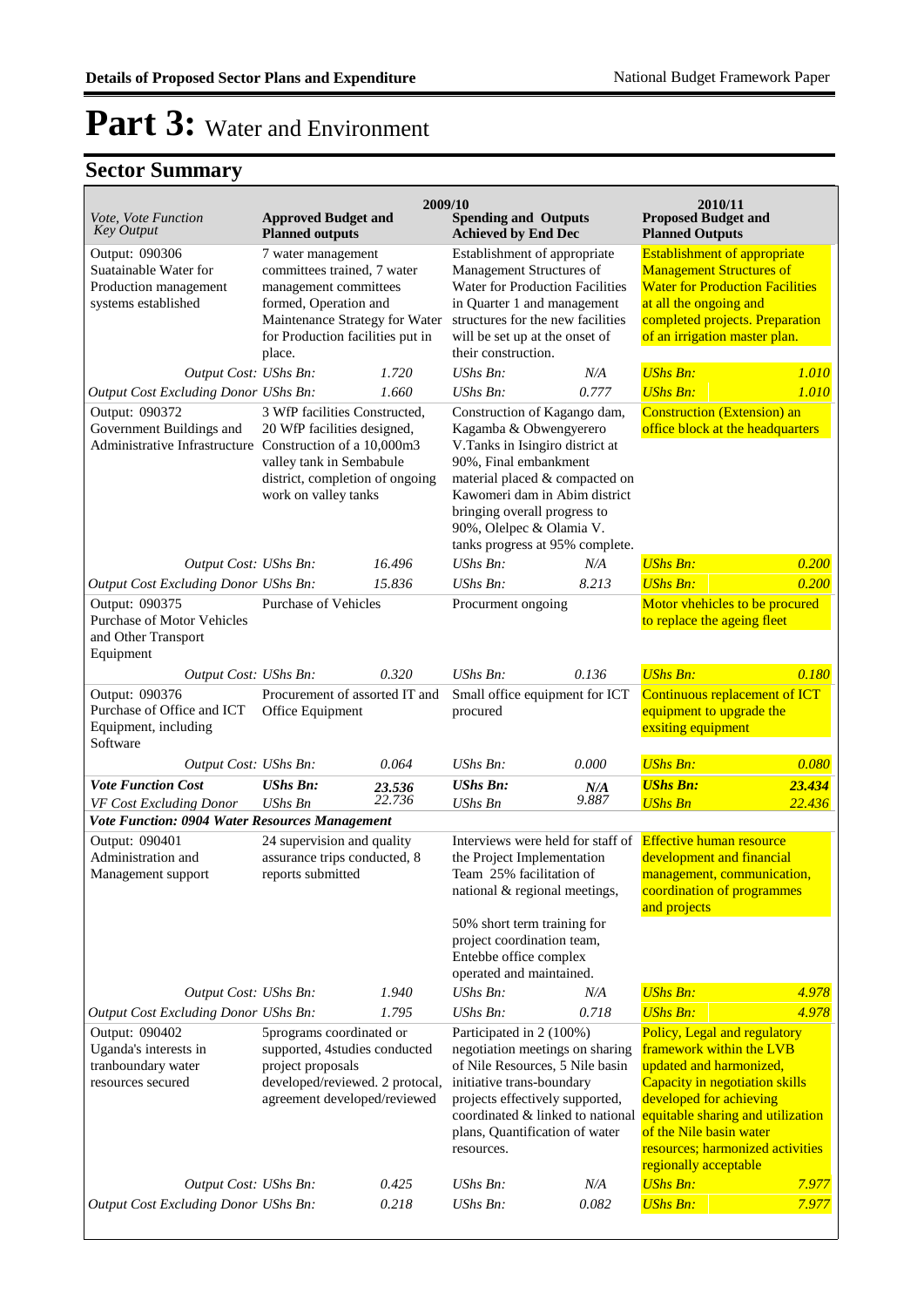|                                                                                       |                                                                                                                                                                                                                              | 2009/10 |                                                                                                                                                                                                                                                                                      |       | 2010/11                                                                                                                                                                                                                                                                                                      |       |
|---------------------------------------------------------------------------------------|------------------------------------------------------------------------------------------------------------------------------------------------------------------------------------------------------------------------------|---------|--------------------------------------------------------------------------------------------------------------------------------------------------------------------------------------------------------------------------------------------------------------------------------------|-------|--------------------------------------------------------------------------------------------------------------------------------------------------------------------------------------------------------------------------------------------------------------------------------------------------------------|-------|
| Vote, Vote Function<br>Key Output                                                     | <b>Approved Budget and</b><br><b>Planned outputs</b>                                                                                                                                                                         |         | <b>Spending and Outputs</b><br><b>Achieved by End Dec</b>                                                                                                                                                                                                                            |       | <b>Proposed Budget and</b><br><b>Planned Outputs</b>                                                                                                                                                                                                                                                         |       |
| Output: 090403<br>Water resources availability<br>regularly monitored and<br>assessed | 10 users of processed<br>information from water<br>quantitymonitoring<br>stations, 60% of major water<br>systems monitored, 82 water<br>quantity monitoring stations that<br>are operational                                 |         | 5 trans-boundary water<br>resources monitoring stations<br>operated and maintained, 2<br>rainfall flow frequency duration<br>curves and hydrographs<br>prepared 1 trip to weather<br>stations conducted,<br>review/updating of hydrological<br>data for water balance ongoing.       |       | <b>Quantification of trans-</b><br>boundary inflows, information<br>management tools, regulatory<br>framework, guidelines on dam<br>safety developed, disseminated;<br>water resources assesse $\&$<br>results used for planning and<br>development, equipment<br>procured, installed and operated.          |       |
| Output Cost: UShs Bn:                                                                 |                                                                                                                                                                                                                              | 2.556   | UShs Bn:                                                                                                                                                                                                                                                                             | N/A   | $UShs Bn:$                                                                                                                                                                                                                                                                                                   | 3.446 |
| Output Cost Excluding Donor UShs Bn:                                                  |                                                                                                                                                                                                                              | 0.726   | UShs Bn:                                                                                                                                                                                                                                                                             | 0.358 | <b>UShs Bn:</b>                                                                                                                                                                                                                                                                                              | 3.446 |
| Output: 090404                                                                        | 1200 water samples collected                                                                                                                                                                                                 |         | 2 lake cruises, 2 trips to river                                                                                                                                                                                                                                                     |       | Monitoring network operated                                                                                                                                                                                                                                                                                  |       |
| The quality of water                                                                  | fromwater quality monitoring                                                                                                                                                                                                 |         | stations, 1 inshore trips and 1                                                                                                                                                                                                                                                      |       | and functional, equipment                                                                                                                                                                                                                                                                                    |       |
| resources regularly                                                                   | stations, 3water quality                                                                                                                                                                                                     |         | trip to satellite lakes held                                                                                                                                                                                                                                                         |       | procured and functional,                                                                                                                                                                                                                                                                                     |       |
| monitored and assessed                                                                | assessments completed and<br>disseminated, 2 water quality<br>laboratories established/operated                                                                                                                              |         | Monitoring network with 160<br>stations operated, 397<br>samples collected and 80 data<br>sets entered, 5 Technical reports<br>prepared.                                                                                                                                             |       | personnel recruited and trained,<br>assessment studies conducted<br>and reports made available and<br>disseminated.                                                                                                                                                                                          |       |
| Output Cost: UShs Bn:                                                                 |                                                                                                                                                                                                                              | 1.589   | UShs Bn:                                                                                                                                                                                                                                                                             | N/A   | <b>UShs Bn:</b>                                                                                                                                                                                                                                                                                              | 1.548 |
| Output Cost Excluding Donor UShs Bn:                                                  |                                                                                                                                                                                                                              | 0.716   | UShs Bn:                                                                                                                                                                                                                                                                             | 0.354 | <b>UShs Bn:</b>                                                                                                                                                                                                                                                                                              | 1.548 |
| Output: 090405<br>Water resources rationally<br>planned, allocated and<br>regulated   | 50 water permit applications<br>andEnvironmental Impact<br>Statementsprocessed/reviewed<br>within 90 days3 major<br>reserviors and watersystems<br>managed, 70% of permit<br>holders complying to water<br>permit conditions |         | 85% of strategy for management<br>and maintenance of water<br>bodies completed but awaits<br>review by stakeholders,<br>Regulation and regular safety<br>inspections performed on 1<br>major dam (Nalubale) 19<br>new water abstraction permits<br>processed and issued.             |       | <b>Environmental protection safety</b><br>of navigation on Lake Victoria<br>enhanced, EIAs reviewed,<br>Capacity of communities to<br>plan, implement and monitor<br>water shed management<br>interventions in targeted sub-<br>catchments enhanced, permits<br>issued and compliance<br>monitored           |       |
| Output Cost: UShs Bn:                                                                 |                                                                                                                                                                                                                              | 1.728   | UShs Bn:                                                                                                                                                                                                                                                                             | N/A   | <b>UShs Bn:</b>                                                                                                                                                                                                                                                                                              | 6.091 |
| Output Cost Excluding Donor UShs Bn:                                                  |                                                                                                                                                                                                                              | 0.636   | UShs Bn:                                                                                                                                                                                                                                                                             | 0.159 | <b>UShs Bn:</b>                                                                                                                                                                                                                                                                                              | 6.091 |
| Output: 090406<br>Catchment-based IWRM<br>established                                 | 3 stakeholder groups sensitized<br>on IWRM, 1catchment<br>management plans developed,<br>3% of established catchment<br>structures that are active                                                                           |         | Sustainable ENR sub-projects<br>for improvement of upper<br>Katonga catchment<br>implemented 100%<br>assessment of issues relating to<br>decentralized catchment based<br>water resources management<br>completed, Strategy and<br>framework for establishment of<br>WMZs completed. |       | <b>Upper Katonga sub-catchment</b><br>sustainably managed/<br>rehabilitated by the<br>communities, Climate change<br>adaptation action plan<br>implemented, Rapid assessment<br>of issues relating to catchment-<br>based IWRM completed,<br><b>Strategy for establishment of</b><br><b>WMZs</b> implemented |       |
| Output Cost: UShs Bn:                                                                 |                                                                                                                                                                                                                              | 0.634   | UShs Bn:                                                                                                                                                                                                                                                                             | N/A   | <b>UShs Bn:</b>                                                                                                                                                                                                                                                                                              | 0.751 |
| Output Cost Excluding Donor UShs Bn:                                                  |                                                                                                                                                                                                                              | 0.082   | UShs Bn:                                                                                                                                                                                                                                                                             | 0.020 | <b>UShs Bn:</b>                                                                                                                                                                                                                                                                                              | 0.751 |
| Output: 090451<br>Degraded watersheds<br>restored and conserved                       | Identify Littoral zone hotspots<br>sustainably managed and<br>rehabilitated by communities                                                                                                                                   |         | Sustainable ENR sub-projects<br>for the improvement of Lake<br>Victoria littoral zones.                                                                                                                                                                                              |       | <b>Identified hotspots sustainably</b><br>managed and rehabilitated by<br>communities                                                                                                                                                                                                                        |       |
| Output Cost: UShs Bn:                                                                 |                                                                                                                                                                                                                              | 0.100   | UShs Bn:                                                                                                                                                                                                                                                                             | N/A   | <b>UShs Bn:</b>                                                                                                                                                                                                                                                                                              | 0.100 |
| <b>Output Cost Excluding Donor UShs Bn:</b>                                           |                                                                                                                                                                                                                              | 0.090   | UShs Bn:                                                                                                                                                                                                                                                                             | 0.016 | <b>UShs Bn:</b>                                                                                                                                                                                                                                                                                              | 0.100 |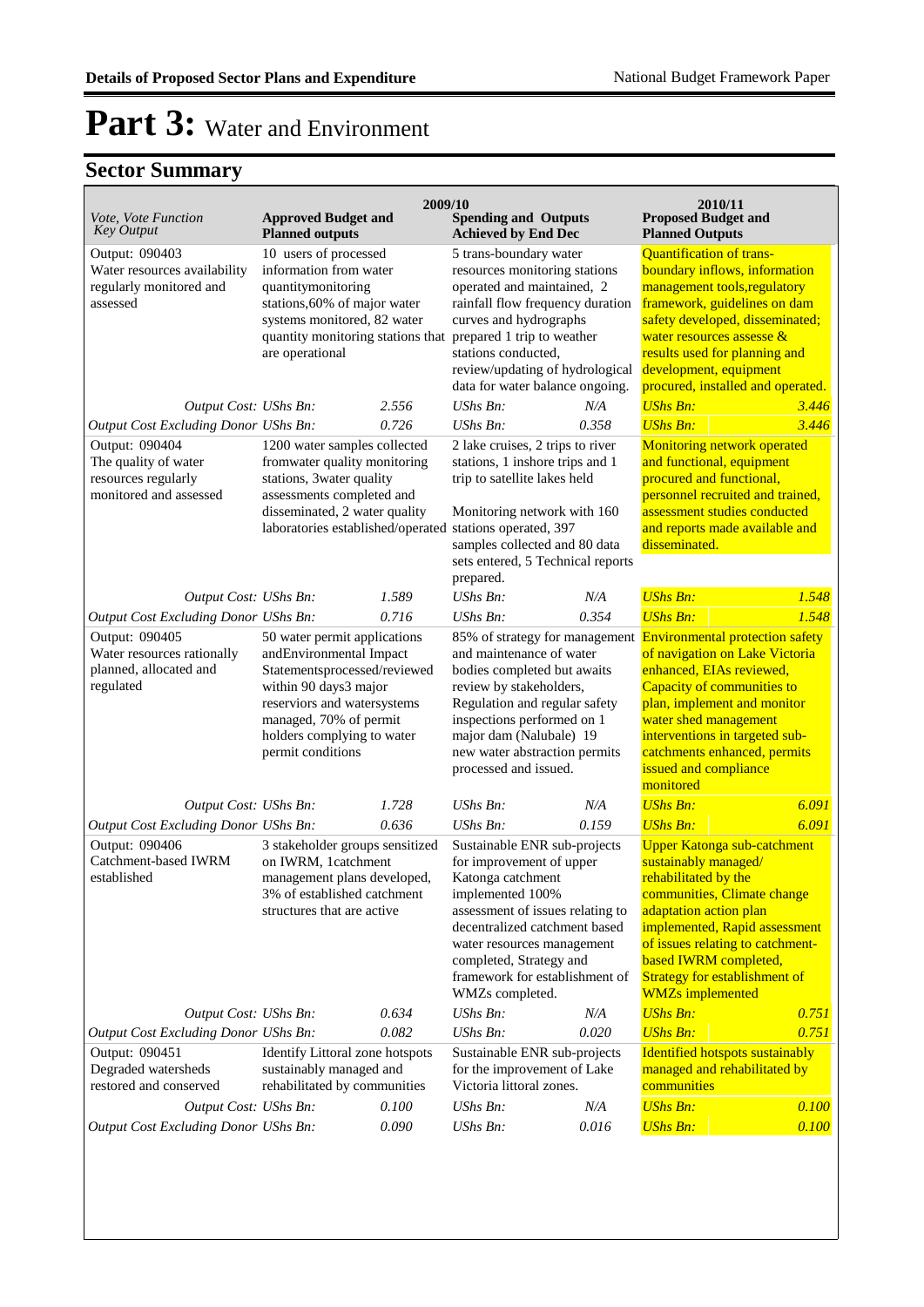| <i>Vote, Vote Function</i>                                                                           | <b>Approved Budget and</b>                                                                                                                                                                                                                                    |                 | 2009/10<br><b>Spending and Outputs</b>                                                                                                                                                                                                   |              | 2010/11<br><b>Proposed Budget and</b>                                                                                                                                                                                                                                                                       |                 |
|------------------------------------------------------------------------------------------------------|---------------------------------------------------------------------------------------------------------------------------------------------------------------------------------------------------------------------------------------------------------------|-----------------|------------------------------------------------------------------------------------------------------------------------------------------------------------------------------------------------------------------------------------------|--------------|-------------------------------------------------------------------------------------------------------------------------------------------------------------------------------------------------------------------------------------------------------------------------------------------------------------|-----------------|
| <b>Key Output</b>                                                                                    | <b>Planned outputs</b>                                                                                                                                                                                                                                        |                 | <b>Achieved by End Dec</b>                                                                                                                                                                                                               |              | <b>Planned Outputs</b>                                                                                                                                                                                                                                                                                      |                 |
| Output: 090472<br>Government Buildings and<br>Administrative Infrastructure treatment systems. Water | Feasibility studies of the<br>rehabilitation of waste water<br>quality laboratories for water<br>and waste water analysis<br>upgraded                                                                                                                         |                 | Feasibility studies of the<br>rehabilitation of waste water<br>treatment systems in two<br>selected sites carried out,<br>25% Water quality laboratories<br>for water and waste water<br>analysis upgraded                               |              | Rehabilitation of office block<br>Continue with construction of 1<br>office block for WRR<br>Department Continue with<br>construction of regional water<br>quality laboratory in Gulu                                                                                                                       |                 |
| Output Cost: UShs Bn:                                                                                |                                                                                                                                                                                                                                                               | 1.854           | UShs Bn:                                                                                                                                                                                                                                 | N/A          | <b>UShs Bn:</b>                                                                                                                                                                                                                                                                                             | 0.845           |
| Output Cost Excluding Donor UShs Bn:                                                                 |                                                                                                                                                                                                                                                               | 0.706           | UShs Bn:                                                                                                                                                                                                                                 | 0.380        | <b>UShs Bn:</b>                                                                                                                                                                                                                                                                                             | 0.845           |
| Output: 090475<br><b>Purchase of Motor Vehicles</b><br>and Other Transport<br>Equipment              | <b>Purchase of Vehicles</b>                                                                                                                                                                                                                                   |                 | Procurement process ongoing.                                                                                                                                                                                                             |              | Procuremnt of vehicles to<br>replace the ageing fleet                                                                                                                                                                                                                                                       |                 |
| Output Cost: UShs Bn:                                                                                |                                                                                                                                                                                                                                                               | 0.737           | $UShs Bn$ :                                                                                                                                                                                                                              | N/A          | <b>UShs Bn:</b>                                                                                                                                                                                                                                                                                             | 0.832           |
| Output Cost Excluding Donor UShs Bn:                                                                 |                                                                                                                                                                                                                                                               | 0.272           | UShs Bn:                                                                                                                                                                                                                                 | 0.015        | <b>UShs Bn:</b>                                                                                                                                                                                                                                                                                             | 0.832           |
| Output: 090476<br>Purchase of Office and ICT<br>Equipment, including<br>Software                     | Procurement of assorted IT and<br>Office Equipment                                                                                                                                                                                                            |                 | Procurement of ICT equipment<br>for the projects under the vote<br>function                                                                                                                                                              |              | Procurement of ICT equipment<br>for the projects under the vote<br>function                                                                                                                                                                                                                                 |                 |
| Output Cost: UShs Bn:                                                                                |                                                                                                                                                                                                                                                               | 0.011           | UShs Bn:                                                                                                                                                                                                                                 | N/A          | <b>UShs Bn:</b>                                                                                                                                                                                                                                                                                             | 0.070           |
| Output Cost Excluding Donor UShs Bn:                                                                 |                                                                                                                                                                                                                                                               | 0.000           | $UShs Bn$ :                                                                                                                                                                                                                              | 0.000        | <b>UShs Bn:</b>                                                                                                                                                                                                                                                                                             | 0.070           |
| Output: 090477<br>Purchase of Specialised<br>Machinery & Equipment                                   | Assorted machinery and<br>equipment purchased                                                                                                                                                                                                                 |                 | 100% Purchase and delivery of<br>hydrometric equipment                                                                                                                                                                                   |              | <b>Purchase of additional</b><br>speialised equipment for water<br>resources development                                                                                                                                                                                                                    |                 |
| Output Cost: UShs Bn:                                                                                |                                                                                                                                                                                                                                                               | 0.099           | UShs Bn:                                                                                                                                                                                                                                 | N/A          | <b>UShs Bn:</b>                                                                                                                                                                                                                                                                                             | 0.020           |
| Output Cost Excluding Donor UShs Bn:                                                                 |                                                                                                                                                                                                                                                               | 0.037           | UShs Bn:                                                                                                                                                                                                                                 | 0.000        | <b>UShs Bn:</b>                                                                                                                                                                                                                                                                                             | 0.020           |
| Output: 090478<br>Purchase of Office and<br>Residential Furniture and<br>Fittings                    | Assorted Office Equipment and<br>Furniture purchased                                                                                                                                                                                                          |                 | Purchase of office furniture                                                                                                                                                                                                             |              | replace of the exsiting furniture<br>in project offices                                                                                                                                                                                                                                                     |                 |
| Output Cost: UShs Bn:                                                                                |                                                                                                                                                                                                                                                               | 0.070           | UShs Bn:                                                                                                                                                                                                                                 | N/A          | <b>UShs Bn:</b>                                                                                                                                                                                                                                                                                             | 0.015           |
| Output Cost Excluding Donor UShs Bn:                                                                 |                                                                                                                                                                                                                                                               | 0.037           | UShs Bn:                                                                                                                                                                                                                                 | 0.000        | <b>UShs Bn:</b>                                                                                                                                                                                                                                                                                             | 0.015           |
| <b>Vote Function Cost</b><br>VF Cost Excluding Donor                                                 | <b>UShs Bn:</b><br>UShs Bn                                                                                                                                                                                                                                    | 12.513<br>6.086 | <b>UShs Bn:</b><br>UShs Bn                                                                                                                                                                                                               | N/A<br>2.101 | <b>UShs Bn:</b><br><b>UShs Bn</b>                                                                                                                                                                                                                                                                           | 26.673<br>5.316 |
| Vote Function: 0905 Natural Resources Management                                                     |                                                                                                                                                                                                                                                               |                 |                                                                                                                                                                                                                                          |              |                                                                                                                                                                                                                                                                                                             |                 |
| Output: 090501<br>Promotion of Knowledge of<br><b>Enviroment and Natural</b><br>Resources            | 5 inventories on<br>Wetlands, Forest and other<br>Water Resource, 5 IEC<br>materials developed and<br>disseminated, 2<br>research/studies undertaken,<br>District wetland inventory<br>reports updated, 10 District<br>Wetland inventory reports<br>published |                 | 1,487 individuals (1,292 under<br>community watershed and 195<br>under Tree planting) from 8<br>districts trained on ground<br>preparation, lining out, pitting,<br>and spacing and Agro forestry<br>44.5 km of hedgerows<br>established |              | <b>Guidelines on Natural Forest</b><br><b>Mgt Produced, Students</b><br>Research Program supported,<br><b>District Wetland Inventory</b><br><b>Reports and Maps up-dated;</b><br><b>Economic Valuation of</b><br>wetlands conducted and<br>published; Wetland Education<br>introduced into school programs. |                 |
| Output Cost: UShs Bn:                                                                                |                                                                                                                                                                                                                                                               | 0.875           | UShs Bn:                                                                                                                                                                                                                                 | N/A          | <b>UShs Bn:</b>                                                                                                                                                                                                                                                                                             | 5.045           |
| Output Cost Excluding Donor UShs Bn:                                                                 |                                                                                                                                                                                                                                                               | 0.055           | UShs Bn:                                                                                                                                                                                                                                 | 0.016        | <b>UShs Bn:</b>                                                                                                                                                                                                                                                                                             | 5.045           |
|                                                                                                      |                                                                                                                                                                                                                                                               |                 |                                                                                                                                                                                                                                          |              |                                                                                                                                                                                                                                                                                                             |                 |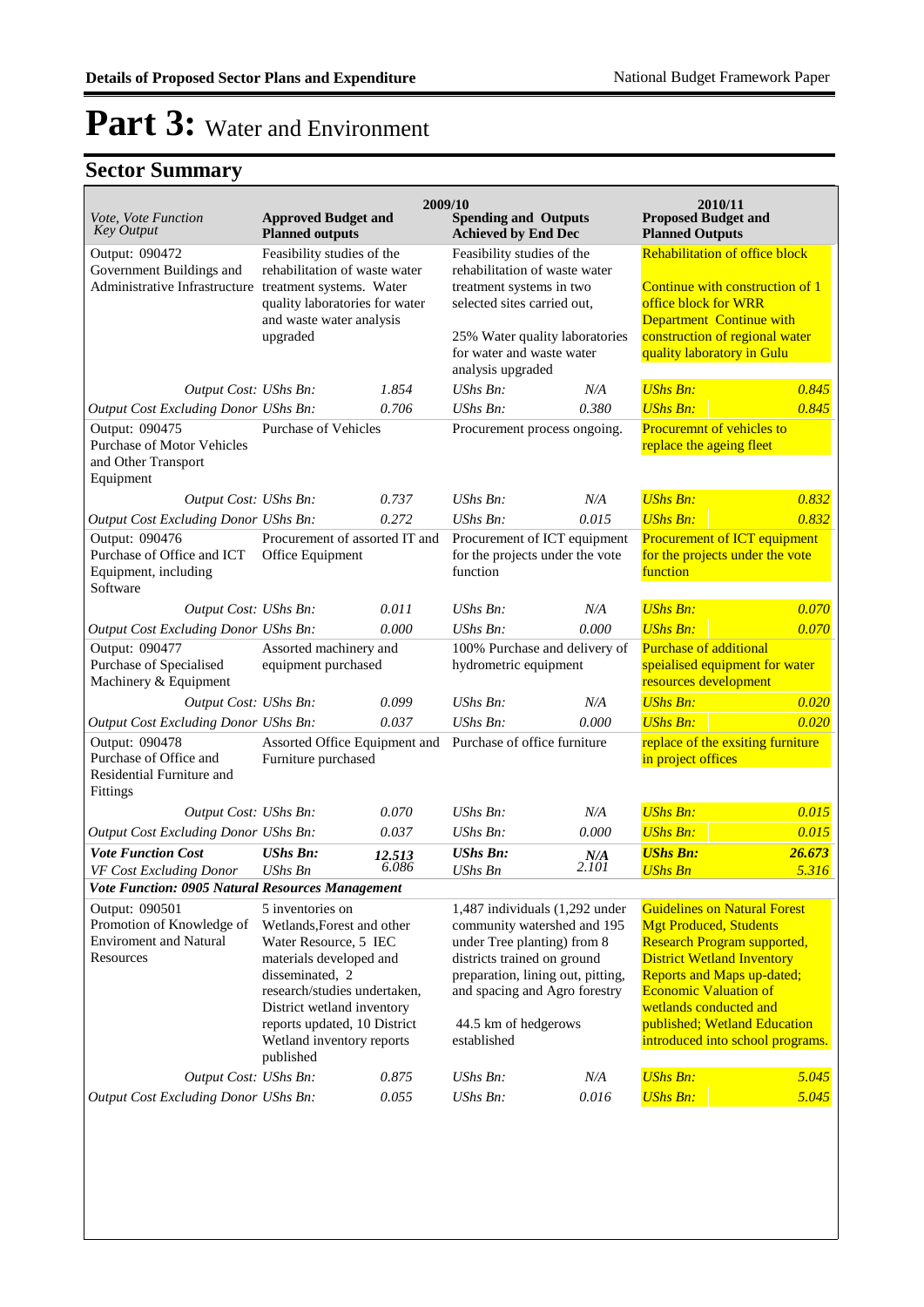| Vote, Vote Function<br>Key Output                                                                  | <b>Approved Budget and</b><br><b>Planned outputs</b>                                                                                                                                                                                                | 2009/10                                                                                                                                                                                                                             | <b>Spending and Outputs</b><br><b>Achieved by End Dec</b>                                                                                                                                                                                                      |                                                                                                                                                                                              | 2010/11<br><b>Proposed Budget and</b><br><b>Planned Outputs</b>                                                                                                                                                                                                                                                         |       |
|----------------------------------------------------------------------------------------------------|-----------------------------------------------------------------------------------------------------------------------------------------------------------------------------------------------------------------------------------------------------|-------------------------------------------------------------------------------------------------------------------------------------------------------------------------------------------------------------------------------------|----------------------------------------------------------------------------------------------------------------------------------------------------------------------------------------------------------------------------------------------------------------|----------------------------------------------------------------------------------------------------------------------------------------------------------------------------------------------|-------------------------------------------------------------------------------------------------------------------------------------------------------------------------------------------------------------------------------------------------------------------------------------------------------------------------|-------|
| Output: 090502<br>Restoration of degraded and<br>Protection of ecosystems                          | 250 Acreage of degraded<br>ecosystems restored., 165<br>Length of ecosystems boundary<br>demarcated, 5 critical<br>ecosystems gazetted, 3 Critical<br>Wetlands demarcated, gazetted<br>and restored                                                 |                                                                                                                                                                                                                                     | 50.6 Ha of forest plantation<br>established in selected schools<br>and hospital in 4 districts, 2.57<br>Ha of trees planted in Arua<br>Municipality, 7 SWC demos<br>established in 4 districts and<br>334 farmers trained in<br>Agroforestry.                  |                                                                                                                                                                                              | Urban wetlands demarcated,<br>mgt plans developed (e.g<br>Kalagala offset); Ramsar site<br>plan developed; District WAP<br>developed, 19,800 ha of<br>woodlots / plantations planted,<br>protected, LFRs re-demarcated,<br>Tree seed stands established,<br><b>SWC</b> structures established.                          |       |
| Output Cost: UShs Bn:                                                                              |                                                                                                                                                                                                                                                     | 5.679                                                                                                                                                                                                                               | <b>UShs Bn:</b>                                                                                                                                                                                                                                                | N/A                                                                                                                                                                                          | <b>UShs Bn:</b>                                                                                                                                                                                                                                                                                                         | 4.800 |
| Output Cost Excluding Donor UShs Bn:                                                               |                                                                                                                                                                                                                                                     | 0.060                                                                                                                                                                                                                               | $UShs Bn$ :                                                                                                                                                                                                                                                    | 0.044                                                                                                                                                                                        | <b>UShs Bn:</b>                                                                                                                                                                                                                                                                                                         | 4.800 |
| Output: 090503<br>Policy, Planning, Legal and<br><b>Institutional Framework.</b>                   | 3 policies,<br>legislations, strategiesplans<br>and guidelines the<br>reviewednew policies, 2<br>legislations, strategies plans and<br>guidelines formulated, 3 District<br>wetland Ordinances and bi-law<br>formulation supported                  |                                                                                                                                                                                                                                     | Activity awaits NDF funding                                                                                                                                                                                                                                    |                                                                                                                                                                                              | Wetlands Law operationalized,<br><b>National Forestry and Tree</b><br><b>Planting Regulations (NFTPR)</b><br>produced, NFP reviewed and<br>revised, Prepare 81 CFMA,<br>Grant delivery mechanism to<br>support project tree planting<br>activities developed                                                            |       |
| Output Cost: UShs Bn:                                                                              |                                                                                                                                                                                                                                                     | 0.801                                                                                                                                                                                                                               | UShs Bn:                                                                                                                                                                                                                                                       | N/A                                                                                                                                                                                          | <b>UShs Bn:</b>                                                                                                                                                                                                                                                                                                         | 7.290 |
| Output Cost Excluding Donor UShs Bn:                                                               |                                                                                                                                                                                                                                                     | 0.050                                                                                                                                                                                                                               | UShs Bn:                                                                                                                                                                                                                                                       | 0.038                                                                                                                                                                                        | <b>UShs Bn:</b>                                                                                                                                                                                                                                                                                                         | 7.290 |
| Output: 090504<br>Coordination, Monitoring,<br>Inspection, Mobilisation and<br>Supervision.        | 12 Collaborative Institutional<br>Programms/projects/activitiesc<br>oordinated and mobilised, 74<br>inter-district/institutional<br>coordination programmes<br>developed, 75 district<br>inspections, monitoring and<br>supervision trips conducted |                                                                                                                                                                                                                                     | 214 district and sub-county staff<br>of the 50 project districts<br>trained in planning, budgeting,<br>monitoring, and reporting 55<br>district accountants trained and<br>backstopped All 50 districts<br>visited by technical staff to<br>assess progress,   |                                                                                                                                                                                              | <b>WAG</b> functional, Wetlands &<br>Forestry activities planned,<br>coordinated, supervised &<br>monitored in LGs & other<br>sectors, Participation in<br><b>International and National</b><br>Wetland & Forestry Fora.                                                                                                |       |
| Output Cost: UShs Bn:                                                                              |                                                                                                                                                                                                                                                     | 3.100                                                                                                                                                                                                                               | UShs Bn:                                                                                                                                                                                                                                                       | N/A                                                                                                                                                                                          | <b>UShs Bn:</b>                                                                                                                                                                                                                                                                                                         | 2.623 |
| Output Cost Excluding Donor UShs Bn:                                                               |                                                                                                                                                                                                                                                     | 0.100                                                                                                                                                                                                                               | UShs Bn:                                                                                                                                                                                                                                                       | 0.137                                                                                                                                                                                        | <b>UShs Bn:</b>                                                                                                                                                                                                                                                                                                         | 2.623 |
| Output: 090505<br>Capacity building and<br>Technical back-stopping.                                | <b>Wetland Action Panning</b>                                                                                                                                                                                                                       | 7 technical staff trained<br>invarious competences, 75<br>technical back stopping<br>missions undertaken, 7 Staff<br>Training needs assesment and<br>capacity building plan prepare,<br>80 District officers trained in<br>district |                                                                                                                                                                                                                                                                | Watershed Mgt Advisor fees for<br>three months paid 728<br>PFOs in 13 districts trained and<br>8,400 ha of Natural forests to<br>restore confirmed available 2<br>Meisopsis eminii in Kiboga | District staff trained in Wetland<br>law enforcement & compliance,<br><b>Staff trained in Differential GPS</b><br>skills, Project districts & sub-<br>counties technically supported,<br>ha planted with 800 seedlings of Forestry extension services<br>provided to farmers, PNOs<br>trained in good nursery practices |       |
| Output Cost: UShs Bn:                                                                              |                                                                                                                                                                                                                                                     | 2.216                                                                                                                                                                                                                               | <b>UShs Bn:</b>                                                                                                                                                                                                                                                | N/A                                                                                                                                                                                          | <b>UShs Bn:</b>                                                                                                                                                                                                                                                                                                         | 2.170 |
| Output Cost Excluding Donor UShs Bn:<br>Output: 090506<br>Administration and<br>Management Support | 0.164<br>12 monitoring and<br>supervisionvisits undertaken,<br>4staff trained, 3 wetland Ramsar<br>sites management plans<br>developed and implemented, 20<br><b>District Wetland Action Plans</b><br>developed                                     |                                                                                                                                                                                                                                     | <b>UShs Bn:</b><br>(Strengthening sustainable<br>environmental management in<br>Uganda) 9 LGs (Mbale, Soroti,<br>Pallisa, Wakiso & Iganga)<br>monitored and inspected for<br>compliance, 5 LGs technical<br>backstopped on observing<br>national tree planting | 0.066<br>One project proposal draft ready                                                                                                                                                    | <b>UShs Bn:</b><br><b>Strategic Plan for DESS</b><br>developed; 50 LGDP assessed<br>for ENR mainstreaming, multi-<br>purpose forest established; 4<br><b>National Tree Planting Days</b><br>organized, Quarterly work<br>plans, reports prepared and<br>disseminated, Project activities<br>effectively implemented     | 2.170 |
| Output Cost: UShs Bn:                                                                              |                                                                                                                                                                                                                                                     | 1.408                                                                                                                                                                                                                               | UShs Bn:                                                                                                                                                                                                                                                       | N/A                                                                                                                                                                                          | <b>UShs Bn:</b>                                                                                                                                                                                                                                                                                                         | 2.707 |
| <b>Output Cost Excluding Donor UShs Bn:</b>                                                        |                                                                                                                                                                                                                                                     | 0.607                                                                                                                                                                                                                               | UShs Bn:                                                                                                                                                                                                                                                       | 0.213                                                                                                                                                                                        | <b>UShs Bn:</b>                                                                                                                                                                                                                                                                                                         | 2.707 |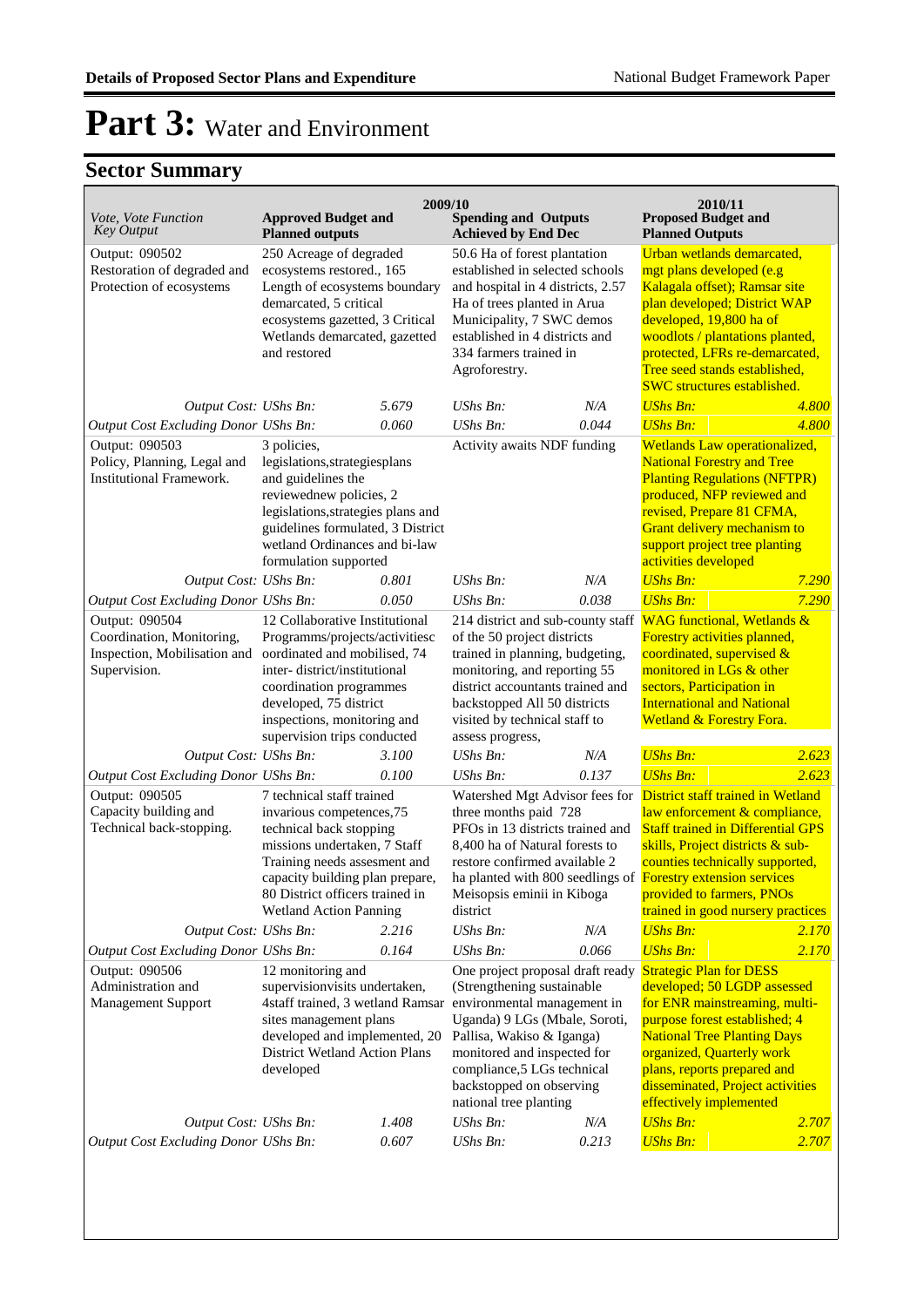| Vote, Vote Function<br><b>Key Output</b>                                                | <b>Approved Budget and</b><br><b>Planned outputs</b>                                                                                                                                                      | 2009/10                                                     | <b>Spending and Outputs</b><br><b>Achieved by End Dec</b>                                                                                                                                                                                       |                               | 2010/11<br><b>Proposed Budget and</b><br><b>Planned Outputs</b>                                                                                                                                                                                                                                         |                 |
|-----------------------------------------------------------------------------------------|-----------------------------------------------------------------------------------------------------------------------------------------------------------------------------------------------------------|-------------------------------------------------------------|-------------------------------------------------------------------------------------------------------------------------------------------------------------------------------------------------------------------------------------------------|-------------------------------|---------------------------------------------------------------------------------------------------------------------------------------------------------------------------------------------------------------------------------------------------------------------------------------------------------|-----------------|
| Output: 090572<br>Government Buildings and<br>Administrative Infrastructure             |                                                                                                                                                                                                           | Procurement processes ongoing<br>for building construction. |                                                                                                                                                                                                                                                 | Procurement processes ongoing | <b>Finalisation of remodificationa</b><br>and construction of offices                                                                                                                                                                                                                                   |                 |
| Output Cost: UShs Bn:                                                                   |                                                                                                                                                                                                           | 0.220                                                       | $\mathit{UShs}\, \mathit{Bn}$ :                                                                                                                                                                                                                 | N/A                           | <b>UShs Bn:</b>                                                                                                                                                                                                                                                                                         | 0.020           |
| Output Cost Excluding Donor UShs Bn:                                                    |                                                                                                                                                                                                           | 0.000                                                       | $UShs Bn$ :                                                                                                                                                                                                                                     | 0.000                         | <b>UShs Bn:</b>                                                                                                                                                                                                                                                                                         | 0.020           |
| Output: 090575<br><b>Purchase of Motor Vehicles</b><br>and Other Transport<br>Equipment | <b>Purchase of Vehicles</b>                                                                                                                                                                               |                                                             | Procurement processes ongoing                                                                                                                                                                                                                   |                               | Replacement procurement                                                                                                                                                                                                                                                                                 |                 |
| Output Cost: UShs Bn:                                                                   |                                                                                                                                                                                                           | 0.070                                                       | UShs Bn:                                                                                                                                                                                                                                        | N/A                           | <b>UShs Bn:</b>                                                                                                                                                                                                                                                                                         | 0.190           |
| Output Cost Excluding Donor UShs Bn:                                                    |                                                                                                                                                                                                           | 0.000                                                       | UShs Bn:                                                                                                                                                                                                                                        | 0.000                         | <b>UShs Bn:</b>                                                                                                                                                                                                                                                                                         | 0.190           |
| Output: 090577<br>Purchase of Specialised<br>Machinery & Equipment                      | Assorted machinery and<br>equipment purchased                                                                                                                                                             |                                                             | Procurement processes ongoing                                                                                                                                                                                                                   |                               | Purchase of specilaised<br>equipment                                                                                                                                                                                                                                                                    |                 |
| Output Cost: UShs Bn:                                                                   |                                                                                                                                                                                                           | 1.645                                                       | UShs Bn:                                                                                                                                                                                                                                        | N/A                           | <b>UShs Bn:</b>                                                                                                                                                                                                                                                                                         | 0.530           |
| Output Cost Excluding Donor UShs Bn:                                                    |                                                                                                                                                                                                           | 0.323                                                       | <b>UShs Bn:</b>                                                                                                                                                                                                                                 | 0.000                         | <b>UShs Bn:</b>                                                                                                                                                                                                                                                                                         | 0.530           |
| Output: 090578<br>Purchase of Office and<br>Residential Furniture and<br>Fittings       | 20 furniture and fixtures<br>procured, 17 sets of Office<br>furniture & fixtures for 17 dists<br>procured Forest Spatial<br>Information system established<br>(FSIS)                                      |                                                             |                                                                                                                                                                                                                                                 |                               |                                                                                                                                                                                                                                                                                                         |                 |
| Output Cost: UShs Bn:                                                                   |                                                                                                                                                                                                           | 0.282                                                       | $UShs Bn$ :                                                                                                                                                                                                                                     | N/A                           | <b>UShs Bn:</b>                                                                                                                                                                                                                                                                                         | 0.002           |
| Output Cost Excluding Donor UShs Bn:                                                    |                                                                                                                                                                                                           | 0.056                                                       | $UShs Bn$ :                                                                                                                                                                                                                                     | 0.000                         | <b>UShs Bn:</b>                                                                                                                                                                                                                                                                                         | 0.002           |
| <b>Vote Function Cost</b><br>VF Cost Excluding Donor                                    | <b>UShs Bn:</b><br><b>UShs Bn</b>                                                                                                                                                                         | 17.472<br>2.102                                             | <b>UShs Bn:</b><br><b>UShs Bn</b>                                                                                                                                                                                                               | $N/A$ <sub>0.515</sub>        | <b>UShs Bn:</b><br><b>UShs Bn</b>                                                                                                                                                                                                                                                                       | 25.405<br>1.482 |
| Vote Function: 0906 Weather, Climate and Climate Change                                 |                                                                                                                                                                                                           |                                                             |                                                                                                                                                                                                                                                 |                               |                                                                                                                                                                                                                                                                                                         |                 |
| Output: 090602<br>Policy legal and institutional plan<br>framework                      | Finalise the sub-sector policy $\&$                                                                                                                                                                       |                                                             |                                                                                                                                                                                                                                                 |                               | <b>Completion of Agentisation</b><br>process, Review of NAPA                                                                                                                                                                                                                                            |                 |
| Output Cost: UShs Bn:                                                                   |                                                                                                                                                                                                           | 0.005                                                       | UShs Bn:                                                                                                                                                                                                                                        | 0.001                         | <b>UShs Bn:</b>                                                                                                                                                                                                                                                                                         | 5.574           |
| Output: 090603<br>Administration and<br><b>Management Support</b>                       | 30 staff trained, policies, 1<br>regulations and plans<br>developed, 24 monitoring and<br>supervision visits undertaken.                                                                                  |                                                             | Hardware and software<br>components purchased and<br>some of the computers<br>upgraded at the National<br>Meteorological Center<br>(Entebbe) and Kampala<br>Headquarters. 962 Aviation<br>Route Forecasts and<br>international folder documents |                               | Supervision and monitoring;<br><b>Expand network of RANET</b><br><b>Centers upcountry; Transmit</b><br>30,711 SYNOPS and METARS<br><b>GTS</b> ; Transmission of weather<br>observation data from<br>upcountry to NMC Entebbe;<br>Implementation of UNFCCC &<br>its Kyoto Protocol, Weather<br>modeling. |                 |
| Output Cost: UShs Bn:                                                                   |                                                                                                                                                                                                           | 1.461                                                       | UShs Bn:                                                                                                                                                                                                                                        | 0.642                         | <b>UShs Bn:</b>                                                                                                                                                                                                                                                                                         | 2.153           |
| Output: 090604<br>Adaptation and Mitigation<br>measures.                                | Sectors sensitized to re-orient<br>their activities to integrate<br>NAPA implementation .Sectoral Development) was sensitized<br>climate change issues and<br>adaptation/mitigation options<br>identified |                                                             | 01 Ministry (Ministry of<br>Minerals and Energy                                                                                                                                                                                                 |                               | Sensitization on adaptation and<br>mitigation of climate change<br>impacts                                                                                                                                                                                                                              |                 |
| Output Cost: UShs Bn:                                                                   |                                                                                                                                                                                                           | 0.010                                                       | UShs Bn:                                                                                                                                                                                                                                        | 0.000                         | <b>UShs Bn:</b>                                                                                                                                                                                                                                                                                         | 0.120           |
|                                                                                         |                                                                                                                                                                                                           |                                                             |                                                                                                                                                                                                                                                 |                               |                                                                                                                                                                                                                                                                                                         |                 |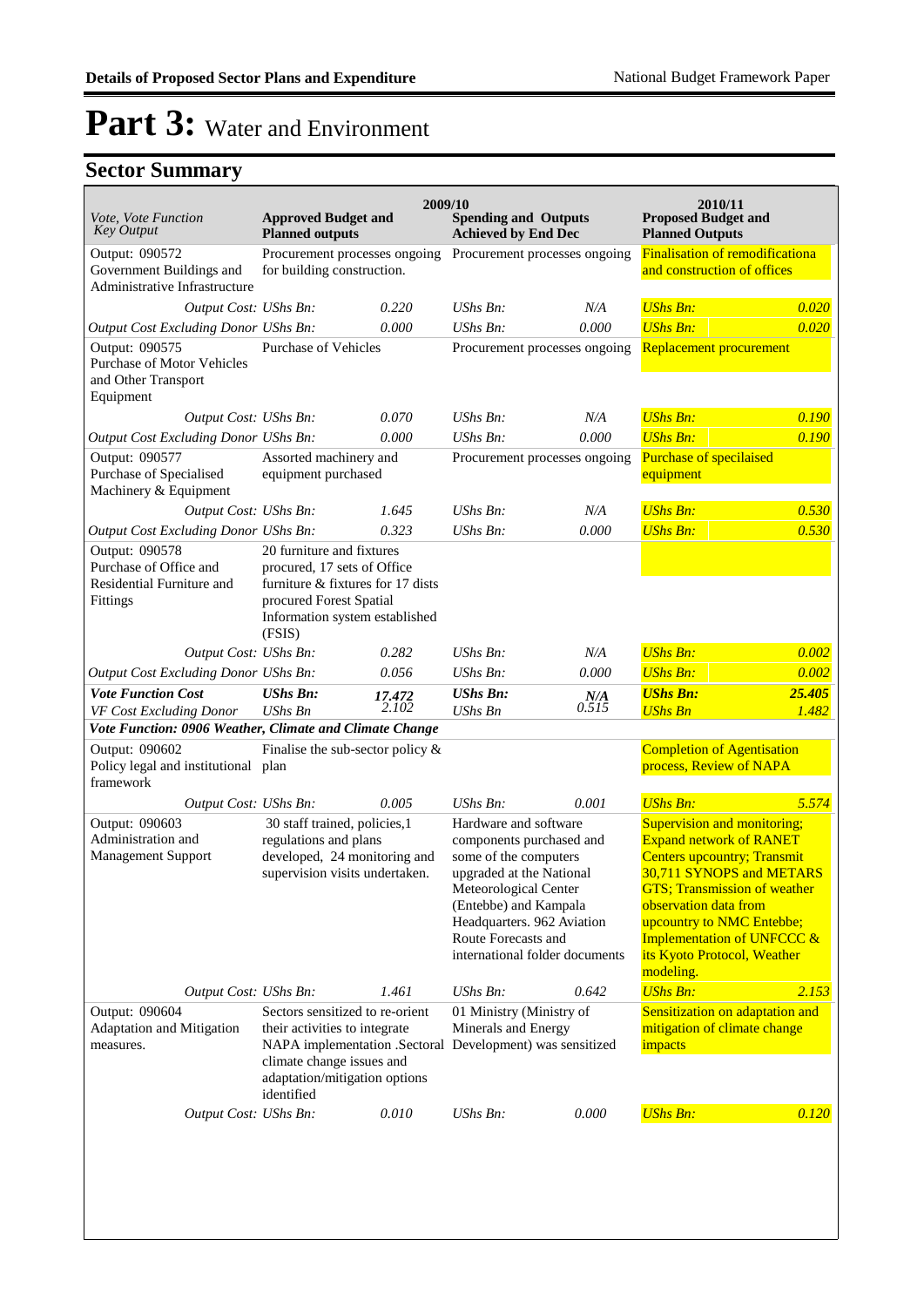| Vote, Vote Function<br><b>Key Output</b>                                          | <b>Approved Budget and</b><br><b>Planned outputs</b>                                                                                                                  |                   | 2009/10<br><b>Spending and Outputs</b><br><b>Achieved by End Dec</b>                                                        |                                                                                                          | 2010/11<br><b>Proposed Budget and</b><br><b>Planned Outputs</b>                                                                                                              |       |
|-----------------------------------------------------------------------------------|-----------------------------------------------------------------------------------------------------------------------------------------------------------------------|-------------------|-----------------------------------------------------------------------------------------------------------------------------|----------------------------------------------------------------------------------------------------------|------------------------------------------------------------------------------------------------------------------------------------------------------------------------------|-------|
| Output: 090606<br>Strengthening institutional<br>and coordination capacity        | 8 staff trained to upgrade skills.<br>5 Inter-Ministerial/stakeholders<br>meetings held. 2 International<br>and regional corporation in<br>Meteorology maintained and |                   | Preparation of all technical<br>papers was completed i.e.<br>Road Map to COP15,                                             |                                                                                                          | Upgrading of the staff with new<br>skills, Regional seasonal<br>forecasting, International<br>coordination and meetings.                                                     |       |
|                                                                                   | strengthened                                                                                                                                                          | capacity building |                                                                                                                             | Adaptation, Mitigation<br>Kyoto Mechanisms & REDD<br>and Means of delivery,<br>technology, financing and |                                                                                                                                                                              |       |
| Output Cost: UShs Bn:                                                             |                                                                                                                                                                       | 0.030             | $UShs Bn$ :                                                                                                                 | 0.006                                                                                                    | <b>UShs Bn:</b>                                                                                                                                                              | 0.132 |
| Output: 090672<br>Government Buildings and<br>Administrative Infrastructure       | Office construction                                                                                                                                                   |                   |                                                                                                                             |                                                                                                          | Construction of new offices in<br>Masindi and Kotido.<br>Completion of construction of<br><b>Kasese staff houses</b>                                                         |       |
| Output Cost: UShs Bn:                                                             |                                                                                                                                                                       | 0.193             | $UShs Bn$ :                                                                                                                 | 0.052                                                                                                    | <b>UShs Bn:</b>                                                                                                                                                              | 0.213 |
| Output: 090675<br>Purchase of Motor Vehicles<br>and Other Transport<br>Equipment  | <b>Purchase of Vehicles</b>                                                                                                                                           |                   | Some of the vehicles have been<br>delivered but await final<br>payments                                                     |                                                                                                          | <b>Purchase of additional vehicles</b>                                                                                                                                       |       |
| Output Cost: UShs Bn:                                                             |                                                                                                                                                                       | 0.125             | $UShs Bn$ :                                                                                                                 | 0.036                                                                                                    | <b>UShs Bn:</b>                                                                                                                                                              | 0.250 |
| Output: 090677<br>Purchase of Specialised<br>Machinery & Equipment                | Equipment procurement                                                                                                                                                 |                   | Procurement ongoing                                                                                                         |                                                                                                          | <b>Subscription of the Satelite</b><br>license, Specialised observation<br>equipment(thermometers,<br>barometers, thermo-<br>hygrographs, anemometers,<br>solar panels etc.) |       |
| Output Cost: UShs Bn:                                                             |                                                                                                                                                                       | 1.320             | $UShs Bn$ :                                                                                                                 | 0.004                                                                                                    | <b>UShs Bn:</b>                                                                                                                                                              | 0.575 |
| Output: 090678<br>Purchase of Office and<br>Residential Furniture and<br>Fittings | Procurement of furniture                                                                                                                                              |                   | Procurement ongoing                                                                                                         |                                                                                                          | Purchase of additional office<br>furniture                                                                                                                                   |       |
| Output Cost: UShs Bn:                                                             |                                                                                                                                                                       | 0.054             | $UShs Bn$ :                                                                                                                 | 0.000                                                                                                    | <b>UShs Bn:</b>                                                                                                                                                              | 0.050 |
| <b>Vote Function Cost</b>                                                         | <b>UShs Bn:</b>                                                                                                                                                       | 3.718             | <b>UShs Bn:</b>                                                                                                             | 0.740                                                                                                    | <b>UShs Bn:</b>                                                                                                                                                              | 9.187 |
| Vote Function: 0949 Policy, Planning and Support Services                         |                                                                                                                                                                       |                   |                                                                                                                             |                                                                                                          |                                                                                                                                                                              |       |
| Output: 094901<br>Policy, Planning, Budgeting<br>and Monitoring.                  | 10 major policy planning,<br>budgeting and monitoring<br>reports prepared, Final<br>accounts 2009/10, Procurement                                                     |                   | Prepared and submitted final<br>accounts for 2008/09 to the<br>Accountant General and first<br>Quarter accounts for 2009/10 |                                                                                                          | <b>Final Accounts for the FY</b><br>2009/10 prepared, quaterly<br>performance reports prepared<br>Monthly procurement reports                                                |       |
|                                                                                   | plan 2009/10, Sub-sector<br>investment plans ndbudgets<br>developed 2 Annual JSR/JTR<br>conducted Sub-sector working<br>group meetings held                           |                   | Procurement report for 2008/09<br>to PPDA and MFPED and<br>monthly procurement reports<br>for $2009/10$ . e                 |                                                                                                          | during the FY 2010/11 Sector<br>BFP for 11/12 prepared.<br>Sector performance review<br>conducted jointly with<br>donors. An updated WSS Atlas.                              |       |
| Output Cost: UShs Bn:                                                             |                                                                                                                                                                       | 1.414             | UShs Bn:                                                                                                                    | N/A                                                                                                      | <b>UShs Bn:</b>                                                                                                                                                              | 1.982 |
| <b>Output Cost Excluding Donor UShs Bn:</b>                                       |                                                                                                                                                                       | 0.913             | UShs Bn:                                                                                                                    | 0.411                                                                                                    | <b>UShs Bn:</b>                                                                                                                                                              | 1.982 |
|                                                                                   |                                                                                                                                                                       |                   |                                                                                                                             |                                                                                                          |                                                                                                                                                                              |       |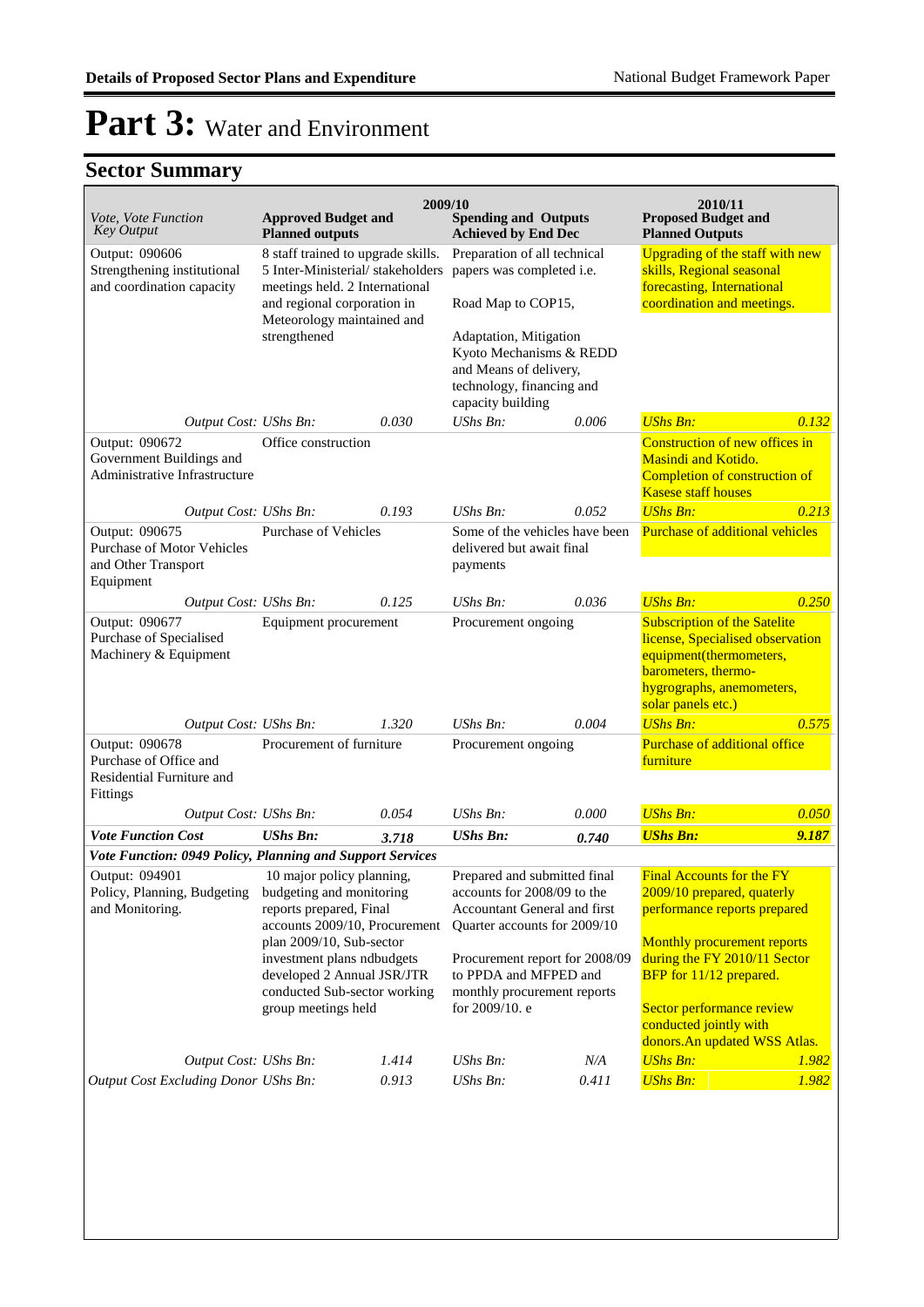| <b>Proposed Budget and</b><br>Vote, Vote Function<br><b>Approved Budget and</b><br><b>Spending and Outputs</b><br><b>Key Output</b><br><b>Achieved by End Dec</b><br><b>Planned outputs</b><br><b>Planned Outputs</b><br>24 travels inland by<br>Prepared and submitted 08<br>Output: 094902<br>02 policies/laws/guidelines,<br>Cabinet<br>Ministerial and Top<br>Ministers, Top and Senior<br>standards and plans developed<br>management services.<br>management, 2 travels abroad<br>Memorandum, Coordinated<br>by Ministers, top and Senior<br>Uganda's participation in<br>Coordinate all departments in<br>management, 4 Top and Senior Conference of Parties (COP15)<br>the ministry for compliance<br>management meetings, Cabinet<br>on Climate Change including<br>with Civil Service standing<br>Memoranda for Water<br>the preparatory meetings both<br>orders and regulations<br>inland and abroad Leadership<br>andEnvironment<br>provided to all departments.<br><b>Ministry Policy Statement to</b><br>Parliament on the budget<br>prepared<br><b>UShs Bn:</b><br>1.565<br>N/A<br>Output Cost: UShs Bn:<br>2.102<br>$\mathit{UShs}\, \mathit{Bn}$ :<br>UShs Bn:<br>1.565<br>Output Cost Excluding Donor UShs Bn:<br>1.567<br>0.666<br><b>UShs Bn:</b><br>90% staff establishment attained<br>Output: 094903<br>4 Ministry offices operated<br>Prepared and submitted the<br><b>Ministry Support Services</b><br>andmaintained, 81 Vehicles<br>quarterly monitoring<br>performance report. Monitoring<br>2 databases for stores and<br>operated and Maintained, 70%<br>visits undertaken in preparation<br>Financial and human resources<br>library updated and operated<br>for the Joint Sector Review 4<br>management services provided,<br>M&E strategy for the<br>Radio talk shows held.<br>Ministry website updated and<br>sectordeveloped and<br>uploaded with information<br>implemented<br>Newsletter produced.<br><b>Ministry communication</b><br>strategy implemented<br>Performance measurement<br>framework developed<br>1.185<br>$UShs Bn$ :<br>N/A<br><b>UShs Bn:</b><br>1.162<br>Output Cost: UShs Bn:<br>1.162<br>Output Cost Excluding Donor UShs Bn:<br>0.888<br>$UShs Bn$ :<br>0.266<br><b>UShs Bn:</b><br>Output: 094951<br>Not reported<br><b>International organisations</b><br>75 NGOs supported, 15<br>Membership to International International Organisation<br>subscription made<br>Organisations and support to subscribed to.<br>LGs and NGOs.<br><b>Representation of the Country</b><br>in the Water and Environment<br>sector related meetings |  |                              | 2009/10 |                             |  | 2010/11                   |  |
|-----------------------------------------------------------------------------------------------------------------------------------------------------------------------------------------------------------------------------------------------------------------------------------------------------------------------------------------------------------------------------------------------------------------------------------------------------------------------------------------------------------------------------------------------------------------------------------------------------------------------------------------------------------------------------------------------------------------------------------------------------------------------------------------------------------------------------------------------------------------------------------------------------------------------------------------------------------------------------------------------------------------------------------------------------------------------------------------------------------------------------------------------------------------------------------------------------------------------------------------------------------------------------------------------------------------------------------------------------------------------------------------------------------------------------------------------------------------------------------------------------------------------------------------------------------------------------------------------------------------------------------------------------------------------------------------------------------------------------------------------------------------------------------------------------------------------------------------------------------------------------------------------------------------------------------------------------------------------------------------------------------------------------------------------------------------------------------------------------------------------------------------------------------------------------------------------------------------------------------------------------------------------------------------------------------------------------------------------------------------------------------------------------------------------------------------------------------------------------------------------------------------------------------------------------------------------------------------------|--|------------------------------|---------|-----------------------------|--|---------------------------|--|
|                                                                                                                                                                                                                                                                                                                                                                                                                                                                                                                                                                                                                                                                                                                                                                                                                                                                                                                                                                                                                                                                                                                                                                                                                                                                                                                                                                                                                                                                                                                                                                                                                                                                                                                                                                                                                                                                                                                                                                                                                                                                                                                                                                                                                                                                                                                                                                                                                                                                                                                                                                                               |  |                              |         |                             |  |                           |  |
|                                                                                                                                                                                                                                                                                                                                                                                                                                                                                                                                                                                                                                                                                                                                                                                                                                                                                                                                                                                                                                                                                                                                                                                                                                                                                                                                                                                                                                                                                                                                                                                                                                                                                                                                                                                                                                                                                                                                                                                                                                                                                                                                                                                                                                                                                                                                                                                                                                                                                                                                                                                               |  |                              |         |                             |  |                           |  |
|                                                                                                                                                                                                                                                                                                                                                                                                                                                                                                                                                                                                                                                                                                                                                                                                                                                                                                                                                                                                                                                                                                                                                                                                                                                                                                                                                                                                                                                                                                                                                                                                                                                                                                                                                                                                                                                                                                                                                                                                                                                                                                                                                                                                                                                                                                                                                                                                                                                                                                                                                                                               |  |                              |         |                             |  |                           |  |
|                                                                                                                                                                                                                                                                                                                                                                                                                                                                                                                                                                                                                                                                                                                                                                                                                                                                                                                                                                                                                                                                                                                                                                                                                                                                                                                                                                                                                                                                                                                                                                                                                                                                                                                                                                                                                                                                                                                                                                                                                                                                                                                                                                                                                                                                                                                                                                                                                                                                                                                                                                                               |  |                              |         |                             |  |                           |  |
|                                                                                                                                                                                                                                                                                                                                                                                                                                                                                                                                                                                                                                                                                                                                                                                                                                                                                                                                                                                                                                                                                                                                                                                                                                                                                                                                                                                                                                                                                                                                                                                                                                                                                                                                                                                                                                                                                                                                                                                                                                                                                                                                                                                                                                                                                                                                                                                                                                                                                                                                                                                               |  |                              |         |                             |  |                           |  |
|                                                                                                                                                                                                                                                                                                                                                                                                                                                                                                                                                                                                                                                                                                                                                                                                                                                                                                                                                                                                                                                                                                                                                                                                                                                                                                                                                                                                                                                                                                                                                                                                                                                                                                                                                                                                                                                                                                                                                                                                                                                                                                                                                                                                                                                                                                                                                                                                                                                                                                                                                                                               |  |                              |         |                             |  |                           |  |
|                                                                                                                                                                                                                                                                                                                                                                                                                                                                                                                                                                                                                                                                                                                                                                                                                                                                                                                                                                                                                                                                                                                                                                                                                                                                                                                                                                                                                                                                                                                                                                                                                                                                                                                                                                                                                                                                                                                                                                                                                                                                                                                                                                                                                                                                                                                                                                                                                                                                                                                                                                                               |  |                              |         |                             |  |                           |  |
|                                                                                                                                                                                                                                                                                                                                                                                                                                                                                                                                                                                                                                                                                                                                                                                                                                                                                                                                                                                                                                                                                                                                                                                                                                                                                                                                                                                                                                                                                                                                                                                                                                                                                                                                                                                                                                                                                                                                                                                                                                                                                                                                                                                                                                                                                                                                                                                                                                                                                                                                                                                               |  |                              |         |                             |  |                           |  |
|                                                                                                                                                                                                                                                                                                                                                                                                                                                                                                                                                                                                                                                                                                                                                                                                                                                                                                                                                                                                                                                                                                                                                                                                                                                                                                                                                                                                                                                                                                                                                                                                                                                                                                                                                                                                                                                                                                                                                                                                                                                                                                                                                                                                                                                                                                                                                                                                                                                                                                                                                                                               |  |                              |         |                             |  |                           |  |
|                                                                                                                                                                                                                                                                                                                                                                                                                                                                                                                                                                                                                                                                                                                                                                                                                                                                                                                                                                                                                                                                                                                                                                                                                                                                                                                                                                                                                                                                                                                                                                                                                                                                                                                                                                                                                                                                                                                                                                                                                                                                                                                                                                                                                                                                                                                                                                                                                                                                                                                                                                                               |  |                              |         |                             |  |                           |  |
|                                                                                                                                                                                                                                                                                                                                                                                                                                                                                                                                                                                                                                                                                                                                                                                                                                                                                                                                                                                                                                                                                                                                                                                                                                                                                                                                                                                                                                                                                                                                                                                                                                                                                                                                                                                                                                                                                                                                                                                                                                                                                                                                                                                                                                                                                                                                                                                                                                                                                                                                                                                               |  |                              |         |                             |  |                           |  |
|                                                                                                                                                                                                                                                                                                                                                                                                                                                                                                                                                                                                                                                                                                                                                                                                                                                                                                                                                                                                                                                                                                                                                                                                                                                                                                                                                                                                                                                                                                                                                                                                                                                                                                                                                                                                                                                                                                                                                                                                                                                                                                                                                                                                                                                                                                                                                                                                                                                                                                                                                                                               |  |                              |         |                             |  |                           |  |
|                                                                                                                                                                                                                                                                                                                                                                                                                                                                                                                                                                                                                                                                                                                                                                                                                                                                                                                                                                                                                                                                                                                                                                                                                                                                                                                                                                                                                                                                                                                                                                                                                                                                                                                                                                                                                                                                                                                                                                                                                                                                                                                                                                                                                                                                                                                                                                                                                                                                                                                                                                                               |  |                              |         |                             |  |                           |  |
|                                                                                                                                                                                                                                                                                                                                                                                                                                                                                                                                                                                                                                                                                                                                                                                                                                                                                                                                                                                                                                                                                                                                                                                                                                                                                                                                                                                                                                                                                                                                                                                                                                                                                                                                                                                                                                                                                                                                                                                                                                                                                                                                                                                                                                                                                                                                                                                                                                                                                                                                                                                               |  |                              |         |                             |  |                           |  |
|                                                                                                                                                                                                                                                                                                                                                                                                                                                                                                                                                                                                                                                                                                                                                                                                                                                                                                                                                                                                                                                                                                                                                                                                                                                                                                                                                                                                                                                                                                                                                                                                                                                                                                                                                                                                                                                                                                                                                                                                                                                                                                                                                                                                                                                                                                                                                                                                                                                                                                                                                                                               |  |                              |         |                             |  |                           |  |
|                                                                                                                                                                                                                                                                                                                                                                                                                                                                                                                                                                                                                                                                                                                                                                                                                                                                                                                                                                                                                                                                                                                                                                                                                                                                                                                                                                                                                                                                                                                                                                                                                                                                                                                                                                                                                                                                                                                                                                                                                                                                                                                                                                                                                                                                                                                                                                                                                                                                                                                                                                                               |  |                              |         |                             |  |                           |  |
|                                                                                                                                                                                                                                                                                                                                                                                                                                                                                                                                                                                                                                                                                                                                                                                                                                                                                                                                                                                                                                                                                                                                                                                                                                                                                                                                                                                                                                                                                                                                                                                                                                                                                                                                                                                                                                                                                                                                                                                                                                                                                                                                                                                                                                                                                                                                                                                                                                                                                                                                                                                               |  |                              |         |                             |  |                           |  |
|                                                                                                                                                                                                                                                                                                                                                                                                                                                                                                                                                                                                                                                                                                                                                                                                                                                                                                                                                                                                                                                                                                                                                                                                                                                                                                                                                                                                                                                                                                                                                                                                                                                                                                                                                                                                                                                                                                                                                                                                                                                                                                                                                                                                                                                                                                                                                                                                                                                                                                                                                                                               |  |                              |         |                             |  |                           |  |
|                                                                                                                                                                                                                                                                                                                                                                                                                                                                                                                                                                                                                                                                                                                                                                                                                                                                                                                                                                                                                                                                                                                                                                                                                                                                                                                                                                                                                                                                                                                                                                                                                                                                                                                                                                                                                                                                                                                                                                                                                                                                                                                                                                                                                                                                                                                                                                                                                                                                                                                                                                                               |  |                              |         |                             |  |                           |  |
|                                                                                                                                                                                                                                                                                                                                                                                                                                                                                                                                                                                                                                                                                                                                                                                                                                                                                                                                                                                                                                                                                                                                                                                                                                                                                                                                                                                                                                                                                                                                                                                                                                                                                                                                                                                                                                                                                                                                                                                                                                                                                                                                                                                                                                                                                                                                                                                                                                                                                                                                                                                               |  |                              |         |                             |  |                           |  |
|                                                                                                                                                                                                                                                                                                                                                                                                                                                                                                                                                                                                                                                                                                                                                                                                                                                                                                                                                                                                                                                                                                                                                                                                                                                                                                                                                                                                                                                                                                                                                                                                                                                                                                                                                                                                                                                                                                                                                                                                                                                                                                                                                                                                                                                                                                                                                                                                                                                                                                                                                                                               |  |                              |         |                             |  |                           |  |
|                                                                                                                                                                                                                                                                                                                                                                                                                                                                                                                                                                                                                                                                                                                                                                                                                                                                                                                                                                                                                                                                                                                                                                                                                                                                                                                                                                                                                                                                                                                                                                                                                                                                                                                                                                                                                                                                                                                                                                                                                                                                                                                                                                                                                                                                                                                                                                                                                                                                                                                                                                                               |  |                              |         |                             |  |                           |  |
|                                                                                                                                                                                                                                                                                                                                                                                                                                                                                                                                                                                                                                                                                                                                                                                                                                                                                                                                                                                                                                                                                                                                                                                                                                                                                                                                                                                                                                                                                                                                                                                                                                                                                                                                                                                                                                                                                                                                                                                                                                                                                                                                                                                                                                                                                                                                                                                                                                                                                                                                                                                               |  |                              |         |                             |  |                           |  |
|                                                                                                                                                                                                                                                                                                                                                                                                                                                                                                                                                                                                                                                                                                                                                                                                                                                                                                                                                                                                                                                                                                                                                                                                                                                                                                                                                                                                                                                                                                                                                                                                                                                                                                                                                                                                                                                                                                                                                                                                                                                                                                                                                                                                                                                                                                                                                                                                                                                                                                                                                                                               |  |                              |         |                             |  |                           |  |
| <b>Contribution to International</b><br><b>Organisation (AMCOW)</b>                                                                                                                                                                                                                                                                                                                                                                                                                                                                                                                                                                                                                                                                                                                                                                                                                                                                                                                                                                                                                                                                                                                                                                                                                                                                                                                                                                                                                                                                                                                                                                                                                                                                                                                                                                                                                                                                                                                                                                                                                                                                                                                                                                                                                                                                                                                                                                                                                                                                                                                           |  |                              |         |                             |  |                           |  |
| <b>Annual subscription to Global</b><br>Water Partnership (GWP) made                                                                                                                                                                                                                                                                                                                                                                                                                                                                                                                                                                                                                                                                                                                                                                                                                                                                                                                                                                                                                                                                                                                                                                                                                                                                                                                                                                                                                                                                                                                                                                                                                                                                                                                                                                                                                                                                                                                                                                                                                                                                                                                                                                                                                                                                                                                                                                                                                                                                                                                          |  |                              |         |                             |  |                           |  |
| 0.291<br>UShs Bn:<br>N/A<br><b>UShs Bn:</b><br>0.503<br>Output Cost: UShs Bn:                                                                                                                                                                                                                                                                                                                                                                                                                                                                                                                                                                                                                                                                                                                                                                                                                                                                                                                                                                                                                                                                                                                                                                                                                                                                                                                                                                                                                                                                                                                                                                                                                                                                                                                                                                                                                                                                                                                                                                                                                                                                                                                                                                                                                                                                                                                                                                                                                                                                                                                 |  |                              |         |                             |  |                           |  |
| 0.503<br>Output Cost Excluding Donor UShs Bn:<br>0.221<br>UShs Bn:<br>0.081<br><b>UShs Bn:</b>                                                                                                                                                                                                                                                                                                                                                                                                                                                                                                                                                                                                                                                                                                                                                                                                                                                                                                                                                                                                                                                                                                                                                                                                                                                                                                                                                                                                                                                                                                                                                                                                                                                                                                                                                                                                                                                                                                                                                                                                                                                                                                                                                                                                                                                                                                                                                                                                                                                                                                |  |                              |         |                             |  |                           |  |
| <b>New Ministry Block designed</b><br>Output: 094972<br>Government Buildings and<br>and tendered<br>completed<br>Administrative Infrastructure                                                                                                                                                                                                                                                                                                                                                                                                                                                                                                                                                                                                                                                                                                                                                                                                                                                                                                                                                                                                                                                                                                                                                                                                                                                                                                                                                                                                                                                                                                                                                                                                                                                                                                                                                                                                                                                                                                                                                                                                                                                                                                                                                                                                                                                                                                                                                                                                                                                |  | Designs of the office block. |         | Designs of the office block |  |                           |  |
| <b>UShs Bn:</b><br>0.639<br>0.920<br>Output Cost: UShs Bn:<br>$\mathit{UShs}\, \mathit{Bn}$ :<br>N/A                                                                                                                                                                                                                                                                                                                                                                                                                                                                                                                                                                                                                                                                                                                                                                                                                                                                                                                                                                                                                                                                                                                                                                                                                                                                                                                                                                                                                                                                                                                                                                                                                                                                                                                                                                                                                                                                                                                                                                                                                                                                                                                                                                                                                                                                                                                                                                                                                                                                                          |  |                              |         |                             |  |                           |  |
| 0.820<br>0.218<br>0.639<br>Output Cost Excluding Donor UShs Bn:<br>UShs Bn:<br><b>UShs Bn:</b>                                                                                                                                                                                                                                                                                                                                                                                                                                                                                                                                                                                                                                                                                                                                                                                                                                                                                                                                                                                                                                                                                                                                                                                                                                                                                                                                                                                                                                                                                                                                                                                                                                                                                                                                                                                                                                                                                                                                                                                                                                                                                                                                                                                                                                                                                                                                                                                                                                                                                                |  |                              |         |                             |  |                           |  |
| Output: 094975<br><b>Purchase of Motor Vehicles</b><br>procured to replace the ageing<br>Contract awarded<br>and Other Transport<br>fleet<br>Equipment                                                                                                                                                                                                                                                                                                                                                                                                                                                                                                                                                                                                                                                                                                                                                                                                                                                                                                                                                                                                                                                                                                                                                                                                                                                                                                                                                                                                                                                                                                                                                                                                                                                                                                                                                                                                                                                                                                                                                                                                                                                                                                                                                                                                                                                                                                                                                                                                                                        |  | Purchase of Vehicles         |         | Procurement ongoing with    |  | Additional vehicles to be |  |
| <b>UShs Bn:</b><br>0.245<br>0.225<br>UShs Bn:<br>N/A<br>Output Cost: UShs Bn:                                                                                                                                                                                                                                                                                                                                                                                                                                                                                                                                                                                                                                                                                                                                                                                                                                                                                                                                                                                                                                                                                                                                                                                                                                                                                                                                                                                                                                                                                                                                                                                                                                                                                                                                                                                                                                                                                                                                                                                                                                                                                                                                                                                                                                                                                                                                                                                                                                                                                                                 |  |                              |         |                             |  |                           |  |
| 0.245<br>Output Cost Excluding Donor UShs Bn:<br>0.150<br>UShs Bn:<br>0.037<br><b>UShs Bn:</b>                                                                                                                                                                                                                                                                                                                                                                                                                                                                                                                                                                                                                                                                                                                                                                                                                                                                                                                                                                                                                                                                                                                                                                                                                                                                                                                                                                                                                                                                                                                                                                                                                                                                                                                                                                                                                                                                                                                                                                                                                                                                                                                                                                                                                                                                                                                                                                                                                                                                                                |  |                              |         |                             |  |                           |  |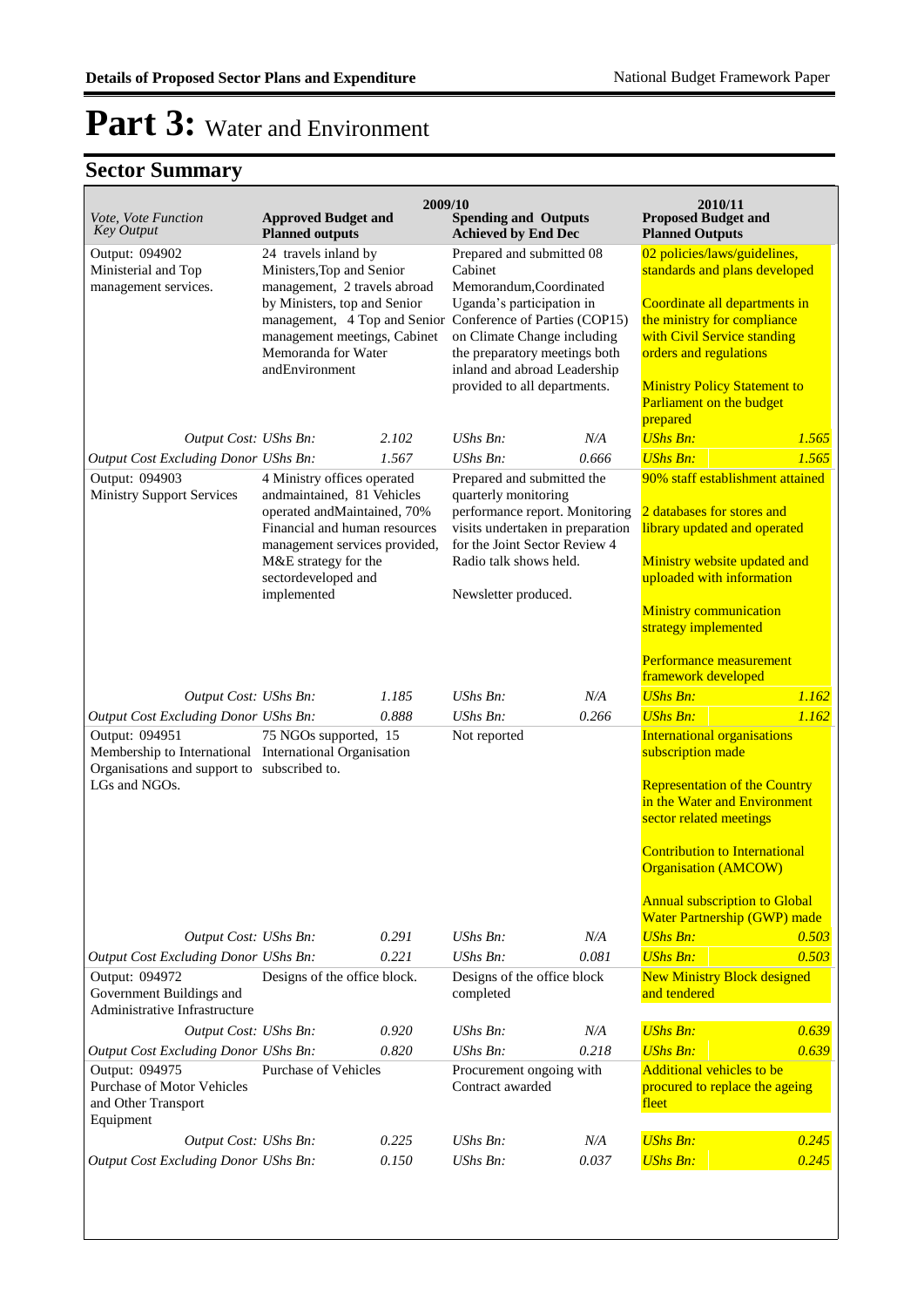| <i>Vote, Vote Function</i><br><b>Key Output</b>                                                                              | 2009/10<br><b>Approved Budget and</b><br><b>Planned outputs</b>                                                                                                                                                                                                                          |                | <b>Spending and Outputs</b><br><b>Achieved by End Dec</b>                                                                                                                                                                                                                         |              | 2010/11<br><b>Proposed Budget and</b><br><b>Planned Outputs</b>                                                                                                                                                                                                                               |                |  |  |  |
|------------------------------------------------------------------------------------------------------------------------------|------------------------------------------------------------------------------------------------------------------------------------------------------------------------------------------------------------------------------------------------------------------------------------------|----------------|-----------------------------------------------------------------------------------------------------------------------------------------------------------------------------------------------------------------------------------------------------------------------------------|--------------|-----------------------------------------------------------------------------------------------------------------------------------------------------------------------------------------------------------------------------------------------------------------------------------------------|----------------|--|--|--|
| Output: 094976<br>Purchase of Office and ICT<br>Equipment, including<br>Software                                             | Procurement of assorted IT and<br>Office Equipment                                                                                                                                                                                                                                       |                | Procurement ongoing                                                                                                                                                                                                                                                               |              | Routine replacement of ICT<br>equipment                                                                                                                                                                                                                                                       |                |  |  |  |
| Output Cost: UShs Bn:                                                                                                        |                                                                                                                                                                                                                                                                                          | 0.032          | $\mathit{UShs}\, \mathit{Bn}$ :                                                                                                                                                                                                                                                   | N/A          | <b>UShs Bn:</b>                                                                                                                                                                                                                                                                               | 0.480          |  |  |  |
| Output Cost Excluding Donor UShs Bn:                                                                                         |                                                                                                                                                                                                                                                                                          | 0.000          | UShs Bn:                                                                                                                                                                                                                                                                          | 0.000        | <b>UShs Bn:</b>                                                                                                                                                                                                                                                                               | 0.480          |  |  |  |
| Output: 094978<br>Purchase of Office and<br>Residential Furniture and<br>Fittings                                            | Assorted Office Equipment and<br>Furniture purchased                                                                                                                                                                                                                                     |                | Procuremnt ongoing                                                                                                                                                                                                                                                                |              | Routine replacement of office<br>furniture                                                                                                                                                                                                                                                    |                |  |  |  |
| Output Cost: UShs Bn:                                                                                                        |                                                                                                                                                                                                                                                                                          | 0.020          | UShs Bn:                                                                                                                                                                                                                                                                          | N/A          | <b>UShs Bn:</b>                                                                                                                                                                                                                                                                               | 0.020          |  |  |  |
| <b>Output Cost Excluding Donor UShs Bn:</b>                                                                                  |                                                                                                                                                                                                                                                                                          | 0.010          | UShs Bn:                                                                                                                                                                                                                                                                          | 0.005        | <b>UShs Bn:</b>                                                                                                                                                                                                                                                                               | 0.020          |  |  |  |
| <b>Vote Function Cost</b><br>VF Cost Excluding Donor                                                                         | <b>UShs Bn:</b><br><b>UShs Bn</b>                                                                                                                                                                                                                                                        | 6.559<br>4.939 | <b>UShs Bn:</b><br><b>UShs Bn</b>                                                                                                                                                                                                                                                 | N/A<br>1.686 | <b>UShs Bn:</b><br><b>UShs Bn</b>                                                                                                                                                                                                                                                             | 6.596<br>4.569 |  |  |  |
| <b>Cost of Vote Services:</b>                                                                                                | UShs Bn:                                                                                                                                                                                                                                                                                 | 96.181         | <b>UShs Bn:</b>                                                                                                                                                                                                                                                                   | N/A          | <b>UShs Bn:</b>                                                                                                                                                                                                                                                                               | 145.018        |  |  |  |
| Vote Cost Excluding Donor                                                                                                    | <b>UShs Bn</b>                                                                                                                                                                                                                                                                           | 62.293         | <b>UShs Bn</b>                                                                                                                                                                                                                                                                    | 21.940       | <b>UShs Bn</b>                                                                                                                                                                                                                                                                                | 69.207         |  |  |  |
| Vote: 150 National Environment Management Authority<br>Vote Function: 0951 Environmental Management                          |                                                                                                                                                                                                                                                                                          |                |                                                                                                                                                                                                                                                                                   |              |                                                                                                                                                                                                                                                                                               |                |  |  |  |
| Output: 095101<br>Integration of ENR<br>Management at National and environmental issues, 2<br><b>Local Government levels</b> | 2 policies, plans and Local<br>Govts that have mainstreamed<br>environmental resources valued<br>Local Govt partnerships<br>developed, ENR Management<br>issues mainstreamed into NDP<br>and PFAand all key Govt<br>programs andprojects                                                 |                | <b>ENR</b> Management integrtaed<br>into the National Development<br>Plan (NDP); TOR for the<br>economic valuation of<br>deforestation developed; and all<br>local govts have integrated ENR<br>manahement into their<br>Development Plans, BFPs,<br>annual workplans and budgets |              | <b>ENR</b> management integrated<br>into the key sector and local<br>govt policies, plans,<br>programs/projects and budgets;<br>and economic valuation of<br>deforestation and soil erosion in<br><b>Uganda</b> done                                                                          |                |  |  |  |
| Output Cost: UShs Bn:                                                                                                        |                                                                                                                                                                                                                                                                                          | 0.311          | UShs Bn:                                                                                                                                                                                                                                                                          | 0.085        | <b>UShs Bn:</b>                                                                                                                                                                                                                                                                               | 0.311          |  |  |  |
| Output: 095102<br>Environmental compliance<br>and enforcement of the law,<br>regulations and standards                       | 10 fragile ecosystems restored,<br>2 regulations, standards and<br>guidelines<br>reviewed/developed,780<br>enviromental inspections/audits<br>carried out and E.I.Ss reviewed<br>and approved. 8 to be<br>completed in Arua, Gulu, Tororo,<br>Busia, Entebbe, Mityana,<br>Hoima, Masindi |                | 26 environmental restoration<br>micro-projects established; EIA<br>proceses for new CDM-MSW<br>sites commenced, 506 (84%)<br>environmental inspections<br>carried out, 80% of EIA reports<br>reviewed                                                                             |              | 900 environmental inspections;<br><b>Environment Protection Force</b><br>operationalized; 100% EIAs<br>received are reviewed; 10<br>environmental restoration<br>projects established; MSW<br>project established in 8 towns; 2<br>regulations reviwed; and oil/gas<br>sub-sector supported   |                |  |  |  |
| Output Cost: UShs Bn:                                                                                                        |                                                                                                                                                                                                                                                                                          | 2.161          | UShs Bn:                                                                                                                                                                                                                                                                          | N/A          | <b>UShs Bn:</b>                                                                                                                                                                                                                                                                               | 1.286          |  |  |  |
| Output Cost Excluding Donor UShs Bn:                                                                                         |                                                                                                                                                                                                                                                                                          | 1.286          | UShs Bn:                                                                                                                                                                                                                                                                          | 0.376        | <b>UShs Bn:</b>                                                                                                                                                                                                                                                                               | 1.286          |  |  |  |
| Output: 095103<br>Acess to environmental<br>information/education and<br>public participation increased NSOER produced, 100% | 12 education and awareness<br>programs developed and<br>implemented (batches), Annual<br>increase to Environmental<br>information accessibilty, IEC<br>materials produced<br>forenvironmental education<br>andawareness                                                                  |                | Quarterly IEC materials<br>produced on climate change,<br>wetland degradation and waste<br>management; ESD programs<br>implemented in Busitema and<br>Gulu universities                                                                                                           |              | <b>Quarterly IEC materials</b><br>produced; 4 radio/TV progs<br>produced; educ and awareness<br>progs for sustainable dev't<br>produced; NSOER and the<br>environmental sensitivity atlas<br>produced; the public education<br>strategy reviewed; and NEMA's<br>library and website upgraded. |                |  |  |  |
| Output Cost: UShs Bn:                                                                                                        |                                                                                                                                                                                                                                                                                          | 1.041          | UShs Bn:                                                                                                                                                                                                                                                                          | 0.249        | <b>UShs Bn:</b>                                                                                                                                                                                                                                                                               | 1.041          |  |  |  |
|                                                                                                                              |                                                                                                                                                                                                                                                                                          |                |                                                                                                                                                                                                                                                                                   |              |                                                                                                                                                                                                                                                                                               |                |  |  |  |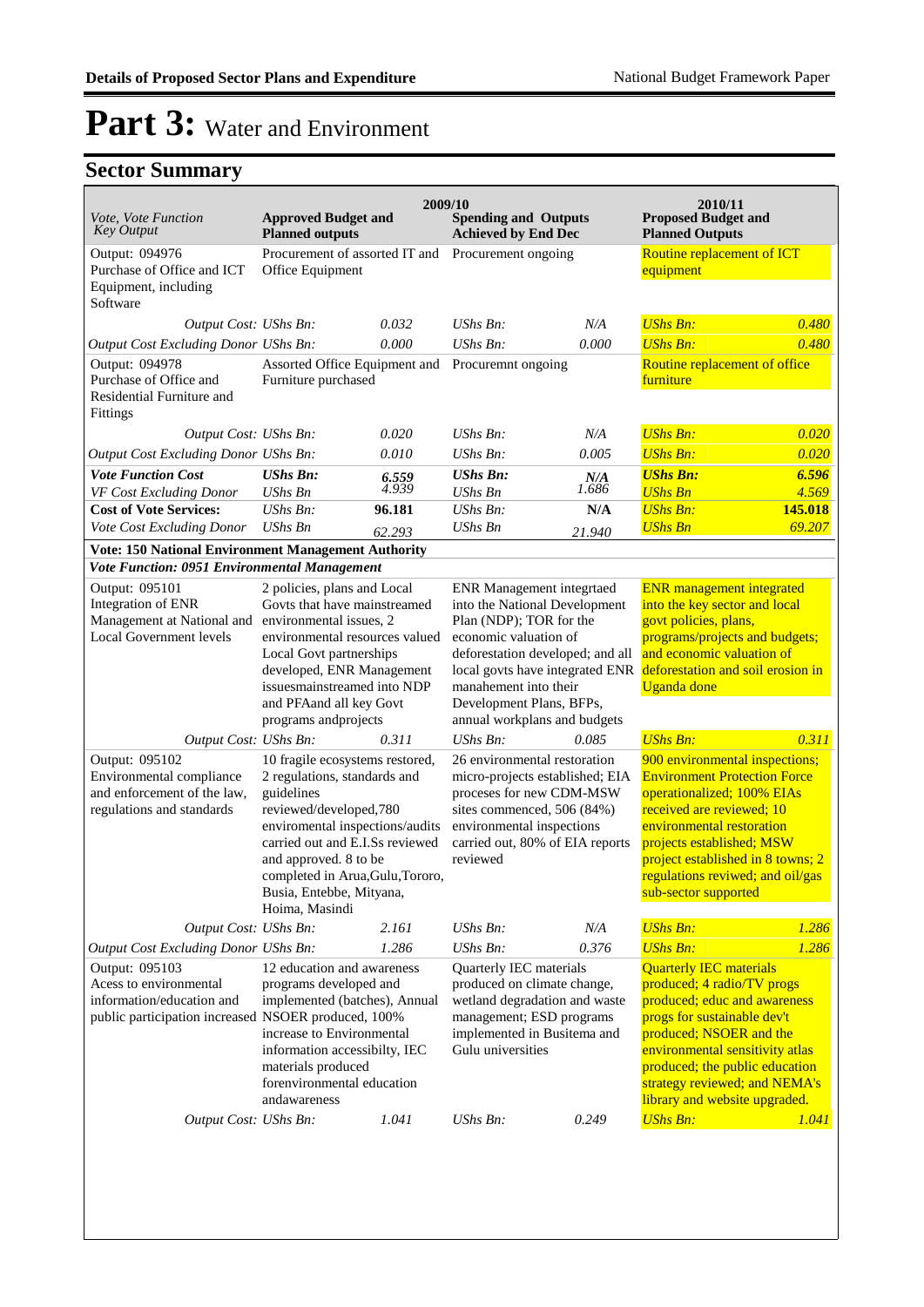| 2009/10<br>2010/11                                                                                                           |                                                                                                                                                                                                       |                 |                                                                                                                                                                                                                                                                                        |                        |                                                                                                                                                                                                                                                                      |                |  |  |
|------------------------------------------------------------------------------------------------------------------------------|-------------------------------------------------------------------------------------------------------------------------------------------------------------------------------------------------------|-----------------|----------------------------------------------------------------------------------------------------------------------------------------------------------------------------------------------------------------------------------------------------------------------------------------|------------------------|----------------------------------------------------------------------------------------------------------------------------------------------------------------------------------------------------------------------------------------------------------------------|----------------|--|--|
| <i>Vote, Vote Function</i><br>Key Output                                                                                     | <b>Approved Budget and</b><br><b>Planned outputs</b>                                                                                                                                                  |                 | <b>Spending and Outputs</b><br><b>Achieved by End Dec</b>                                                                                                                                                                                                                              |                        | <b>Proposed Budget and</b><br><b>Planned Outputs</b>                                                                                                                                                                                                                 |                |  |  |
| Output: 095104<br>The institutional capacity of<br>NEMA and its partners<br>enhanced                                         | 40 institututional facilities up-<br>graded, 20 units and staff<br>trained in specialized<br>discipplines, NEMA<br>Management Structure reviewed                                                      |                 | 20 Lead Agencies and Local<br>Govts supported, TOR for<br>NEMA institutional review<br>developed                                                                                                                                                                                       |                        | <b>NEMA Staff salaries, gratuity,</b><br><b>NSSF</b> paid; training for staff<br>and partners organized;<br>Institutional review done;<br>quarterly/annual performances<br>reviwed; and goods/services<br>provided                                                   |                |  |  |
| Output Cost: UShs Bn:                                                                                                        |                                                                                                                                                                                                       | 3.316           | UShs Bn:                                                                                                                                                                                                                                                                               | N/A                    | <b>UShs Bn:</b>                                                                                                                                                                                                                                                      | 2.716          |  |  |
| Output Cost Excluding Donor UShs Bn:                                                                                         |                                                                                                                                                                                                       | 2.716           | <b>UShs Bn:</b>                                                                                                                                                                                                                                                                        | 1.113                  | <b>UShs Bn:</b>                                                                                                                                                                                                                                                      | 2.716          |  |  |
| Output: 095105<br>National, regional and<br>international partnerships<br>and networking strengthened Environment Management | 50 international programsand<br>projects that NEMA<br>hasparticipated in. National<br>Network developed                                                                                               |                 | National Sustainable Forum<br>organized; and NEMA<br>participated in all the key<br>international fora on and<br>projects for environment<br>management                                                                                                                                |                        | <b>National Forum on Sustainable</b><br>Development organized;<br>COP22 organized; and<br>participation in all the key<br>international for a on<br>environment and sustainable<br>development                                                                       |                |  |  |
| Output Cost: UShs Bn:                                                                                                        |                                                                                                                                                                                                       | 0.242           | UShs Bn:                                                                                                                                                                                                                                                                               | N/A                    | <b>UShs Bn:</b>                                                                                                                                                                                                                                                      | 0.172          |  |  |
| Output Cost Excluding Donor UShs Bn:                                                                                         |                                                                                                                                                                                                       | 0.172           | UShs Bn:                                                                                                                                                                                                                                                                               | 0.135                  | <b>UShs Bn:</b>                                                                                                                                                                                                                                                      | 0.172          |  |  |
| Output: 095175<br><b>Purchase of Motor Vehicles</b><br>and Other Transport<br>Equipment                                      | Vehicle purchase                                                                                                                                                                                      |                 |                                                                                                                                                                                                                                                                                        |                        | 10 motorcycles purchased for<br>10 local governments                                                                                                                                                                                                                 |                |  |  |
| Output Cost: UShs Bn:                                                                                                        |                                                                                                                                                                                                       | 6.595           | UShs $Bn$ :                                                                                                                                                                                                                                                                            | N/A                    | <b>UShs Bn:</b>                                                                                                                                                                                                                                                      | 0.195          |  |  |
| Output Cost Excluding Donor UShs Bn:                                                                                         |                                                                                                                                                                                                       | 0.195           | UShs Bn:                                                                                                                                                                                                                                                                               | 0.010                  | <b>UShs Bn:</b>                                                                                                                                                                                                                                                      | 0.195          |  |  |
| Output: 095176<br>Purchase of Office and ICT<br>Equipment, including<br>Software                                             | Computer equipment<br>procurement                                                                                                                                                                     |                 | 25 computers and accessories<br>purchased                                                                                                                                                                                                                                              |                        | 20 computers and accessories<br>purchased for local<br>governments and partner<br>institutions                                                                                                                                                                       |                |  |  |
| Output Cost: UShs Bn:                                                                                                        |                                                                                                                                                                                                       | 0.237           | UShs Bn:                                                                                                                                                                                                                                                                               | N/A                    | <b>UShs Bn:</b>                                                                                                                                                                                                                                                      | 0.040          |  |  |
| Output Cost Excluding Donor UShs Bn:                                                                                         |                                                                                                                                                                                                       | 0.040           | UShs Bn:                                                                                                                                                                                                                                                                               | 0.020                  | <b>UShs Bn:</b>                                                                                                                                                                                                                                                      | 0.040          |  |  |
| Output: 095178<br>Purchase of Office and<br>Residential Furniture and<br>Fittings                                            | 30 office furniture and<br>fixturesprocured                                                                                                                                                           |                 |                                                                                                                                                                                                                                                                                        |                        | 30 office furniture and fixtures<br>procured                                                                                                                                                                                                                         |                |  |  |
| Output Cost: UShs Bn:                                                                                                        |                                                                                                                                                                                                       | 0.040           | UShs Bn:                                                                                                                                                                                                                                                                               | 0.009                  | <b>UShs Bn:</b>                                                                                                                                                                                                                                                      | 0.040          |  |  |
| <b>Vote Function Cost</b><br>VF Cost Excluding Donor                                                                         | <b>UShs Bn:</b><br>UShs Bn                                                                                                                                                                            | 16.608<br>6.061 | <b>UShs Bn:</b><br>UShs Bn                                                                                                                                                                                                                                                             | $N/A$ <sub>2.015</sub> | <b>UShs Bn:</b><br><b>UShs Bn</b>                                                                                                                                                                                                                                    | 5.861<br>5.861 |  |  |
| <b>Cost of Vote Services:</b>                                                                                                | UShs Bn:                                                                                                                                                                                              | 16.408          | <b>UShs Bn:</b>                                                                                                                                                                                                                                                                        | N/A                    | <b>UShs Bn:</b>                                                                                                                                                                                                                                                      | 5.861          |  |  |
| Vote Cost Excluding Donor                                                                                                    | <b>UShs Bn</b>                                                                                                                                                                                        | 6.061           | <b>UShs Bn</b>                                                                                                                                                                                                                                                                         | 2.015                  | <b>UShs Bn</b>                                                                                                                                                                                                                                                       | 5.861          |  |  |
| <b>Vote: 157 National Forestry Authority</b>                                                                                 |                                                                                                                                                                                                       |                 |                                                                                                                                                                                                                                                                                        |                        |                                                                                                                                                                                                                                                                      |                |  |  |
| <b>Vote Function: 0952 Forestry Management</b>                                                                               |                                                                                                                                                                                                       |                 |                                                                                                                                                                                                                                                                                        |                        |                                                                                                                                                                                                                                                                      |                |  |  |
| Output: 095201<br>Mangement of Central<br><b>Forest Reserves</b>                                                             | 2,000 Encrochment<br>sensitization, 2,400 Boundary<br>Re-survey and re-opening,<br>Removal of encroachers and<br>Encroahment and normal<br>planting (570 ha) Gap planting<br>in Tropical High Forests |                 | 40,050 encroachers left the<br>CFRs in Namwasa (Mubende)<br>& Mt. Kei (Yumbe). 100Km of<br>Forest boundaries opened.<br>267ha of formerly encroached<br>& degraded forests (lake shore<br>forests & Mityana) planted. 199<br>m3 timber confiscated, 189<br>people arrested, 13 charged |                        | 25 Km of Forest boundaries<br>(starting with most threatened)<br>resurveyed & marked with<br>concrete pillars annually. 150 ha<br>encroached/degraded forest<br>enriched with desirable species<br>annually. Entire forest estate<br>protected & effectively managed |                |  |  |
| Output Cost: UShs Bn:                                                                                                        |                                                                                                                                                                                                       | 10.879          | UShs Bn:                                                                                                                                                                                                                                                                               | N/A                    | <b>UShs Bn:</b>                                                                                                                                                                                                                                                      | 4.790          |  |  |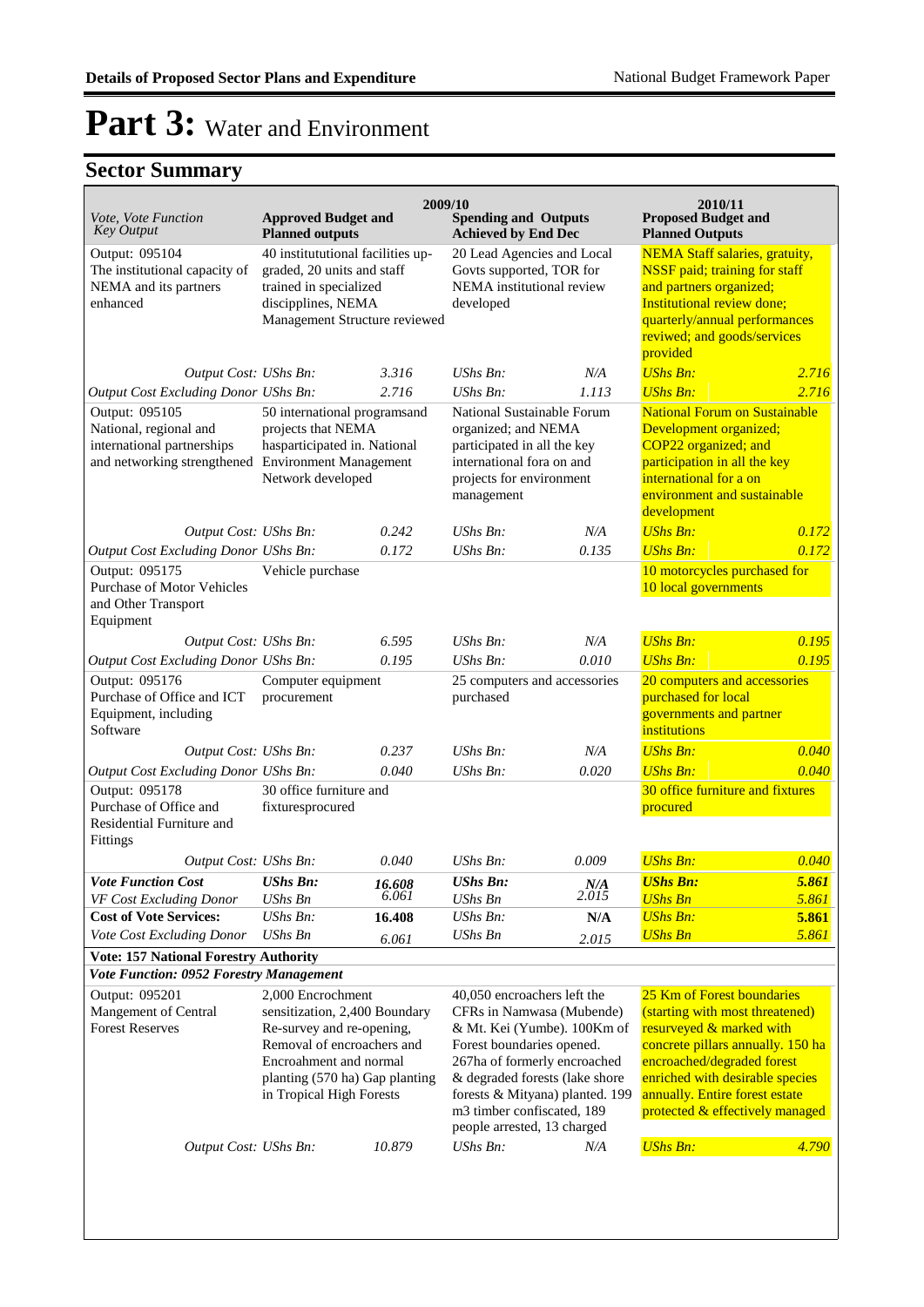| Vote, Vote Function<br><b>Key Output</b>                                         | <b>Approved Budget and</b><br><b>Planned outputs</b>                                                                                        | 2009/10<br><b>Spending and Outputs</b><br><b>Achieved by End Dec</b>                                                                                                                                                                                                                                   | 2010/11<br><b>Proposed Budget and</b><br><b>Planned Outputs</b>                                                                                                                                                                                             |  |
|----------------------------------------------------------------------------------|---------------------------------------------------------------------------------------------------------------------------------------------|--------------------------------------------------------------------------------------------------------------------------------------------------------------------------------------------------------------------------------------------------------------------------------------------------------|-------------------------------------------------------------------------------------------------------------------------------------------------------------------------------------------------------------------------------------------------------------|--|
| Output: 095202<br>Establishment of new tree<br>plantations                       | Planting 2,500 ha of<br>harvestedareas and new<br>planting                                                                                  | 878 ha planted by NFA and<br>2,220 ha established by private<br>farmers on CFRs. The<br>cumulative plantation area in<br>CFRs is now 36,115 ha from<br>only 12,200 ha in 2004 (12,750)<br>ha under NFA and 26,365 ha<br>under license).                                                                | 200 ha of roadside<br>demonstration plantations<br>established along major roads<br>for demonstration of best<br>practice.                                                                                                                                  |  |
| Output Cost: UShs Bn:                                                            | 2.207                                                                                                                                       | <b>UShs Bn:</b><br>N/A                                                                                                                                                                                                                                                                                 | <b>UShs Bn:</b><br>3.325                                                                                                                                                                                                                                    |  |
| Output: 095203<br><b>Plantation Management</b>                                   | 14,700 Ha of Area maintained,<br>1,650 Km of forest roads<br>maintained andopened,<br>maintenance of 11,060 ha<br>ofestablished plantations | 616 ha thinned and pruned<br>while 4931 ha were weeded. 94<br>Km of fire breaks were opened<br>prior to the fire season.<br>However, due climatic changes<br>there were 14 fire incidences<br>damaging 67.6 ha of young crop young plantations from fires<br>worth over 200 million of<br>investments. | New and immature industrial<br>plantations maintained by<br>weeding $(500 \text{ ha})$ , pruning &<br>thinning $(650a)$ and $100$ Km of<br>fire breaks maintained during<br>dry season for protection of                                                    |  |
| Output Cost: UShs Bn:                                                            | 1.581                                                                                                                                       | UShs Bn:<br>N/A                                                                                                                                                                                                                                                                                        | <b>UShs Bn:</b><br>3.330                                                                                                                                                                                                                                    |  |
| Output: 095204<br>Forestry licensing                                             | 8,120 cubic meters harvested                                                                                                                | 73,400 m3 of round wood was<br>licensed to 57 individuals and<br>companies for harvesting worth<br>4.275 billion. 1 license was<br>issued for research purposes.                                                                                                                                       | 61,000 m3 of round wood<br>licensed for harvesting<br>(Pine= $45,000$ m3,<br>Eucalyptus= $11,000$ m3,<br>Indigenous trees=5,000 m3).<br>20,000 ha of private plantations<br>on CFRs surveyed and mapped.<br>5 sites licensed for ecotourism<br>development. |  |
| Output Cost: UShs Bn:                                                            | 0.856                                                                                                                                       | N/A<br>UShs Bn:                                                                                                                                                                                                                                                                                        | <b>UShs Bn:</b><br>1.786                                                                                                                                                                                                                                    |  |
| Output: 095205<br>Supply of seeds and seedlings                                  | 8.2 seedlings raised and sold,<br>4,000 kg of seeds sold, Procure<br>local and conifer seeds Raise<br>2,678,426 seedlings                   | Of planned 13 mill seedlings 8<br>mill were raised & 22 tree<br>nurseries maintained country-<br>wide.Collected 2,687Kg<br>indigenous tree seed, 50Kg Pine<br>seed from local seed stands,<br>imported 620Kg of Pine seed<br>from Brazil & supplied 30,150<br>seedlings to communities                 | 200 Kg Pine seed and 500 Kg<br>indigenous tree seed collected<br>from local tree seed stands. 2<br>million tree seedlings $& 10,000$<br>grafted Fruit trees raised<br>country-wide.                                                                         |  |
| Output Cost: UShs Bn:                                                            | 2.379                                                                                                                                       | <b>UShs Bn:</b><br>N/A                                                                                                                                                                                                                                                                                 | <b>UShs Bn:</b><br>2.300                                                                                                                                                                                                                                    |  |
| Output: 095273<br>Roads, Streets and Highways 651 Km of Forest roads             | 133 Km of new Forest road.<br>Maintained.                                                                                                   | Out of the planned construction<br>of 133 Km of new Forest roads<br>only 10 Km were achieved. A<br>total of 158 Km were<br>maintained out of the planned<br>maintenance of 651 Km of<br>Forest roads annually.                                                                                         | 65 Km of Forest roads<br>constructed as plantation area<br>increases                                                                                                                                                                                        |  |
| Output Cost: UShs Bn:                                                            | 0.224                                                                                                                                       | <b>UShs Bn:</b><br>N/A                                                                                                                                                                                                                                                                                 | <b>UShs Bn:</b><br>0.100                                                                                                                                                                                                                                    |  |
| Output: 095276<br>Purchase of Office and ICT<br>Equipment, including<br>Software | Procurement of assorted IT and<br>Office Equipment                                                                                          | 30 new computers were<br>purchased and a license forAnti-<br>virus was acquired and isntalled<br>on all the 120 computers.                                                                                                                                                                             | <b>New license for Anti virus</b><br>software acquired annually. 100<br>computers purchased to replace<br>the old computers.                                                                                                                                |  |
| Output Cost: UShs Bn:                                                            | 0.305                                                                                                                                       | <b>UShs Bn:</b><br>N/A                                                                                                                                                                                                                                                                                 | <b>UShs Bn:</b><br>0.006                                                                                                                                                                                                                                    |  |
|                                                                                  |                                                                                                                                             |                                                                                                                                                                                                                                                                                                        |                                                                                                                                                                                                                                                             |  |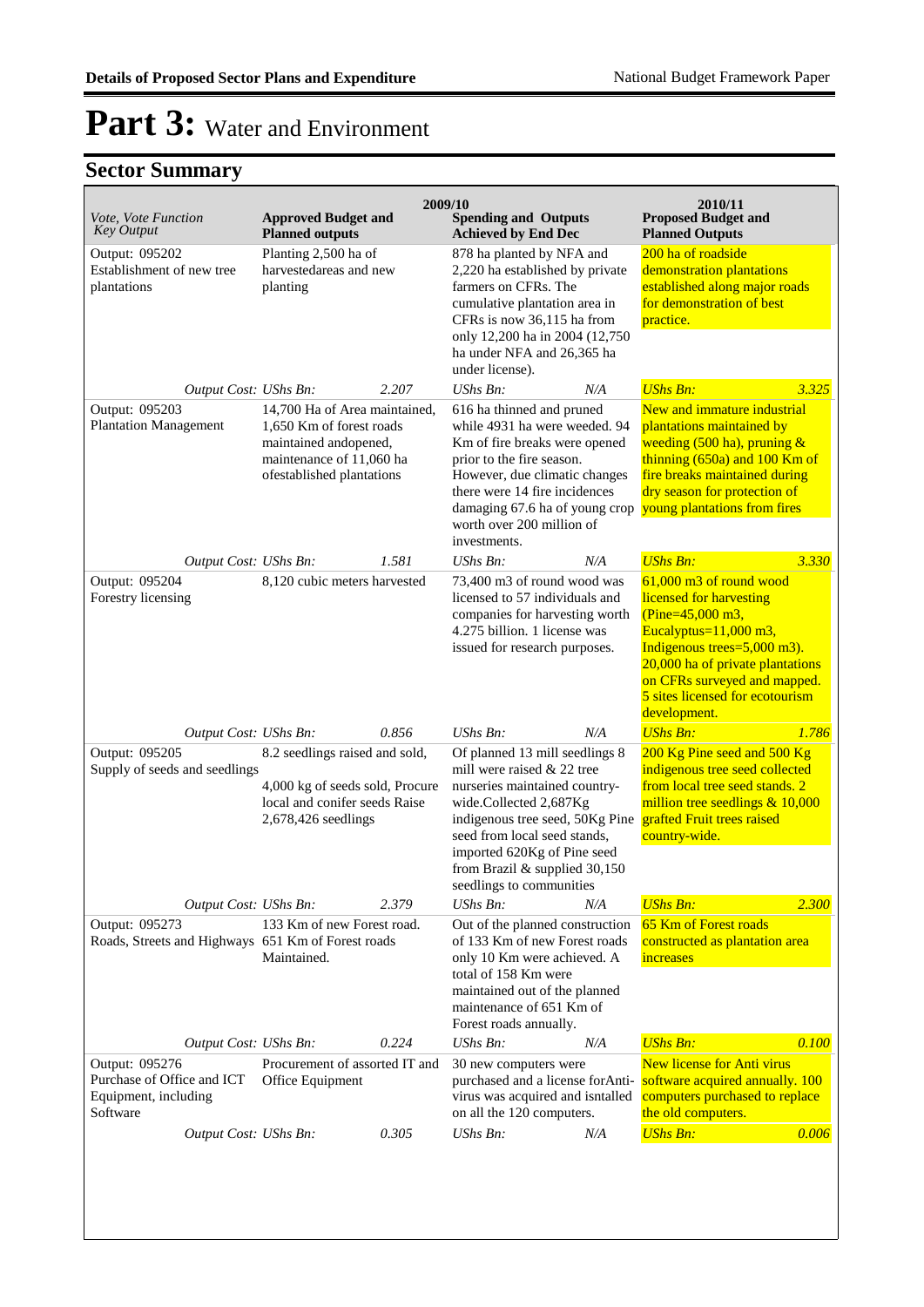| Vote, Vote Function                                                   | <b>Approved Budget and</b>                                                                                                                                                                                                                                                              | 2009/10                         | 2010/11<br><b>Proposed Budget and</b>                                                                                                                                                                                                                                                  |                                                      |                                                                                                                                                                                                                                                                                         |                                                                               |  |  |  |  |
|-----------------------------------------------------------------------|-----------------------------------------------------------------------------------------------------------------------------------------------------------------------------------------------------------------------------------------------------------------------------------------|---------------------------------|----------------------------------------------------------------------------------------------------------------------------------------------------------------------------------------------------------------------------------------------------------------------------------------|------------------------------------------------------|-----------------------------------------------------------------------------------------------------------------------------------------------------------------------------------------------------------------------------------------------------------------------------------------|-------------------------------------------------------------------------------|--|--|--|--|
| <b>Key Output</b>                                                     | <b>Planned outputs</b>                                                                                                                                                                                                                                                                  |                                 | <b>Spending and Outputs</b>                                                                                                                                                                                                                                                            | <b>Achieved by End Dec</b><br><b>Planned Outputs</b> |                                                                                                                                                                                                                                                                                         |                                                                               |  |  |  |  |
| Output: 095277<br>Purchase of Specialised<br>Machinery & Equipment    | Assorted machinery and<br>equipment purchased                                                                                                                                                                                                                                           |                                 | The planned purchase of 4<br>motor boats, 68 fire fighting<br>pumps, 3 fire extinguishers, 70<br>fire beaters and 1 fire fighting<br>unit could all not be realised<br>due to inadequate funding level.                                                                                |                                                      | 1 sawmils purchased for<br>controlled harvesting in natural<br>forests. 50 Global Positioning<br>Systems (GPS) purchased.<br>Purchase of 300 Fire beaters to<br>control fires in plantations.                                                                                           |                                                                               |  |  |  |  |
| Output Cost: UShs Bn:                                                 |                                                                                                                                                                                                                                                                                         | 0.024                           | UShs Bn:<br>N/A                                                                                                                                                                                                                                                                        |                                                      | <b>UShs Bn:</b>                                                                                                                                                                                                                                                                         | 0.000                                                                         |  |  |  |  |
| <b>Vote Function Cost</b>                                             | <b>UShs Bn:</b>                                                                                                                                                                                                                                                                         | 18.971                          | <b>UShs Bn:</b>                                                                                                                                                                                                                                                                        | N/A                                                  | <b>UShs Bn:</b>                                                                                                                                                                                                                                                                         | 15.637                                                                        |  |  |  |  |
| <b>Cost of Vote Services:</b>                                         | $UShs Bn$ :<br>18.971                                                                                                                                                                                                                                                                   |                                 | $UShs Bn$ :                                                                                                                                                                                                                                                                            | N/A                                                  | <b>UShs Bn:</b>                                                                                                                                                                                                                                                                         | 15.637                                                                        |  |  |  |  |
| Vote: 500 501-850 Local Governments                                   |                                                                                                                                                                                                                                                                                         |                                 |                                                                                                                                                                                                                                                                                        |                                                      |                                                                                                                                                                                                                                                                                         |                                                                               |  |  |  |  |
| Vote Function: 0981 Rural Water Supply and Sanitation                 |                                                                                                                                                                                                                                                                                         |                                 |                                                                                                                                                                                                                                                                                        |                                                      |                                                                                                                                                                                                                                                                                         |                                                                               |  |  |  |  |
| Output: 098103<br>Support for O&M of district<br>water and sanitation | 79 fully facilitated and<br>operational DWOs, 780 DWSS<br>coordination meetings, Training<br>private sector (hand pump<br>mechanics, caretakers and<br>scheme attendants) in<br>preventative maintenance.<br>Training 2000 water user<br>committee members on hygiene<br>and sanitation |                                 | 79 fully facilitated and<br>operational DWOs,316 DWSS<br>coordination meetings, Training<br>private sector (hand pump<br>mechanics, caretakers and<br>scheme attendants) in<br>preventative maintenance.<br>Training 2000 water user<br>committee members on hygiene<br>and sanitation |                                                      | 79 fully facilitated and<br>operational DWOs, 780 DWSS<br>coordination meetings, Training<br>private sector (hand pump<br>mechanics, caretakers and<br>scheme attendants) in<br>preventative maintenance.<br>Training 2000 water user<br>committee members on hygiene<br>and sanitation |                                                                               |  |  |  |  |
| Output: 098180<br>Construction of public<br>latrines in RGCs          | Construct 200 pubic latrines in<br>RGCs and public places                                                                                                                                                                                                                               |                                 | Constructed 166 pubic latrines<br>in RGCs and public places                                                                                                                                                                                                                            |                                                      | Construct 200 pubic latrines in<br><b>RGCs and public places</b>                                                                                                                                                                                                                        |                                                                               |  |  |  |  |
| Output: 098181<br>Spring protection                                   | 600 springs protected                                                                                                                                                                                                                                                                   |                                 | 387 springs protected                                                                                                                                                                                                                                                                  |                                                      | 600 springs protected                                                                                                                                                                                                                                                                   |                                                                               |  |  |  |  |
| Output: 098182<br>Shallow well construction                           | 1200 shallow wells constructed                                                                                                                                                                                                                                                          |                                 |                                                                                                                                                                                                                                                                                        | 828 shallow wells constructed                        |                                                                                                                                                                                                                                                                                         | 1200 shallow wells constructed                                                |  |  |  |  |
| Output: 098183<br>Borehole drilling and<br>rehabilitation             | 1600 boreholes drilled, 800<br>boreholes rehabilitated                                                                                                                                                                                                                                  |                                 | 858 boreholes drilled, 629<br>boreholes rehabilitated                                                                                                                                                                                                                                  |                                                      | 1600 boreholes drilled, 800<br>boreholes rehabilitated                                                                                                                                                                                                                                  |                                                                               |  |  |  |  |
| Output: 098184<br>Construction of piped water<br>supply system        | 312 tap stands constructed, 70<br>new piped water systems, 50<br>piped water systems                                                                                                                                                                                                    |                                 | 312 tap stands constructed, 37<br>new piped water systems, 34<br>piped water systems                                                                                                                                                                                                   |                                                      | 312 tap stands constructed, 70<br>new piped water systems, 50<br>piped water systems                                                                                                                                                                                                    |                                                                               |  |  |  |  |
| Output: 098185<br>Construction of dams                                | 50 dams constructed                                                                                                                                                                                                                                                                     |                                 | 42 dams constructed                                                                                                                                                                                                                                                                    |                                                      | Not reported                                                                                                                                                                                                                                                                            |                                                                               |  |  |  |  |
| <b>Vote Function Cost</b>                                             | <b>UShs Bn:</b>                                                                                                                                                                                                                                                                         | 55.375                          | <b>UShs Bn:</b>                                                                                                                                                                                                                                                                        | 26.503                                               | <b>UShs Bn:</b>                                                                                                                                                                                                                                                                         | 55.375                                                                        |  |  |  |  |
| Vote Function: 0982 Urban Water Supply and Sanitation                 |                                                                                                                                                                                                                                                                                         |                                 |                                                                                                                                                                                                                                                                                        |                                                      |                                                                                                                                                                                                                                                                                         |                                                                               |  |  |  |  |
| Output: 098201<br>Water distribution and<br>revenue collection        | 42,000m of piped network<br>extended. 4,000 new<br>connections                                                                                                                                                                                                                          |                                 | 41,900m of piped network<br>extended. 2194 new<br>connections. Shs. 1.82 billion<br>collected from revenue earnings                                                                                                                                                                    |                                                      | 50,000m of piped network<br>extended. 4000 new<br>connections. Coleect Shs. 4.18<br>billion.                                                                                                                                                                                            |                                                                               |  |  |  |  |
| Output: 098202<br>Water production and<br>treatment                   | produced                                                                                                                                                                                                                                                                                | 3,000,000 cubic meters of water |                                                                                                                                                                                                                                                                                        | produced                                             |                                                                                                                                                                                                                                                                                         | 1,640,000 cubic meters of water $3,500,000$ cubic meters of water<br>produced |  |  |  |  |
| Output: 098203<br>Support for O&M of urban<br>water facilities        | 77 DWO supported                                                                                                                                                                                                                                                                        |                                 | 77 DWO supported                                                                                                                                                                                                                                                                       |                                                      | 77 DWO supported                                                                                                                                                                                                                                                                        |                                                                               |  |  |  |  |
| <b>Vote Function Cost</b>                                             | <b>UShs Bn:</b>                                                                                                                                                                                                                                                                         | 2.294                           | <b>UShs Bn:</b>                                                                                                                                                                                                                                                                        | 1.101                                                | <b>UShs Bn:</b>                                                                                                                                                                                                                                                                         | 2.294                                                                         |  |  |  |  |